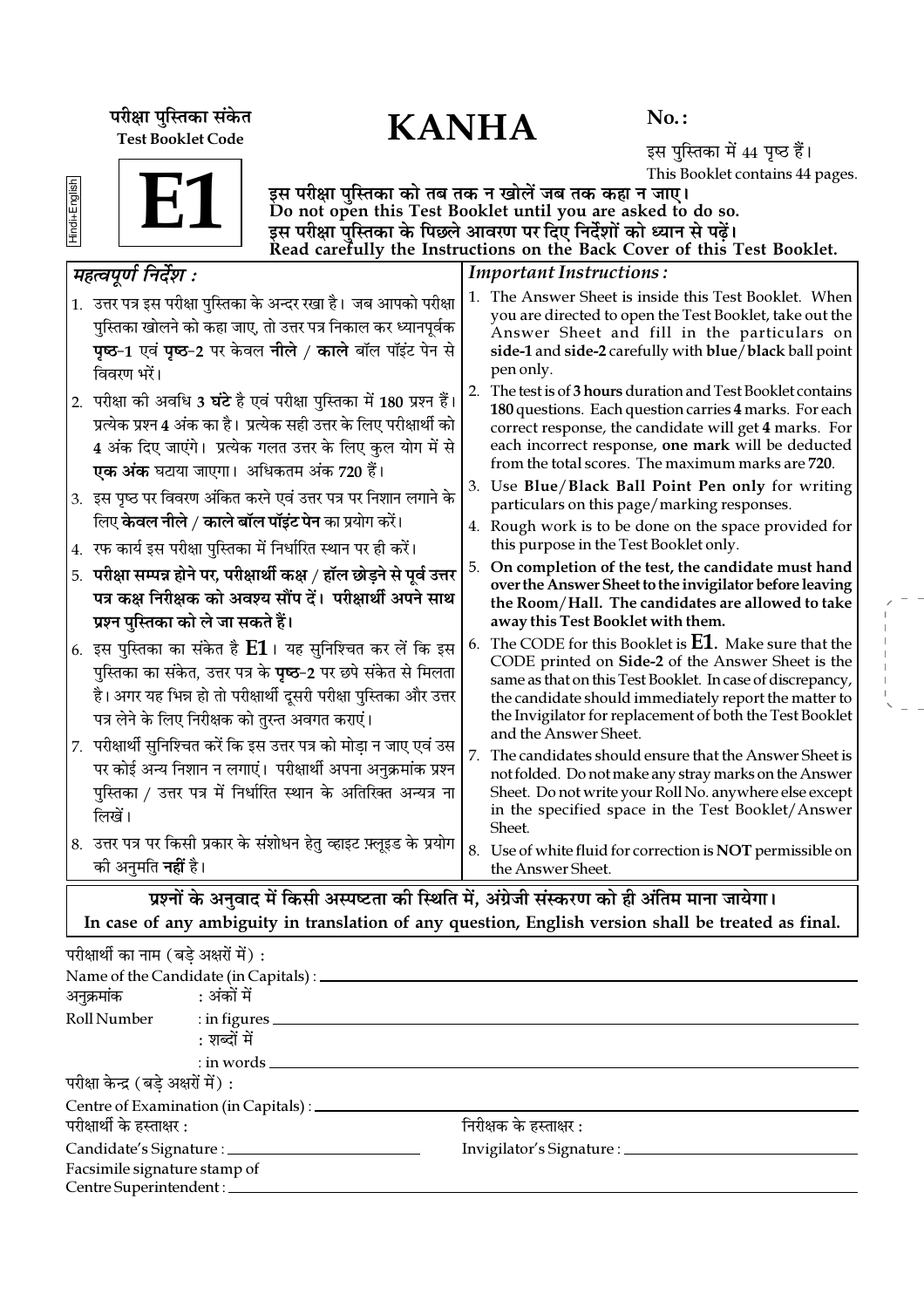| E <sub>1</sub> |                                                                |                                                                                                                     |             |                                                                             | 2                                        |                                                                                                         |                             |                     |                                 |       | Hindi+English                                                                                |
|----------------|----------------------------------------------------------------|---------------------------------------------------------------------------------------------------------------------|-------------|-----------------------------------------------------------------------------|------------------------------------------|---------------------------------------------------------------------------------------------------------|-----------------------------|---------------------|---------------------------------|-------|----------------------------------------------------------------------------------------------|
| 1.             | निम्नलिखित में से कौन एक जीव संख्या का एक गुण <b>नहीं</b> है ? |                                                                                                                     |             |                                                                             | 1.                                       |                                                                                                         |                             |                     |                                 |       | Which of the following is <b>not</b> an attribute of a                                       |
|                | (1)                                                            | लिंग अनुपात                                                                                                         |             |                                                                             |                                          | (1)                                                                                                     | population?<br>Sex ratio    |                     |                                 |       |                                                                                              |
|                | (2)                                                            | जन्म दर                                                                                                             |             |                                                                             |                                          | (2)                                                                                                     | Natality                    |                     |                                 |       |                                                                                              |
|                | (3)                                                            | मृत्यु दर                                                                                                           |             |                                                                             |                                          | (3)                                                                                                     | Mortality                   |                     |                                 |       |                                                                                              |
|                | जाति परस्पर क्रिया<br>(4)                                      |                                                                                                                     |             |                                                                             | (4)                                      |                                                                                                         |                             | Species interaction |                                 |       |                                                                                              |
| 2.             | वृद्धि की प्रक्रिया अधिकतम किस दौरान होती है ?                 |                                                                                                                     |             | 2.                                                                          | The process of growth is maximum during: |                                                                                                         |                             |                     |                                 |       |                                                                                              |
|                | (1)                                                            | लॉग प्रावस्था                                                                                                       |             |                                                                             |                                          | (1)<br>Log phase                                                                                        |                             |                     |                                 |       |                                                                                              |
|                | (2)                                                            | पश्चता प्रावस्था                                                                                                    |             |                                                                             |                                          | (2)                                                                                                     | Lag phase                   |                     |                                 |       |                                                                                              |
|                | (3)                                                            | जीर्णता                                                                                                             |             |                                                                             |                                          | (3)                                                                                                     |                             | Senescence          |                                 |       |                                                                                              |
|                | (4)                                                            | प्रसुप्ति                                                                                                           |             | Dormancy<br>(4)                                                             |                                          |                                                                                                         |                             |                     |                                 |       |                                                                                              |
| 3.             |                                                                | तने के आधार से उत्पन्न होने वाली जड़ों को क्या कहा जाता है ?                                                        |             |                                                                             | 3.                                       | are:                                                                                                    |                             |                     |                                 |       | The roots that originate from the base of the stem                                           |
|                | (1)                                                            | झकड़ा जड़े                                                                                                          |             |                                                                             |                                          | (1)                                                                                                     |                             | Fibrous roots       |                                 |       |                                                                                              |
|                | (2)                                                            | प्राथमिक जड़े                                                                                                       |             |                                                                             |                                          | (2)                                                                                                     |                             | Primary roots       |                                 |       |                                                                                              |
|                | (3)                                                            | अवस्तंभ जड़े                                                                                                        |             |                                                                             |                                          | (3)                                                                                                     | Prop roots                  |                     |                                 |       |                                                                                              |
|                | (4)                                                            | पार्श्व जडे                                                                                                         |             |                                                                             |                                          | (4)                                                                                                     |                             | Lateral roots       |                                 |       |                                                                                              |
| 4.             |                                                                | निम्न रोगों को उनके पैदा करने वाले जीवों के साथ मिलान कर                                                            |             |                                                                             | 4.                                       | Match the following diseases with the causative<br>organism and select the correct option.              |                             |                     |                                 |       |                                                                                              |
|                | <b>सही</b> विकल्प का चयन करो।<br>स्तंभ - I                     |                                                                                                                     |             |                                                                             |                                          |                                                                                                         |                             | Column-I            |                                 |       | Column-II                                                                                    |
|                |                                                                |                                                                                                                     |             | स्तंभ-II                                                                    |                                          | (a)                                                                                                     | Typhoid                     |                     |                                 | (i)   | Wuchereria                                                                                   |
|                | (a)<br>(b)                                                     | टाइफॉइड<br>न्यूमोनिया                                                                                               | (i)<br>(ii) | वुचेरेरिया<br>प्लैज्मोडियम                                                  |                                          | (b)                                                                                                     |                             | Pneumonia           |                                 | (ii)  | Plasmodium                                                                                   |
|                | $\left( \mathrm{c}\right)$                                     | फाइलेरिएसिस                                                                                                         | (iii)       | साल्मोनेला                                                                  |                                          | $\left( \mathrm{c} \right)$                                                                             | Filariasis                  |                     |                                 | (iii) | Salmonella                                                                                   |
|                | (d)                                                            | मलेरिया                                                                                                             | (iv)        | हीमोफिलस                                                                    |                                          | (d)                                                                                                     | Malaria                     |                     |                                 | (iv)  | Haemophilus                                                                                  |
|                |                                                                | (b)<br>(a)<br>$\left( \mathrm{c}\right)$                                                                            | (d)         |                                                                             |                                          |                                                                                                         | (a)                         | (b)                 | $\left( \mathrm{c}\right)$      | (d)   |                                                                                              |
|                | (1)                                                            | (iii)<br>(ii)<br>(i)                                                                                                | (iv)        |                                                                             |                                          | (1)                                                                                                     | (i)                         | (iii)               | (ii)                            | (iv)  |                                                                                              |
|                | (2)                                                            | (iii)<br>(i)<br>(iv)                                                                                                | (ii)        |                                                                             |                                          | (2)                                                                                                     | (iii)                       | (iv)                | (i)                             | (ii)  |                                                                                              |
|                | (3)                                                            | (iii)<br>(ii)<br>(i)                                                                                                | (iv)        |                                                                             |                                          | (3)                                                                                                     | (ii)                        | (i)                 | (iii)                           | (iv)  |                                                                                              |
|                | (4)                                                            | (i)<br>(ii)<br>(iv)                                                                                                 | (iii)       |                                                                             |                                          | (4)                                                                                                     | (iv)                        | (i)                 | (ii)                            | (iii) |                                                                                              |
| 5.             |                                                                | निम्न में किस तकनीक की सहायता से ऐसी स्त्रियाँ जो गर्भधारण<br>नहीं कर सकती, में भ्रूण को स्थानांतरित किया जाता है ? |             |                                                                             | 5.                                       | In which of the following techniques, the embryos<br>are transferred to assist those females who cannot |                             |                     |                                 |       |                                                                                              |
|                | (1)                                                            | ZIFT एवं IUT                                                                                                        |             |                                                                             |                                          | conceive?<br>ZIFT and IUT<br>(1)                                                                        |                             |                     |                                 |       |                                                                                              |
|                | (2)                                                            | GIFT एवं ZIFT                                                                                                       |             |                                                                             |                                          | (2)                                                                                                     |                             | GIFT and ZIFT       |                                 |       |                                                                                              |
|                | (3)                                                            | ICSI एवं ZIFT                                                                                                       |             |                                                                             |                                          | (3)                                                                                                     | <b>ICSI</b> and <b>ZIFT</b> |                     |                                 |       |                                                                                              |
|                | (4)                                                            | GIFT एवं ICSI                                                                                                       |             |                                                                             |                                          | (4)                                                                                                     |                             | GIFT and ICSI       |                                 |       |                                                                                              |
| 6.             |                                                                | जीन 'I' जो ABO रक्त वर्ग का नियंत्रण करता है उसके संदर्भ<br>में <b>गलत</b> कथन को पहचानिए।                          |             |                                                                             | 6.                                       |                                                                                                         |                             |                     |                                 |       | Identify the wrong statement with reference to<br>the gene T that controls ABO blood groups. |
|                | (1)                                                            | जीन (I) के तीन ऐलील होते हैं।                                                                                       |             |                                                                             |                                          | (1)                                                                                                     |                             |                     | The gene (I) has three alleles. |       |                                                                                              |
|                | (2)                                                            | एक व्यक्ति में तीन में से केवल दो ऐलील होंगे।                                                                       |             |                                                                             |                                          | (2)                                                                                                     |                             |                     |                                 |       | A person will have only two of the three                                                     |
|                | (3)                                                            | शर्करा अभिव्यक्त करते हैं।                                                                                          |             | जब I <sup>A</sup> एवं I <sup>B</sup> दोनों इकट्ठे होते हैं, ये एक प्रकार की |                                          | (3)                                                                                                     | alleles.                    |                     |                                 |       | When $I^A$ and $I^B$ are present together, they                                              |
|                |                                                                | 'i' ऐलील कोई भी शर्करा उत्पन्न नहीं करता।                                                                           |             |                                                                             |                                          |                                                                                                         |                             |                     | express same type of sugar.     |       | Allele 'i' does not produce any sugar.                                                       |
|                | (4)                                                            |                                                                                                                     |             |                                                                             |                                          | (4)                                                                                                     |                             |                     |                                 |       |                                                                                              |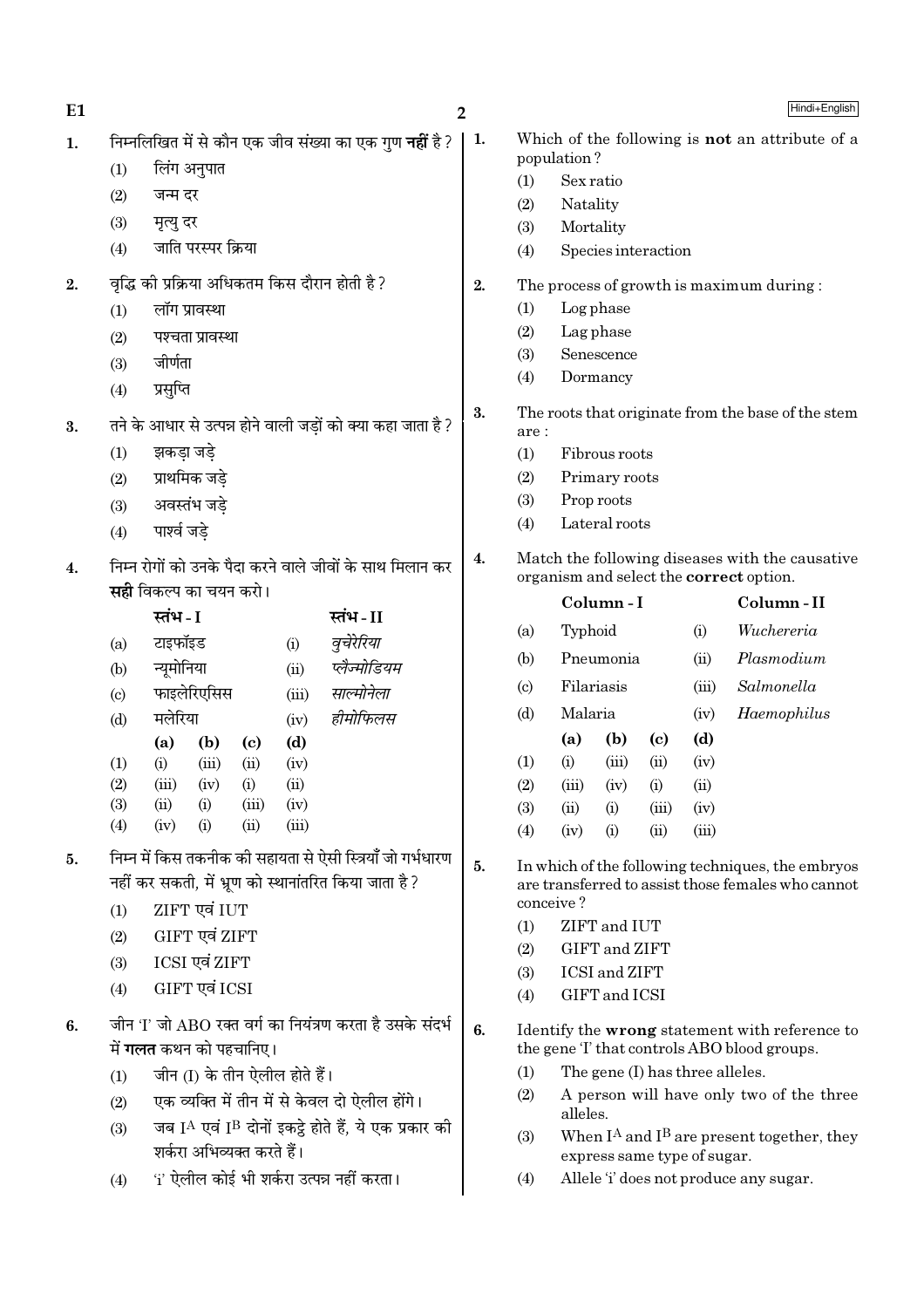| 7.  |                             |                              |                                                               |       | निम्नलिखित में से <b>सही</b> युग्म को चुनिए : |               |                                                         |  |
|-----|-----------------------------|------------------------------|---------------------------------------------------------------|-------|-----------------------------------------------|---------------|---------------------------------------------------------|--|
|     | (1)                         | लाइगेज                       |                                                               |       |                                               |               | दो डी.एन.ए. के<br>अणुओं को जोड़ता है                    |  |
|     | (2)                         | पॉलिमरेज                     |                                                               |       |                                               | में तोड़ता है | डी.एन.ए. को खण्डों                                      |  |
|     | (3)                         | न्यूक्लियेज                  |                                                               |       |                                               | करता है       | डी.एन.ए. के दो<br>रज्जुकों को पृथक                      |  |
|     | (4)                         |                              | एक्सोन्यूक्लियेज                                              |       |                                               | लगाता है      | डी.एन.ए. में विशिष्ट<br>स्थानों पर काट                  |  |
| 8.  |                             | <b>सही</b> मिलान का चयन करो। |                                                               |       |                                               |               |                                                         |  |
|     | (1)                         | हीमोफीलिया                   |                                                               |       |                                               | Y संलग्न      |                                                         |  |
|     | (2)                         |                              | <b>फ़ेनिलकीटोन्यूरिया</b>                                     |       |                                               | प्रभावी लक्षण | अलिंग क्रोमोसोम                                         |  |
|     | (3)                         |                              | दात्र कोशिका अरक्तता                                          |       |                                               | क्रोमोसोम-11  | अलिंग क्रोमोसोम<br>अप्रभावी लक्षण,                      |  |
|     | (4)                         | थैलेसीमिया                   |                                                               |       |                                               | $X$ संलग्न    |                                                         |  |
|     |                             |                              |                                                               |       |                                               |               |                                                         |  |
| 9.  |                             |                              |                                                               |       |                                               |               | निम्न स्तंभों का मिलान कर <b>सही</b> विकल्प का चयन करो। |  |
|     |                             | स्तंभ - I                    |                                                               |       |                                               |               | स्तंभ - II                                              |  |
|     | (a)                         |                              | यूथ, बहुहारी पीडक                                             |       |                                               | (i)           | एस्टेरियस                                               |  |
|     | (b)                         |                              | व्यस्कों में अरीय सममिति एवं<br>लार्वा में द्विपार्श्व सममिति |       |                                               | (ii)          | बिच्छ्                                                  |  |
|     | $\left( \mathrm{c} \right)$ | पुस्त फुप्फुस                |                                                               |       |                                               | (iii)         | टीनोप्लाना                                              |  |
|     | (d)                         | जीवसंदीप्ति                  |                                                               |       |                                               | (iv)          | लोकस्टा                                                 |  |
|     |                             | (a)                          | (b)                                                           | (c)   | (d)                                           |               |                                                         |  |
|     | (1)                         | (i)                          | (iii)                                                         | (ii)  | (iv)                                          |               |                                                         |  |
|     | (2)                         | (iv)                         | (i)                                                           | (ii)  | (iii)                                         |               |                                                         |  |
|     | (3)                         | (iii)                        | (ii)                                                          | (i)   | (iv)                                          |               |                                                         |  |
|     | (4)                         | (ii)                         | (i)                                                           | (iii) | (iv)                                          |               |                                                         |  |
| 10. | करती है, है :               |                              |                                                               |       |                                               |               | प्लैज्मोडियम की संक्रमक अवस्था जो मानव शरीर में प्रवेश  |  |
|     | (1)                         | पोषाणु                       |                                                               |       |                                               |               |                                                         |  |
|     | (2)                         | जीवाणुज                      |                                                               |       |                                               |               |                                                         |  |
|     | (3)                         |                              | मादा युग्मकजनक                                                |       |                                               |               |                                                         |  |

|  | ۰<br>PU 1<br>× |
|--|----------------|
|--|----------------|

7.

8.

9.

|                            |                                                               |                   |                                         |                             |                               | Choose the <b>correct</b> pair from the following: |  |  |
|----------------------------|---------------------------------------------------------------|-------------------|-----------------------------------------|-----------------------------|-------------------------------|----------------------------------------------------|--|--|
| (1)                        | Ligases                                                       |                   |                                         |                             | Join the two DNA<br>molecules |                                                    |  |  |
| (2)                        |                                                               | Polymerases -     |                                         |                             | fragments                     | Break the DNA into                                 |  |  |
| (3)                        |                                                               | <b>Nucleases</b>  |                                         | of DNA                      |                               | Separate the two strands                           |  |  |
| (4)                        |                                                               | Exonucleases -    |                                         |                             |                               | Make cuts at specific<br>positions within DNA      |  |  |
|                            | Select the <b>correct</b> match.                              |                   |                                         |                             |                               |                                                    |  |  |
| (1)                        |                                                               | Haemophilia       |                                         |                             | Y linked                      |                                                    |  |  |
| (2)                        |                                                               |                   | Phenylketonuria                         |                             |                               | Autosomal<br>dominant trait                        |  |  |
| (3)                        |                                                               |                   | Sickle cell anaemia -                   |                             |                               | Autosomal<br>recessive trait,<br>chromosome-11     |  |  |
| (4)                        |                                                               | Thalassemia       |                                         |                             | X linked                      |                                                    |  |  |
|                            | Match the following columns and select the<br>correct option. |                   |                                         |                             |                               |                                                    |  |  |
|                            |                                                               | Column - I        |                                         |                             |                               | Column - II                                        |  |  |
| (a)                        | pest                                                          |                   |                                         | Gregarious, polyphagous (i) |                               | Asterias                                           |  |  |
| (b)                        |                                                               |                   | Adult with radial<br>symmetry and larva | with bilateral symmetry     | (ii)                          | Scorpion                                           |  |  |
| $\left( \mathrm{c}\right)$ |                                                               | <b>Book lungs</b> |                                         |                             | (iii)                         | Ctenoplana                                         |  |  |
| (d)                        |                                                               | Bioluminescence   |                                         |                             | (iv)                          | Locusta                                            |  |  |
|                            | (a)                                                           | (b)               | $\left( \mathrm{e}\right)$              | (d)                         |                               |                                                    |  |  |
| (1)                        | (i)                                                           | (iii)             | (ii)                                    | (iv)                        |                               |                                                    |  |  |
| (2)                        | (iv)                                                          | (i)               | (ii)                                    | (iii)                       |                               |                                                    |  |  |
| (3)                        | (iii)                                                         | (ii)              | (i)                                     | (iv)                        |                               |                                                    |  |  |

 $(4)$  $(ii)$  $(iii)$  $(iv)$  $(i)$ 

 $10.$ The infectious stage of  $Plasmodium$  that enters the human body is:

- $(1)$ Trophozoites
- $(2)$  ${\rm Sporozoites}$
- $(3)$ Female gametocytes
- Male gametocytes  $(4)$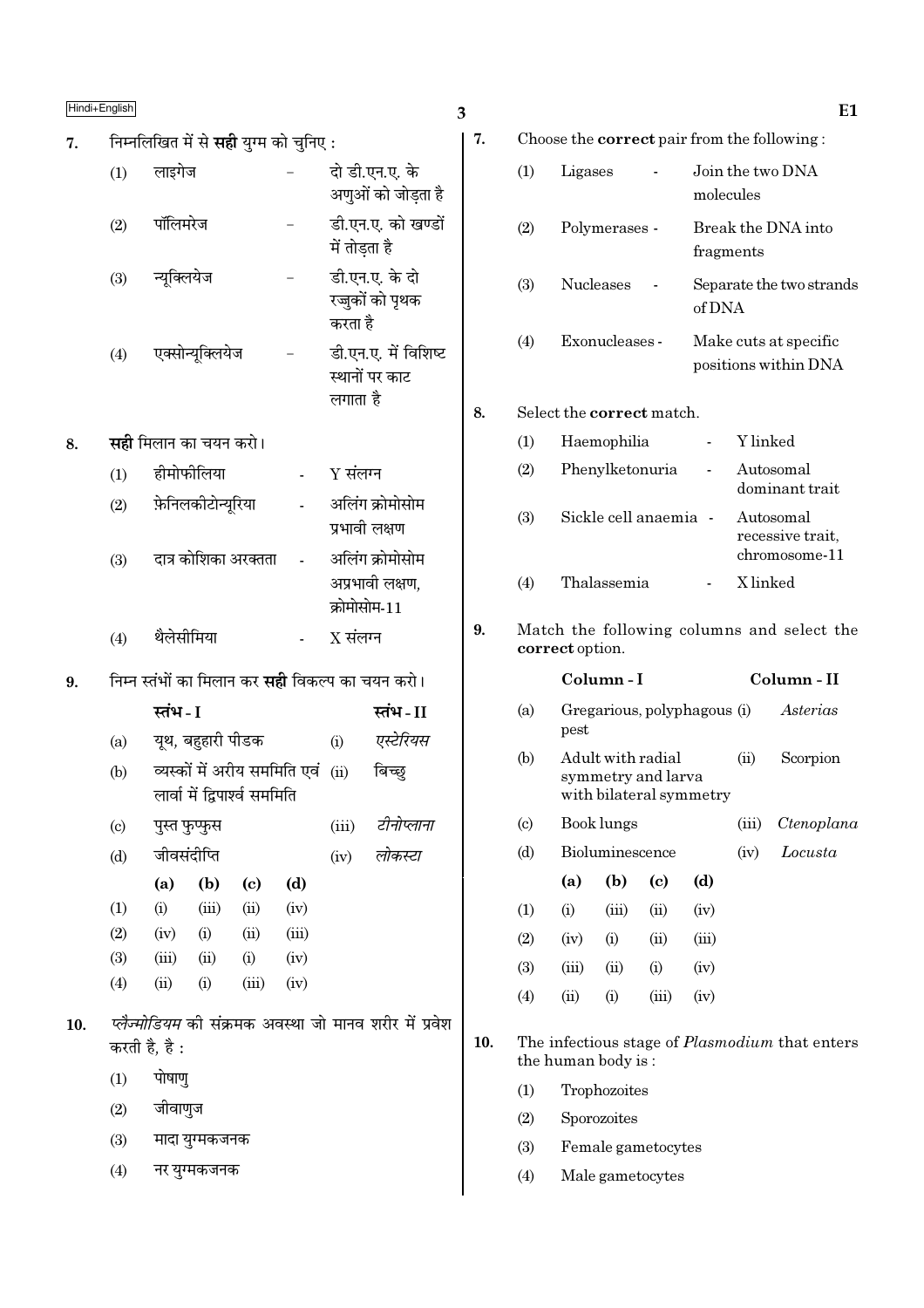| E1  |                                                                                                                            |                                                                                                        | 4   |                                                                                                     | Hindi+English                                                                                         |  |
|-----|----------------------------------------------------------------------------------------------------------------------------|--------------------------------------------------------------------------------------------------------|-----|-----------------------------------------------------------------------------------------------------|-------------------------------------------------------------------------------------------------------|--|
| 11. |                                                                                                                            | उन पदार्थों को पहचानिए, जिनकी संरचनाओं में क्रमश:<br>ग्लाइकोसाइडिक बंध और पेप्टाइड बंध पाये जाते हैं : | 11. |                                                                                                     | Identify the substances having glycosidic bond and<br>peptide bond, respectively in their structure : |  |
|     | (1)                                                                                                                        | काइटिन, कोलेस्टरॉल                                                                                     |     | (1)                                                                                                 | Chitin, cholesterol                                                                                   |  |
|     | (2)                                                                                                                        | ग्लिसरॉल, ट्रिप्सिन                                                                                    |     | (2)                                                                                                 | Glycerol, trypsin                                                                                     |  |
|     | (3)                                                                                                                        | सेललोज, लेसिथिन                                                                                        |     | (3)                                                                                                 | Cellulose, lecithin                                                                                   |  |
|     | (4)                                                                                                                        | इनुलिन, इंसुलिन                                                                                        |     | (4)                                                                                                 | Inulin, insulin                                                                                       |  |
| 12. |                                                                                                                            | पादप का वह भाग कौन-सा है जिसमें दो पीढ़ी - एक पीढ़ी<br>दूसरे के अन्दर होती है ?                        | 12. | The plant parts which consist of two generations -<br>one within the other:                         |                                                                                                       |  |
|     |                                                                                                                            | परागकोश के अन्दर परागकण                                                                                |     | (a)                                                                                                 | Pollen grains inside the anther                                                                       |  |
|     | (a)<br>(b)                                                                                                                 | दो नर युग्मकों वाली अंकुरित परागकण                                                                     |     | (b)                                                                                                 | Germinated pollen grain with two male<br>gametes                                                      |  |
|     | (c)                                                                                                                        | फल के अन्दर बीज                                                                                        |     | (c)                                                                                                 | Seed inside the fruit                                                                                 |  |
|     | बीजाण्ड के अन्दर भ्रूण-कोष<br>(d)                                                                                          |                                                                                                        |     | (d)                                                                                                 | Embryo sac inside the ovule                                                                           |  |
|     | केवल $(a)$<br>(1)                                                                                                          |                                                                                                        |     | (1)                                                                                                 | $(a)$ only                                                                                            |  |
|     | (2)                                                                                                                        | $(a)$ , $(b)$ और $(c)$                                                                                 |     | (2)                                                                                                 | $(a)$ , $(b)$ and $(c)$                                                                               |  |
|     | (3)                                                                                                                        | (c) और (d)                                                                                             |     | (3)                                                                                                 | $(c)$ and $(d)$                                                                                       |  |
|     | (4)                                                                                                                        | (a) और (d)                                                                                             |     | (4)                                                                                                 | $(a)$ and $(d)$                                                                                       |  |
| 13. | फलीदार फलों वाले पादपों की जड़ ग्रन्थिकाओं में नाइट्रोजिनेज<br>द्वारा उत्प्रेरित अभिक्रिया का/के उत्पाद कौन सा/से है/हैं ? |                                                                                                        |     | The product(s) of reaction catalyzed by nitrogenase<br>in root nodules of leguminous plants is/are: |                                                                                                       |  |
|     | (1)                                                                                                                        | केवल अमोनिया                                                                                           |     | (1)                                                                                                 | Ammonia alone                                                                                         |  |
|     | (2)                                                                                                                        | केवल नाइट्रेट                                                                                          |     | (2)                                                                                                 | Nitrate alone                                                                                         |  |
|     | (3)                                                                                                                        | अमोनिया और ऑक्सीजन                                                                                     |     | (3)                                                                                                 | Ammonia and oxygen                                                                                    |  |
|     | (4)                                                                                                                        | अमोनिया और हाइड़ोजन                                                                                    |     | (4)                                                                                                 | Ammonia and hydrogen                                                                                  |  |
| 14. |                                                                                                                            | अंतरावस्था को $G_1$ प्रावस्था (गैप 1) के बारे में <b>सही</b> कथन का<br>चयन करो।                        | 14. | Identify the <b>correct</b> statement with regard to<br>$G_1$ phase (Gap 1) of interphase.          |                                                                                                       |  |
|     | (1)                                                                                                                        | डी.एन.ए. संश्लेषण या प्रतिकृतिकरण होता है।                                                             |     | (1)                                                                                                 | DNA synthesis or replication takes place.                                                             |  |
|     | (2)                                                                                                                        | सभी कोशिका अवयवों का पुनर्गठन होता है।                                                                 |     | (2)                                                                                                 | Reorganisation of all cell components takes<br>place.                                                 |  |
|     | (3)                                                                                                                        | कोशिका उपापचयी सक्रिय होती है, वृद्धि करती है<br>लेकिन DNA की प्रतिकृति नहीं करती।                     |     | (3)                                                                                                 | Cell is metabolically active, grows but does<br>not replicate its DNA.                                |  |
|     | (4)                                                                                                                        | केन्द्रक विभाजन होता है।                                                                               |     | (4)                                                                                                 | Nuclear Division takes place.                                                                         |  |
| 15. | सूक्ष्मांकुरों के ब्रुश बार्डर वाली घनाकार उपकला पायी जाती है :                                                            |                                                                                                        |     | Cuboidal epithelium with brush border of microvilli<br>is found in:                                 |                                                                                                       |  |
|     | (1)                                                                                                                        | आंत्र के आस्तर में                                                                                     |     | (1)                                                                                                 | lining of intestine                                                                                   |  |
|     | (2)                                                                                                                        | लार ग्रंथि की वाहिका में                                                                               |     | (2)                                                                                                 | ducts of salivary glands                                                                              |  |
|     | (3)                                                                                                                        | वृक्काणु को समीपस्थ संवलित नलिका में                                                                   |     | (3)                                                                                                 | proximal convoluted tubule of nephron                                                                 |  |
|     | (4)                                                                                                                        | यूस्टेकीयन नलिका में                                                                                   |     | (4)                                                                                                 | eustachian tube                                                                                       |  |
|     |                                                                                                                            |                                                                                                        |     |                                                                                                     |                                                                                                       |  |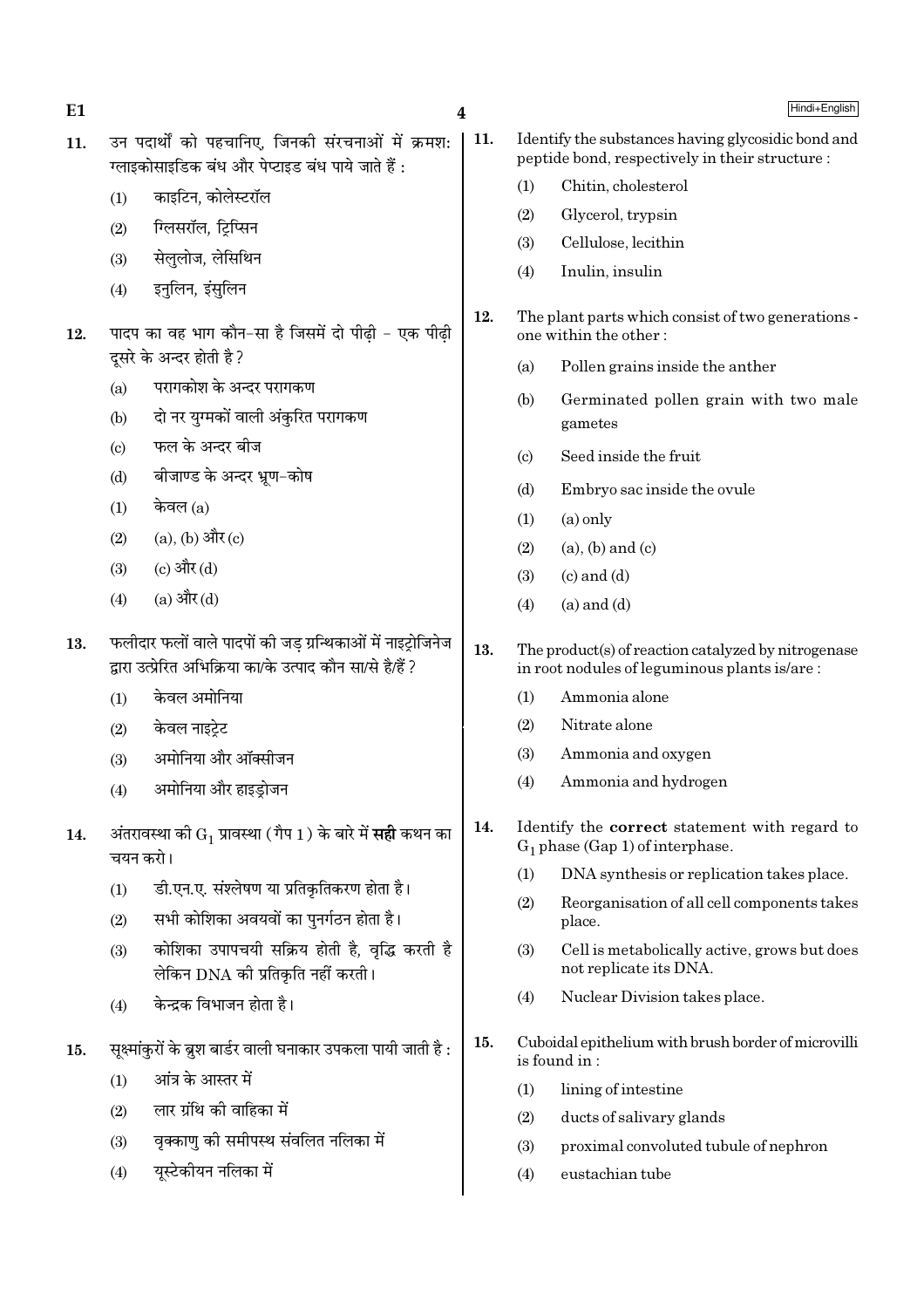- अंतर्विष्ट कार्यों के विषय में निम्नलिखित में से कौन सा कथन 16. गलत है  $2$ 
	- ये किसी झिल्ली से घिरे नहीं होते।  $(1)$
	- ये खाद्य कणों के अंतर्ग्रहण में शामिल होते हैं।  $(2)$
	- ये कोशिकाद्रव्य में स्वतंत्र रूप में होते हैं।  $(3)$
	- ये कोशिकाद्रव्य में निचित पदार्थ को व्यक्त करते हैं।  $(4)$
- सकेन्द्रकी कोशिकाओं में ग्लाइकोप्रोटीन और ग्लाइकोलिपिड के 17. निर्माण का मुख्य स्थल कौन सा है?
	- अंतर्द्रव्यी जालिका  $(1)$
	- पेरोक्सीसोम  $(2)$
	- गाल्जी काय  $(3)$
	- पालीसोम  $(4)$
- जेल इलेक्टोफोरेसिस में. पथक हुए डी.एन.ए. के खण्डों को 18. किसकी सहायता से देखा जा सकता है ?
	- चमकीले नीले प्रकाश में ऐसीटोकार्मिन से  $(1)$
	- UV विकिरण में एथिडियम ब्रोमाइड से  $(2)$
	- IIV विकिरण में एसीटोकार्मिन से  $(3)$
	- अवरक्त विकिरण में एथिडियम ब्रोमाइड से  $(4)$
- ऑक्सीजन के परिवहन के संदर्भ में **गलत** कथन को पहचानो। 19.
	- ऑक्सीजन की हीमोग्लोबिन से बंधता मुख्यत:  $\mathrm{O}_2$  के  $(1)$ आंशिक दाब से संबंधित है।
	- CO. का आंशिक दाब हीमोग्लोबिन से बंधने वाली  $(2)$  $O<sub>2</sub>$  में बाधा डाल सकता है।
	- वाय कपिका में  $\rm H^+$  की उच्च सांद्रता ऑक्सीहीमोग्लोबिन  $(3)$ बनने में सहायक होती है।
	- वायु कृपिका में कम  $pCO$ , ऑक्सीहीमोग्लोबिन बनने  $(4)$ में सहायक होती है।
- अर-पष्पक में क्या होता है ?  $20^{\circ}$ 
	- अधोवर्ती अंडाशय  $(1)$
	- ऊर्ध्ववर्ती अंडाशय  $(2)$
	- जायांगाधर अंडाशय  $(3)$
	- अर्द्ध अधोवर्ती अंडाशय  $(4)$
- ईको आर I द्वारा पहचाने जाने वाला पैलिन्ड़ोमिक क्रम है : 21.

| (1) | $5'$ - GAATTC - 3   |
|-----|---------------------|
|     | $3'$ - CTTAAG - $5$ |

- $(2)$ 5' - GGAACC - 3'
	- 3' CCTTGG 5'
- $(3)$ 5' - CTTAAG - 3'
	- 3' GAATTC 5'
- 5' GGATCC 3'  $(4)$ 3' - CCTAGG - 5'

5

- 16. Which of the following statements about inclusion bodies is incorrect?
	- $(1)$ They are not bound by any membrane.
	- $(2)$ These are involved in ingestion of food particles.
	- They lie free in the cytoplasm.  $(3)$
	- $(4)$ These represent reserve material in cytoplasm.
- $17.$ Which is the important site of formation of glycoproteins and glycolipids in eukaryotic cells?
	- Endoplasmic reticulum  $(1)$
	- $(2)$ Peroxisomes
	- $(3)$ Golgi bodies
	- $(4)$ Polysomes
- 18. In gel electrophoresis, separated DNA fragments can be visualized with the help of:
	- Acetocarmine in bright blue light  $(1)$
	- $(2)$ Ethidium bromide in UV radiation
	- $(3)$ Acetocarmine in UV radiation
	- Ethidium bromide in infrared radiation  $(4)$
- 19. Identify the wrong statement with reference to transport of oxygen.
	- Binding of oxygen with haemoglobin is  $(1)$ mainly related to partial pressure of  $O_2$ .
	- $(2)$ Partial pressure of  $CO<sub>2</sub>$  can interfere with  $O<sub>2</sub>$  binding with haemoglobin.
	- Higher  $H^+$  conc. in alveoli favours the  $(3)$ formation of oxyhaemoglobin.
	- Low  $pCO<sub>2</sub>$  in alveoli favours the formation  $(4)$ of oxyhaemoglobin.
- 20. Ray florets have:
	- $(1)$ Inferior ovary
	- $(2)$ Superior ovary
	- $(3)$ Hypogynous ovary
	- $(4)$ Half inferior ovary
- 21. The specific palindromic sequence which is recognized by EcoRI is:
	- 5' GAATTC 3'  $(1)$ 
		- 3' CTTAAG 5'
	- 5' GGAACC 3'  $(2)$ 
		- 3' CCTTGG 5'
	- 5' CTTAAG 3'  $(3)$ 3' - GAATTC - 5'
	- 5' GGATCC 3'  $(4)$  $3'$  - CCTAGG -  $5'$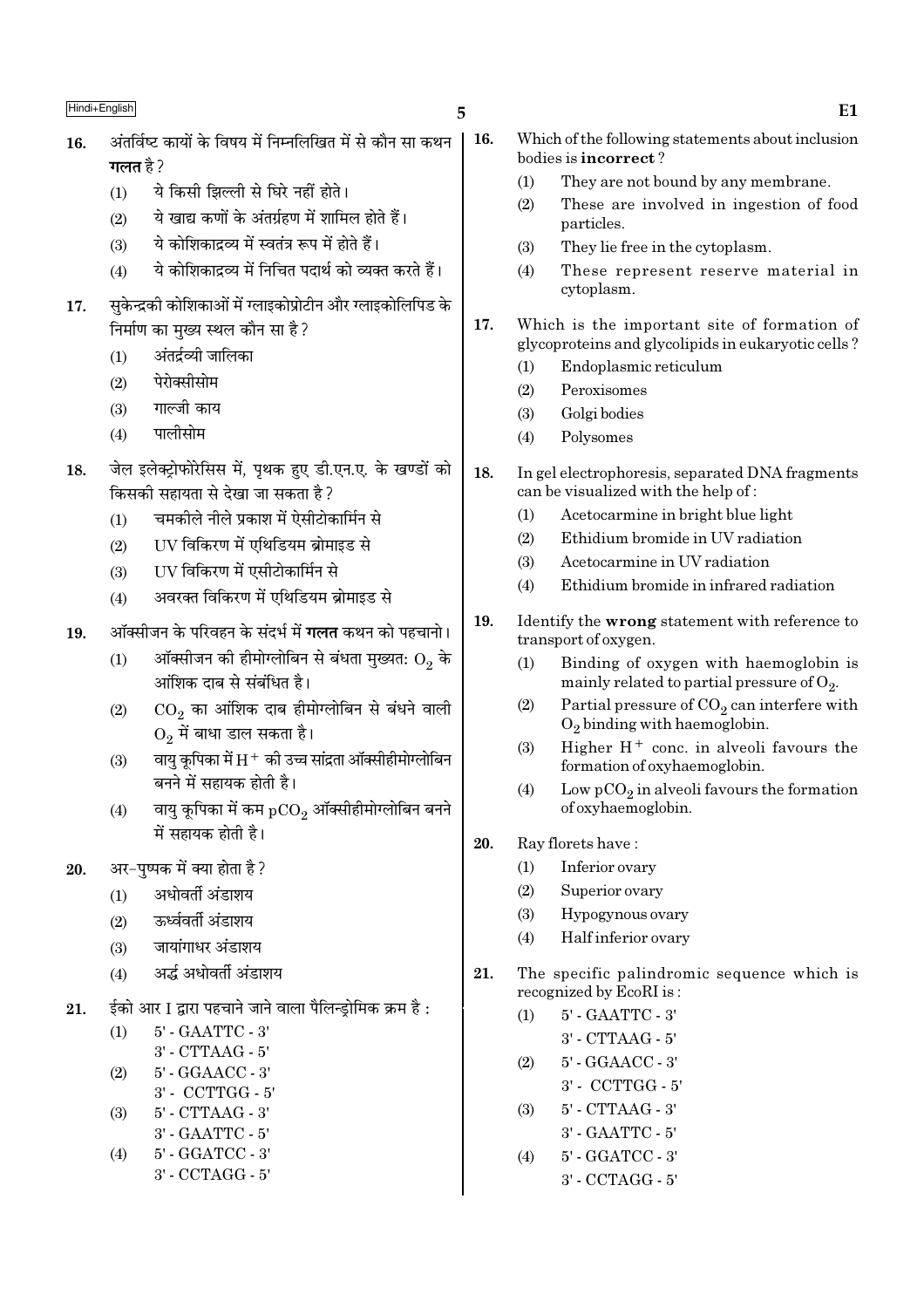$E1$ 

6

- प्रतिबंधन एंजाइमों के विषय में **गलत** कथन को पहचानिए। 22.
	- प्रत्येक प्रतिबंधन एंजाइम डी.एन.ए. क्रम की लम्बाई का  $(1)$ निरीक्षण करके कार्य करते हैं।
	- ये डी.एन.ए. की लडी को पैलिन्डोमिक स्थलों पर  $(2)$ काटते हैं।
	- ये आनवंशिक इंजीनियरिंग में उपयोगी हैं।  $(3)$
	- चिपचिपे सिरे डी.एन.ए. लाइगेज द्वारा जोडे जा सकते  $(4)$ हैं।
- निम्न में कौन वाहितमल उपचार के लिए अवायवीय आपंक 23. संपाचित्र में डाला जाता है?
	- प्राथमिक आपंक  $(1)$
	- तैरते हुए कूड़े-करकट  $(2)$
	- प्राथमिक उपचार के बहि:स्राव  $(3)$
	- संक्रियीत आपंक  $(4)$
- अंत:श्वसन के दौरान होने वाली **सही** घटनाओं का चयन करो। 24.
	- डायाफ्राम का संकचन  $(a)$
	- बाह्य अंतरपर्शक पेशियों का संकुचन  $(b)$
	- फुप्फुस का आयतन कम होना  $(c)$
	- अंतरा फुप्फुसी दाब का बढ़ना  $(d)$
	- $(a)$  एवं  $(b)$  $(1)$
	- (c) एवं (d)  $(2)$
	- $(a)$ ,  $(b)$  एवं  $(d)$  $(3)$
	- केवल (d)  $(4)$
- यदि तिलचट्टे का सिर हटा दिया जाए तो यह कुछ दिनों तक 25. जीवित रह सकता है क्योंकि $\cdot$ 
	- तिलचट्टे के अधिग्रसिका गुच्छिका उदर के अधर भाग  $(1)$ में स्थित होते हैं।
	- तिलचट्टे में तंत्रिका तंत्र नहीं होता।  $(2)$
	- सिर में तंत्रिका तंत्र का केवल छोटा भाग होता है जबकि  $(3)$ शेष शरीर के अधर भाग में स्थित होता है।
	- सिर में तंत्रिका तंत्र का 1/3 भाग होता है जबकि शेष  $(4)$ शरीर के पृष्ठ भाग में होता है।
- 22. Identify the wrong statement with regard to Restriction Enzymes.
	- $(1)$ Each restriction enzyme functions by inspecting the length of a DNA sequence.
	- $(2)$ They cut the strand of DNA at palindromic sites.
	- $(3)$ They are useful in genetic engineering.
	- Sticky ends can be joined by using DNA  $(4)$ ligases.
- 23. Which of the following is put into Anaerobic sludge digester for further sewage treatment?
	- Primary sludge  $(1)$
	- $(2)$ Floating debris
	- $(3)$ Effluents of primary treatment
	- Activated sludge  $(4)$
- 24. Select the **correct** events that occur during inspiration.
	- $(a)$ Contraction of diaphragm
	- $(b)$ Contraction of external inter-costal muscles
	- $\left( \mathrm{c}\right)$ Pulmonary volume decreases
	- $(b)$ Intra pulmonary pressure increases
	- $(a)$  and  $(b)$  $(1)$
	- $(c)$  and  $(d)$  $(2)$
	- $(a)$ ,  $(b)$  and  $(d)$  $(3)$
	- $(4)$  $only (d)$
- 25. If the head of cockroach is removed, it may live for few days because:
	- the supra-oesophageal ganglia of the  $(1)$ cockroach are situated in ventral part of abdomen.
	- $(2)$ the cockroach does not have nervous system.
	- $(3)$ the head holds a small proportion of a nervous system while the rest is situated along the ventral part of its body.
	- the head holds a 1/3<sup>rd</sup> of a nervous system  $(4)$ while the rest is situated along the dorsal part of its body.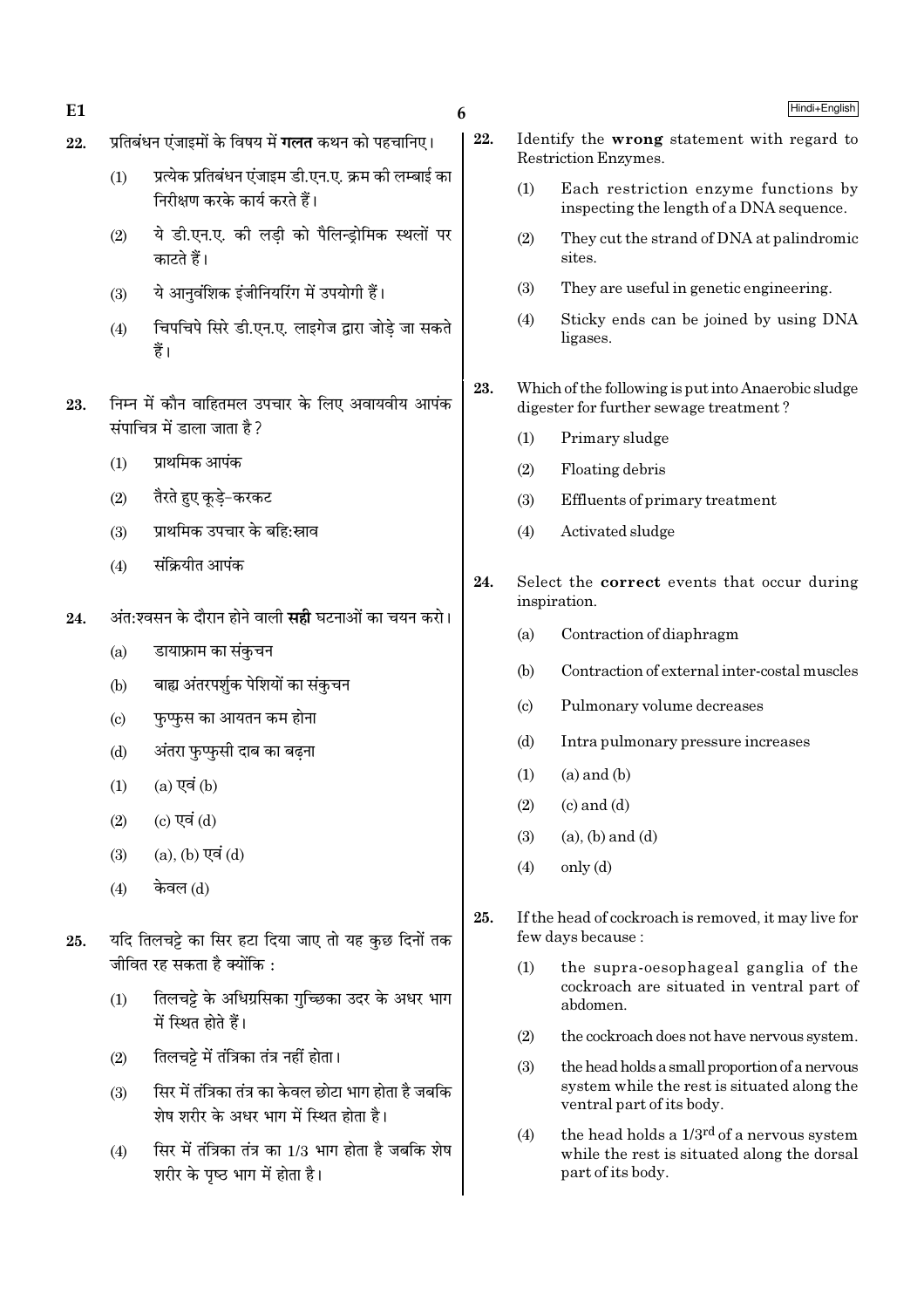- संघ कॉर्डेटा के लिए कौन से कथन **सही** हैं ? 26.
	- युरोकॉर्डेटा में पृष्ठरज्जू सिर से पुंछ तक फैली होती है  $(a)$ और यह जीवन के अंत तक बनी रहती है।
	- वर्टीब्रेटा में पृष्ठरज्जु केवल भ्रणीय काल में उपस्थित  $(b)$ होती है।
	- केन्द्रीय तंत्रिका तंत्र पृष्ठीय एवं खोखला होता है।  $\left( \mathrm{c}\right)$
	- कॉर्डेटा को तीन उपसंघों में विभाजित किया है:  $(d)$ हेमीकॉर्डेटा, ट्युनिकेटा एवं सेफैलोकॉर्डेटा।
	- (d) एवं (c)  $(1)$
	- $(c)$  एवं  $(a)$  $(2)$
	- $(a)$  एवं  $(b)$  $(3)$
	- $(4)$ (b) एवं  $(c)$

28.

### जीव को उनके जैवप्रौद्योगिकी में उपयोग के लिए सुमेलित 27. कोजिए।

| (a)                                                               |                    | बैसिलस थुरिंजिनिसिस (i)                     |                            | क्लोनिक वेक्टर |                              |  |  |  |  |
|-------------------------------------------------------------------|--------------------|---------------------------------------------|----------------------------|----------------|------------------------------|--|--|--|--|
| (b)                                                               |                    | थर्मस एक्वेटिकस                             |                            |                | प्रथम rDNA अणु का<br>निर्माण |  |  |  |  |
| $\left( \mathrm{c}\right)$                                        |                    | एग्रोबैक्टीरियम                             |                            | (iii)          | डी.एन.ए. पॉलिमरेज            |  |  |  |  |
|                                                                   |                    | ट्युमिफेसिएंस                               |                            |                |                              |  |  |  |  |
| (d)                                                               | साल्मोनेला         |                                             |                            | (iv)           | $C_{\rm TV}$ प्रोटीन         |  |  |  |  |
|                                                                   |                    | टाइफीम्युरियम                               |                            |                |                              |  |  |  |  |
|                                                                   |                    | निम्नलिखित में से <b>सही</b> विकल्प चुनिए : |                            |                |                              |  |  |  |  |
|                                                                   | (a)                | (b)                                         | $\left( \mathrm{c}\right)$ | (d)            |                              |  |  |  |  |
| (1)                                                               | (ii)               | (iv)                                        | (iii)                      | (i)            |                              |  |  |  |  |
| (2)                                                               | (iv)               | (iii)                                       | (i)                        | (ii)           |                              |  |  |  |  |
| (3)                                                               | (iii)              | (ii)                                        | (iv)                       | (i)            |                              |  |  |  |  |
| (4)                                                               | (iii)              | (iv)                                        | (i)                        | (ii)           |                              |  |  |  |  |
| अनिवार्य तत्वों और पादपों में उनके कार्यों के विषय में निम्नलिखित |                    |                                             |                            |                |                              |  |  |  |  |
|                                                                   | को सुमेलित कीजिए : |                                             |                            |                |                              |  |  |  |  |
| (a)                                                               | लोह                |                                             | (i)                        |                | जल का प्रकाश अपघटन           |  |  |  |  |
| (b)                                                               | जिंक               |                                             | (ii)                       |                | पराग का अंकुरण               |  |  |  |  |
|                                                                   |                    |                                             |                            |                |                              |  |  |  |  |

क्लोरोफिल के जैव संश्लेषण बोरॉन  $(iii)$  $(c)$ के लिए आवश्यक आई.ए.ए. जैव संश्लेषण मैंगनीज  $(d)$  $(iv)$ सही विकल्प चुनिए :  $\overline{A}$  $(A)$  $\omega$  $\overline{A}$ 

|            | (a)   | (V)      | w    | (u)      |
|------------|-------|----------|------|----------|
| (1)        | (ii)  | $\rm(i)$ | (iv) | (iii)    |
| (2)        | (iv)  | (iii)    | (ii) | $\rm(i)$ |
| <b>(3)</b> | (iii) | (iv)     | (ii) | $\rm(i)$ |
| (4)        | (iv)  | $\rm(i)$ | (ii) | (iii)    |

 $\overline{7}$ 

28.

- 26. Which of the following statements are true for the phylum-Chordata?
	- $(a)$ In Urochordata notochord extends from head to tail and it is present throughout their life.
	- $(b)$ In Vertebrata notochord is present during the embryonic period only.
	- Central nervous system is dorsal and  $(c)$ hollow.
	- Chordata is divided into 3 subphyla :  $(d)$ Hemichordata, Tunicata and Cephalochordata.
	- $(d)$  and  $(c)$  $(1)$
	- $(2)$  $(c)$  and  $(a)$
	- $(3)$  $(a)$  and  $(b)$
	- $(4)$  $(b)$  and  $(c)$
- 27. Match the organism with its use in biotechnology.

| (a)                         | <b>Bacillus</b> |               |                                | (i)   | Cloning vector                                       |
|-----------------------------|-----------------|---------------|--------------------------------|-------|------------------------------------------------------|
|                             |                 | thuringiensis |                                |       |                                                      |
| (b)                         | <i>Thermus</i>  |               |                                | (ii)  | Construction of                                      |
|                             | aquaticus       |               |                                |       | first rDNA                                           |
|                             |                 |               |                                |       | molecule                                             |
| $\left( \mathrm{c} \right)$ |                 | Agrobacterium |                                | (iii) | DNA polymerase                                       |
|                             |                 | tumefaciens   |                                |       |                                                      |
| (d)                         |                 | Salmonella    |                                | (iv)  | Cry proteins                                         |
|                             |                 | typhimurium   |                                |       |                                                      |
|                             |                 |               |                                |       | Select the <b>correct</b> option from the following: |
|                             | (a)             | (b)           | $\left( \mathrm{e}\right)$     | (d)   |                                                      |
| (1)                         | (ii)            | (iv)          | (iii)                          | (i)   |                                                      |
| (2)                         | (iv)            | (iii)         | (i)                            | (ii)  |                                                      |
| (3)                         | (iii)           | (ii)          | (iv)                           | (i)   |                                                      |
| (4)                         | (iii)           | (iv)          | (i)                            | (ii)  |                                                      |
|                             |                 |               |                                |       |                                                      |
|                             |                 |               |                                |       | Match the following concerning essential elements    |
|                             |                 |               | and their functions in plants: |       |                                                      |
| (a)                         | Iron            |               | (i)                            |       | Photolysis of water                                  |
| (b)                         | Zinc            |               | (ii)                           |       | Pollen germination                                   |
| $\left( \mathrm{c} \right)$ | Boron           |               | (iii)                          |       | Required for chlorophyll<br>biosynthesis             |
| (d)                         |                 |               | Manganese (iv)                 |       | IAA biosynthesis                                     |
|                             |                 |               | Select the correct option:     |       |                                                      |
|                             | (a)             | $(b)$ (c)     |                                | (d)   |                                                      |
|                             |                 |               |                                |       |                                                      |

|                   | la)   | In)       | w    | w,    |
|-------------------|-------|-----------|------|-------|
| $\left( 1\right)$ | (ii)  | (i)       | (iv) | (iii) |
| (2)               | (iv)  | (iii)     | (ii) | (i)   |
| (3)               | (iii) | (iv)      | (ii) | (i)   |
| (4)               | (iv)  | $\rm (i)$ | (ii) | (iii) |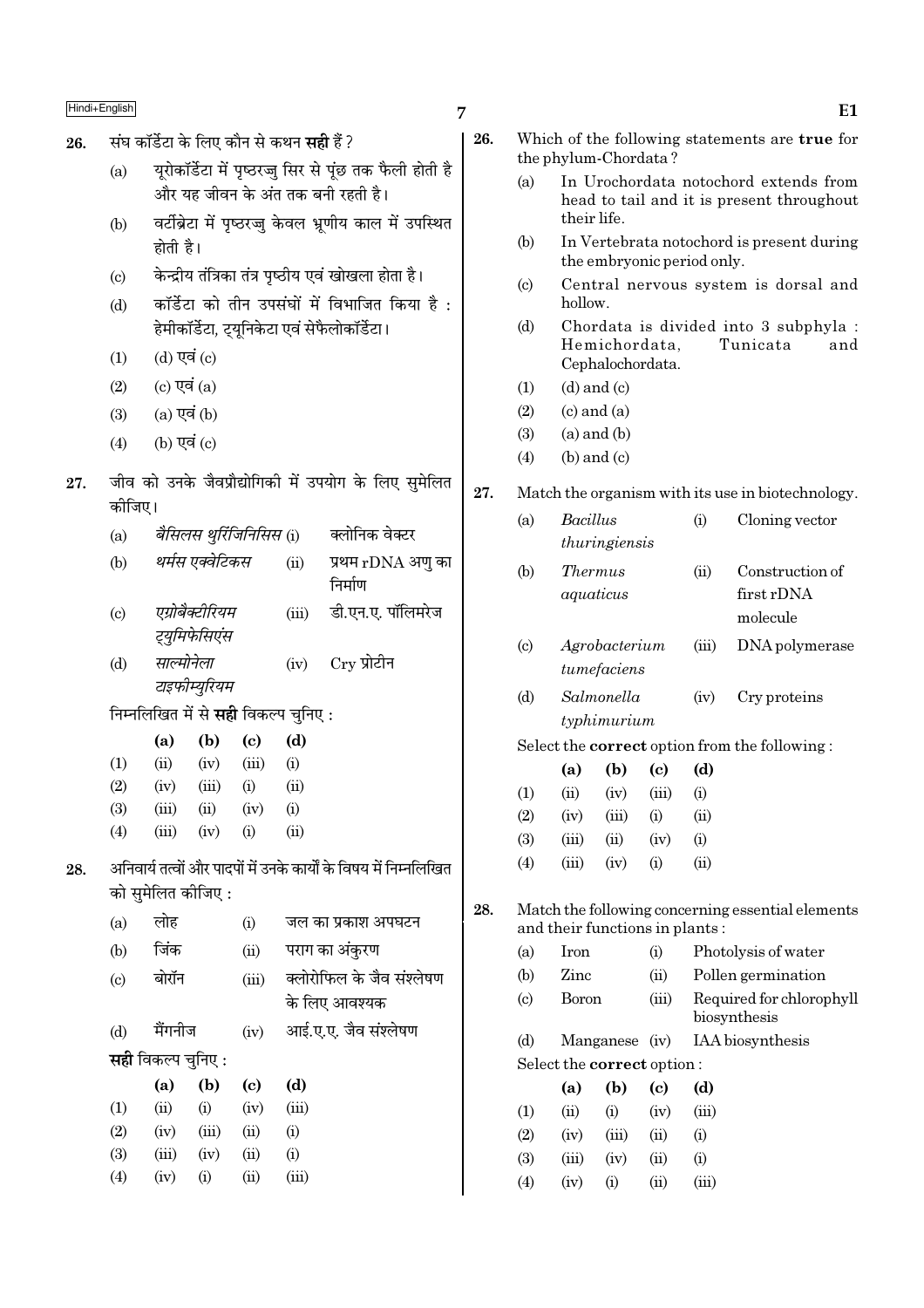- $E1$  8
- 29. **गलत** कथन को चनिए।
	- $(1)$  अंत:काष्ठ जल का चालन नहीं करती, परन्तु यांत्रिक सहायता प्रदान करती है।
	- (2) रसदारू जड़ से पत्ती तक जल के चालन में और खनिजों के चालन में शामिल होती है।
	- (3) रसदारू सबसे भीतरी द्वितीयक दारू होता है और यह अपेक्षाकत हल्के रंग की होती है।
	- $(4)$  टैनिन, रेजिन, तैल आदि के जमा होने के कारण अंत:काष्ठ  $\overline{v}$ गहरे रंग की होती है।

# $30.$  निम्नलिखित को सुमेलित कीजिए:

- (a)  $\overline{3}$ दप्रेरक क्रिया का निरोधक (i) रिसिन
- (b) पेप्टाइड बंध धारक (ii) मैलोनेट
- (c) ∑ कवकों में कोशिका भित्ति (iii) काइटिन पदार्थ
- (d) द्वितीयक उपापचयज $(iv)$  कोलैजन

िनम्नलिखित में से **सद्दी** विकल्प चनिए :

|                   | (a)   | (b)   | (c)       | (d)  |
|-------------------|-------|-------|-----------|------|
| $\rm(1)$          | (ii)  | (iv)  | (iii)     | (i)  |
| (2)               | (iii) | (i)   | (iv)      | (ii) |
| (3)               | (iii) | (iv)  | (i)       | (ii) |
| $\left( 4\right)$ | (ii)  | (iii) | $\rm (i)$ | (iv) |

- $31.$  द्वितीयक अंडक का अर्धसूत्री विभाजन पूर्ण होता है:
	- (1) अंडोत्सर्ग से पहले
	- $(2)$  संभोग के समय
	- (3) यग्मनज बनने के बाद
	- $(4)$  शक्राण एवं अंडाण के संलयन के समय
- $32.$   $\overline{u}$  राबर्ट मे के अनसार. विश्व में जाति विविधता लगभग कितनी है ?
	- $(1)$  1.5 मिलियन
	- $(2)$  20 मिलियन
	- $(3)$  50 मिलियन
	- $(4)$  7 मिलियन
- 33. ट्रांसलेशन (अनुवादन/स्थानांतरण) की प्रथम अवस्था कौन सी होती है ?
	- $(1)$  vाइबोसोम से mRNA का बन्धन
	- (2) डी.एन.ए. अण की पहचान
	- $(3)$  tRNA का ऐमीनोएसीलेशन
	- (4) एक एंटी−कोडॉन की पहचान
- 29. Identify the incorrect statement.
	- (1) Heart wood does not conduct water but gives mechanical support.
	- (2) Sapwood is involved in conduction of water and minerals from root to leaf.
	- (3) Sapwood is the innermost secondary xylem and is lighter in colour.
	- (4) Due to deposition of tannins, resins, oils etc., heart wood is dark in colour.

# 30. Match the following :

- (a) Inhibitor of catalytic (i) Ricin activity
- (b) Possess peptide bonds (ii) Malonate
- (c) Cell wall material in (iii) Chitin fungi
- (d) Secondary metabolite (iv) Collagen

Choose the correct option from the following :

|     | (a)   | (b)   | $\left( \mathrm{c}\right)$ | (d)  |
|-----|-------|-------|----------------------------|------|
| (1) | (ii)  | (iv)  | (iii)                      | (i)  |
| (2) | (iii) | (i)   | (iv)                       | (ii) |
| (3) | (iii) | (iv)  | (i)                        | (ii) |
| (4) | (ii)  | (iii) | $\rm(i)$                   | (iv) |

- 31. Meiotic division of the secondary oocyte is completed :
	- (1) Prior to ovulation
	- (2) At the time of copulation
	- (3) After zygote formation
	- (4) At the time of fusion of a sperm with an ovum
- 32. According to Robert May, the global species diversity is about :
	- (1) 1.5 million
	- (2) 20 million
	- $(3)$  50 million
	- (4) 7 million
- 33. The first phase of translation is :
	- (1) Binding of mRNA to ribosome
	- (2) Recognition of DNA molecule
	- (3) Aminoacylation of tRNA
	- (4) Recognition of an anti-codon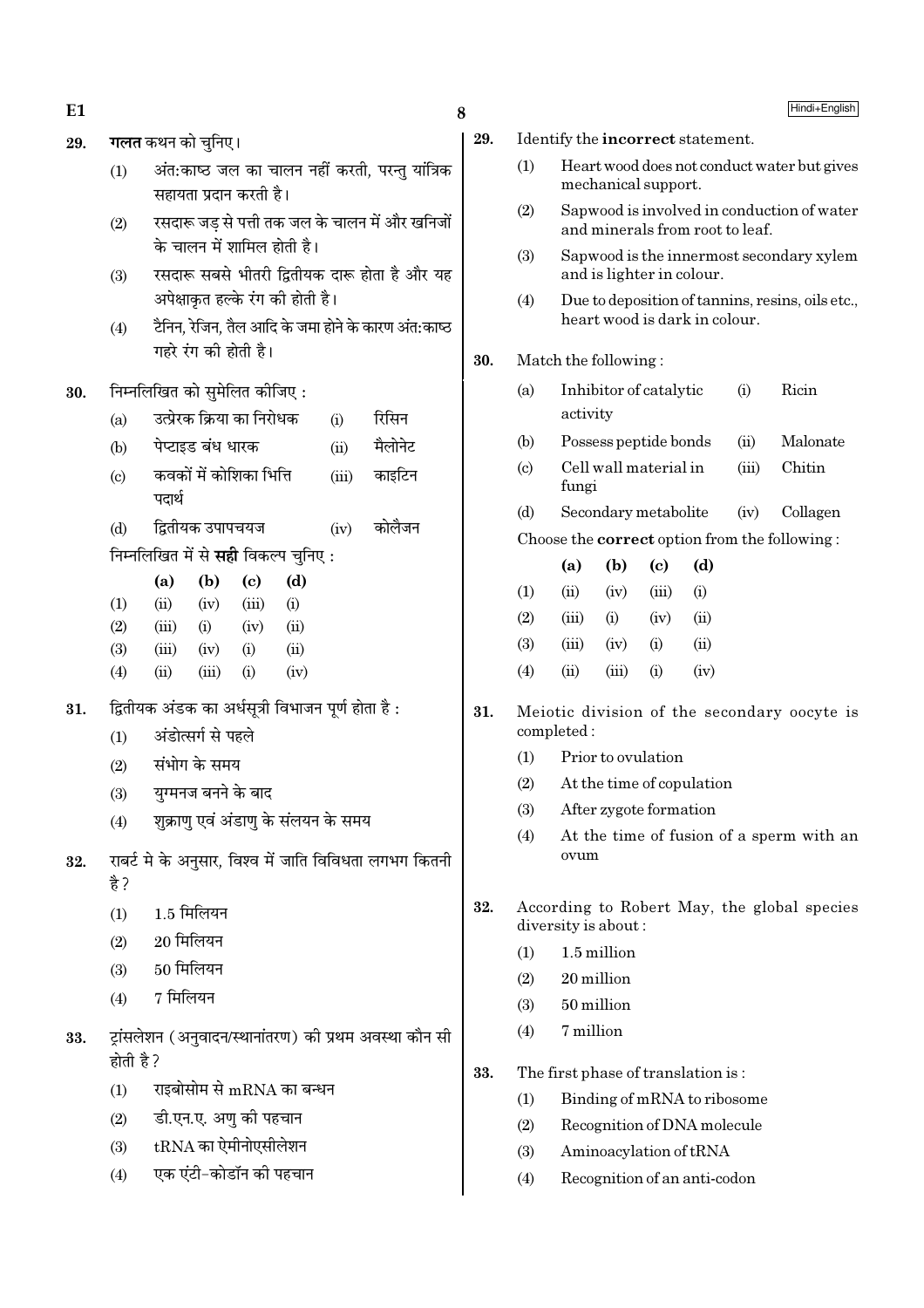- भारत का पश्चिमी घाट  $(1)$
- $(2)$ मेडागास्कर
- हिमालय  $(3)$
- एमेजॉन के जंगल  $(4)$
- निम्न में कौनसा कथन **सही नहीं** है ? 35.
	- मनृष्य में इंसुलिन प्राकृ-इंसुलिन से संश्लेषित होता है।  $(1)$
	- प्राक्-इंसुलिन में एक अतिरिक्त पेप्टाइड, जिसे  $(2)$ सी-पेप्टाइड कहते हैं. होती है।
	- कार्यात्मक इंसुलिन में  $A$  एवं  $B$  शृंखलाएँ होती है जो  $(3)$ हाइड़ोजन बंध द्वारा जुडी होती है।
	- आनुवंशिक इंजीनियरी इंसुलिन *ई–कोलाई* द्वारा उत्पादित  $(4)$ होता है।
- एक पादप की अनुप्रस्थ काट में निम्नलिखित शारीरिक लक्षण 36. दर्शाये गये :
	- अधिक संख्या में बिखरे हुए संवहन बंडल जो पलाच्छाद  $(a)$ से घिरे हैं।
	- स्पष्ट बहुत मुदुतकीय भरण ऊतक।  $(b)$
	- संयुक्त और अवर्धी संवहन बंडल।  $(c)$
	- पोषवाह मृदूतक का अभाव।  $(d)$

इस पादप की श्रेणी और उसके भाग को पहचानिए :

- एकबीजपत्री तना  $(1)$
- एकबीजपत्री जड  $(2)$
- द्विबीजपत्री तना  $(3)$
- द्विबीजपत्री जड  $(4)$
- निम्न स्तंभों का मिलान कर **सद्दी** विकल्प का चयन करो। 37.

|                             | स्तंभ - I |                     |                           |       | स्तंभ - II     |
|-----------------------------|-----------|---------------------|---------------------------|-------|----------------|
| (a)                         |           |                     | क्लोम छिद्रों के 6-15 (i) |       | ट्राइगोन       |
|                             | युग्म     |                     |                           |       |                |
| (b)                         |           | हैटरोसर्कल पुच्छ पख |                           | (ii)  | साइक्लोस्टोम्स |
| $\left( \mathrm{c} \right)$ | वायु कोष  |                     |                           | (iii) | कांड्रीक्थीज   |
| (d)                         | विष दंश   |                     |                           | (iv)  | ओस्टिक्थीज     |
|                             | (a)       | (b)                 | (c)                       | (d)   |                |
| (1)                         | (ii)      | (iii)               | (iv)                      | (i)   |                |
| (2)                         | (iii)     | (iv)                | (i)                       | (ii)  |                |
| (3)                         | (iv)      | (ii)                | (iii)                     | (i)   |                |
| (4)                         | (i)       | (iv)                | (iii)                     | (ii)  |                |
|                             |           |                     |                           |       |                |

 $\boldsymbol{q}$ 

- Which of the following regions of the globe exhibits highest species diversity?
	- Western Ghats of India  $(1)$
	- $(2)$ Madagascar
	- $(3)$ Himalayas
	- Amazon forests  $(4)$
- 35. Which of the following statements is not correct?
	- $(1)$ In man insulin is synthesised as a proinsulin.
	- $(2)$ The proinsulin has an extra peptide called C-peptide.
	- The functional insulin has A and B chains  $(3)$ linked together by hydrogen bonds.
	- Genetically engineered insulin is produced  $(4)$ in  $E\text{-}Coli$ .
- 36. The transverse section of a plant shows following anatomical features :
	- Large number of scattered vascular bundles  $(a)$ surrounded by bundle sheath.
	- Large conspicuous parenchymatous ground  $(b)$ tissue.
	- Vascular bundles conjoint and closed.  $(c)$
	- $(d)$ Phloem parenchyma absent.

Identify the category of plant and its part:

- $(1)$ Monocotyledonous stem
- $(2)$ Monocotyledonous root
- $(3)$ Dicotyledonous stem
- Dicotyledonous root  $(4)$
- 37. Match the following columns and select the correct option.

|                             |            | Column - I                 | Column - II |       |                |
|-----------------------------|------------|----------------------------|-------------|-------|----------------|
| (a)                         | gill slits | $6 - 15$ pairs of          |             | (i)   | Trygon         |
| (b)                         |            | Heterocercal<br>caudal fin |             | (ii)  | Cyclostomes    |
| $\left( \mathrm{c} \right)$ |            | Air Bladder                |             | (iii) | Chondrichthyes |
| (d)                         |            | Poison sting               |             | (iv)  | Osteichthyes   |
|                             | (a)        | (b)                        | (c)         | (d)   |                |
| (1)                         | (ii)       | (iii)                      | (iv)        | (i)   |                |
| (2)                         | (iii)      | (iv)                       | (i)         | (ii)  |                |
| (3)                         | (iv)       | $\rm (ii)$                 | (iii)       | (i)   |                |
| (4)                         | $\rm (i)$  | (iv)                       | (iii)       | (ii)  |                |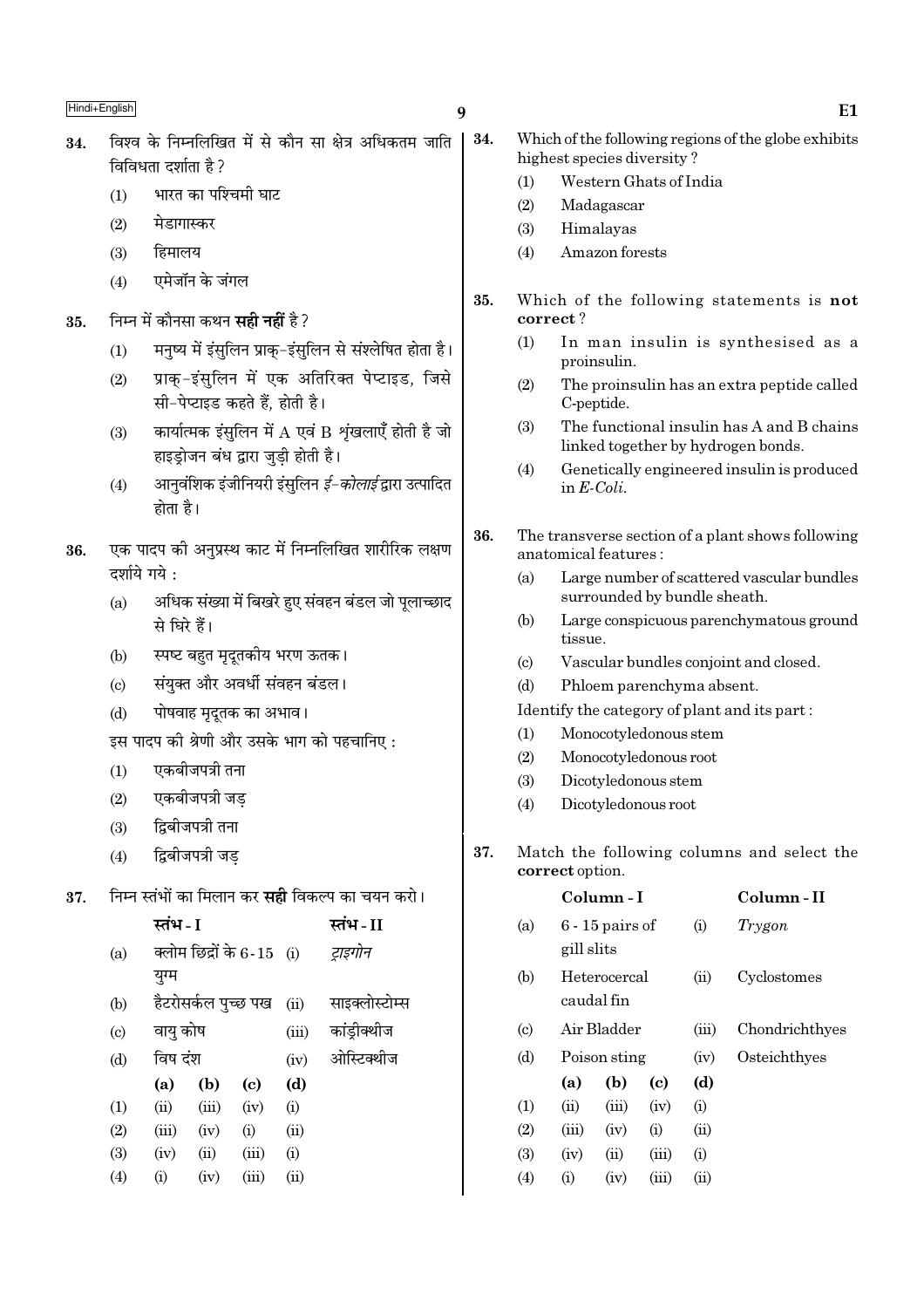| 38.            | एस.एल. मिलर ने अपने प्रयोग में एक बंद फ्लास्क में किसका<br>मिश्रण कर ऐमिनो अम्ल उत्पन्न किये ?                                   | 38. | From his experiments, S.L. Miller produced amino<br>acids by mixing the following in a closed flask:                                       |                                                                                                      |  |  |
|----------------|----------------------------------------------------------------------------------------------------------------------------------|-----|--------------------------------------------------------------------------------------------------------------------------------------------|------------------------------------------------------------------------------------------------------|--|--|
|                | 800°C पर CH <sub>4</sub> , H <sub>2</sub> , NH <sub>3</sub> और जल वाष्प<br>(1)                                                   |     | (1)                                                                                                                                        | $CH_4$ , $H_2$ , NH <sub>3</sub> and water vapor at 800°C                                            |  |  |
|                | 800°C पर CH <sub>3</sub> , H <sub>2</sub> , NH <sub>4</sub> और जल वाष्प<br>(2)                                                   |     | (2)                                                                                                                                        | $CH_3, H_2, NH_4$ and water vapor at 800°C                                                           |  |  |
|                | 600°C पर CH <sub>4</sub> , H <sub>2</sub> , NH <sub>3</sub> और जल वाष्प<br>(3)                                                   |     | (3)                                                                                                                                        | $CH_4$ , H <sub>2</sub> , NH <sub>3</sub> and water vapor at 600°C                                   |  |  |
|                | $600^{\circ}$ C पर CH <sub>3</sub> , H <sub>2</sub> , NH <sub>3</sub> और जल वाष्प<br>(4)                                         |     | (4)                                                                                                                                        | $CH_3, H_2, NH_3$ and water vapor at 600°C                                                           |  |  |
| 39.            | क्रमागत उन्नति के लिए भ्रूणीय प्रमाण को किसने अस्वीकार<br>किया था ?                                                              | 39. |                                                                                                                                            | Embryological support for evolution was<br>disapproved by:                                           |  |  |
|                | कार्ल अर्नस्ट वॉन बेयर<br>(1)                                                                                                    |     | (1)                                                                                                                                        | Karl Ernst von Baer                                                                                  |  |  |
|                | अल्फ्रेड वालस<br>(2)                                                                                                             |     | (2)                                                                                                                                        | Alfred Wallace                                                                                       |  |  |
|                | चार्ल्स डार्विन<br>(3)                                                                                                           |     | (3)                                                                                                                                        | Charles Darwin                                                                                       |  |  |
|                | ओपेरिन<br>(4)                                                                                                                    |     | (4)                                                                                                                                        | Oparin                                                                                               |  |  |
| 40.            | रात्रि में या पूर्ण प्रात:काल में घास की पत्तियों के शीर्ष से जल के<br>द्रव अवस्था में निकलने को सुगम बनाने में कौन सी प्रक्रिया |     | The process responsible for facilitating loss of water<br>in liquid form from the tip of grass blades at night<br>and in early morning is: |                                                                                                      |  |  |
|                | उत्तरदायी होती है ?                                                                                                              |     | (1)                                                                                                                                        | Transpiration                                                                                        |  |  |
|                | वाष्पोत्सर्जन<br>(1)                                                                                                             |     | (2)                                                                                                                                        | Root pressure                                                                                        |  |  |
|                | मूलीय दाब<br>(2)                                                                                                                 |     | (3)                                                                                                                                        | Imbibition                                                                                           |  |  |
|                | अंत:शोषण<br>(3)                                                                                                                  |     | (4)                                                                                                                                        | Plasmolysis                                                                                          |  |  |
|                | जीवद्रव्यकुंचन<br>(4)                                                                                                            |     |                                                                                                                                            |                                                                                                      |  |  |
| 41.            | द्वितीयक उपापचयज, जैसे कि निकोटीन, स्ट्रिक्नीन और कैफीन                                                                          | 41. |                                                                                                                                            | Secondary metabolites such as nicotine, strychnine<br>and caffeine are produced by plants for their: |  |  |
|                | को पौधों के द्वारा अपने लिए क्यों उत्पादित किया जाता है?                                                                         |     | (1)                                                                                                                                        | Nutritive value                                                                                      |  |  |
|                | पोषण में उपयोग<br>(1)                                                                                                            |     | (2)                                                                                                                                        | Growth response                                                                                      |  |  |
|                | वृद्धि पर प्रभाव<br>(2)                                                                                                          |     | (3)                                                                                                                                        | Defence action                                                                                       |  |  |
|                | रक्षा पर असर<br>(3)                                                                                                              |     | (4)                                                                                                                                        | Effect on reproduction                                                                               |  |  |
|                | (4)<br>प्रजनन पर प्रभाव<br>प्रकाशश्वसन में $\text{RuBisCo}$ एंजाइम की ऑक्सीजनीकरण क्रिया                                         | 42. |                                                                                                                                            | The oxygenation activity of RuBisCo enzyme in<br>photorespiration leads to the formation of:         |  |  |
| 42.            | से किसका निर्माण होता है?                                                                                                        |     | (1)                                                                                                                                        | 2 molecules of 3-C compound                                                                          |  |  |
|                | 3-C यौगिक के 2 अणु<br>(1)                                                                                                        |     | (2)                                                                                                                                        | 1 molecule of 3-C compound                                                                           |  |  |
|                | $3$ -C यौगिक का 1 अणु<br>(2)                                                                                                     |     | (3)                                                                                                                                        | 1 molecule of 6-C compound                                                                           |  |  |
|                | $6$ - $C$ यौगिक का 1 अणु<br>(3)                                                                                                  |     | (4)                                                                                                                                        | 1 molecule of 4-C compound and 1 molecule                                                            |  |  |
|                | $4$ -C यौगिक का 1 अणु और 2-C यौगिक का 1 अणु<br>(4)                                                                               |     |                                                                                                                                            | of 2-C compound                                                                                      |  |  |
| $\overline{A}$ | B+ कपास की किस्म जो <i>बैमिलम शर्मिजनिमिम</i> के विष जीन                                                                         | 43. |                                                                                                                                            | Bt cotton variety that was developed by the                                                          |  |  |

10

Hindi+English

introduction of toxin gene of Bacillus thuringiensis

 $(Bt)$  is resistant to:

Insect pests

Fungal diseases

Plant nematodes

Insect predators

 $(1)$ 

 $(2)$ 

 $(3)$ 

 $(4)$ 

- Bt कपास की किस्म जो *बैसिलस थुर्रिजिनिसिस* के विष जीन 43. को समाविष्ट करके बनाई गयी है, प्रतिरोधी है :
	- कीट पीड़कों से  $(1)$

 $E1$ 

- कवकीय रोगों से  $(2)$
- पादप सूत्रकृमि से  $(3)$
- कीट परभक्षी से  $(4)$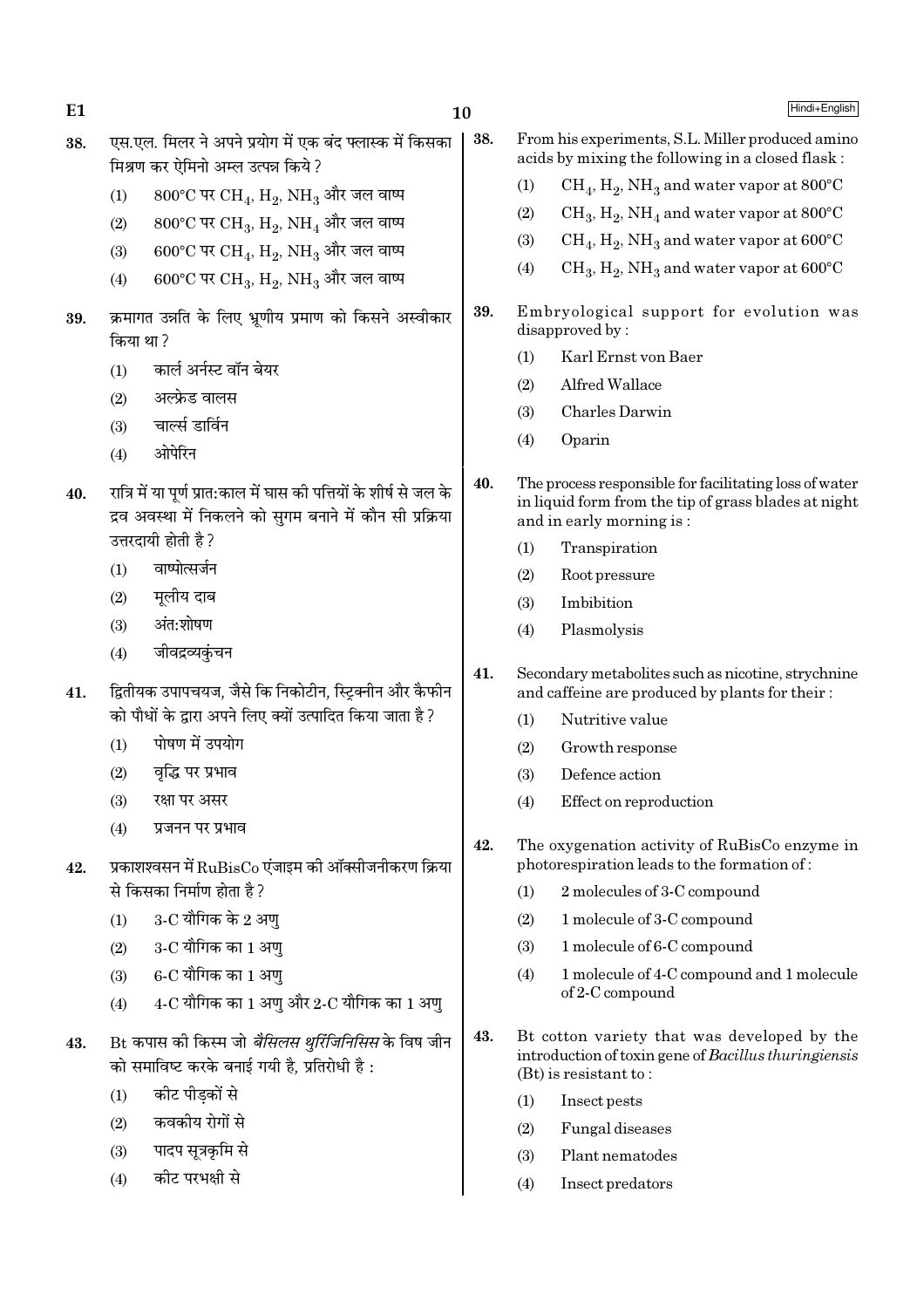- $11$
- निम्न में कौन, ऐसे जीवों के **सही** उदाहरणों को संदर्भित करता है 44. जो मानव की क्रियाओं द्वारा वातावरण में बदलाव के कारण विकसित हुए है ?
	- गैलापैगो द्वीप में डार्विन की फिंचें  $(a)$
	- खरपतवारों में शाकनाशी का प्रतिरोध  $(b)$
	- ससीमकेन्द्रकों में दवाइयों का प्रतिरोध  $(c)$
	- मनष्य द्वारा बनायी पालत पश जैसे कत्तों की नस्लें  $(d)$
	- केवल (a)  $(1)$
	- $(a)$  एवं  $(c)$  $(2)$
	- (b), (c) एवं (d)  $(3)$
	- केवल (d)  $(4)$
- प्रतिरक्षा के संदर्भ में **गलत** कथन को पहचानिए। 45.
	- जब परपोषी का शरीर (जीवित अथवा मृत) प्रतिजन के  $(1)$ संपर्क में आता है और उसके शरीर में प्रतिरक्षी उत्पन्न होते हैं। इसे ''सक्रिय प्रतिरक्षा'' कहते हैं।
	- जब बने बनाए प्रतिरक्षी प्रत्यक्ष रूप से दिए जाते हैं, इसे  $(2)$ ''निष्क्रिय प्रतिरक्षा'' कहते हैं।
	- सक्रिय प्रतिरक्षा जल्दी होती है और पर्ण प्रतिक्रिया देती  $(3)$ है।
	- भ्रूण माता से कुछ प्रतिरक्षी प्राप्त करता है, यह निष्क्रिय  $(4)$ प्रतिरक्षा का उदाहरण है।
- किस विधि द्वारा बीकानेरी ऐवीज एवं मैरीनो रेम्स से भेड़ की 46. नई नस्ल 'हिसारडेल' तैयार की गयी है ?
	- बहि:प्रजनन  $(1)$
	- उत्परिवर्तन प्रजनन  $(2)$
	- संकरण  $(3)$
	- अंत:प्रजनन  $(4)$
- मानव पाचन तंत्र से संदर्भित **सद्दी** कथन का चयन करो। 47.
	- क्षद्रांत्र छोटी आंत में खुलता है।  $(1)$
	- सिरोसा आहार नाल का सबसे अन्दर वाली परत होती  $(2)$ है।
	- क्षद्रांत्र अत्याधिक कुंडलित भाग होता है।  $(3)$
	- कमिरूप परिशेषिका ग्रहणी से उत्पन्न होता है।  $(4)$
- 44. Which of the following refer to **correct** example(s) of organisms which have evolved due to changes in environment brought about by anthropogenic action?
	- $(a)$ Darwin's Finches of Galapagos islands.
	- $(b)$ Herbicide resistant weeds.
	- Drug resistant eukaryotes.  $(c)$
	- Man-created breeds of domesticated animals  $(d)$ like dogs.
	- only (a)  $(1)$
	- $(a)$  and  $(c)$  $(2)$
	- $(3)$  $(b)$ ,  $(c)$  and  $(d)$
	- $(4)$  $only (d)$
- 45. Identify the wrong statement with reference to immunity.
	- $(1)$ When exposed to antigen (living or dead) antibodies are produced in the host's body. It is called "Active immunity".
	- $(2)$ When ready-made antibodies are directly given, it is called "Passive immunity".
	- Active immunity is quick and gives full  $(3)$ response.
	- $(4)$ Foetus receives some antibodies from mother, it is an example for passive immunity.
- 46. By which method was a new breed 'Hisardale' of sheep formed by using Bikaneri ewes and Marino rams?
	- $(1)$ Out crossing
	- $(2)$ Mutational breeding
	- $(3)$ Cross breeding
	- Inbreeding  $(4)$
- 47. Identify the **correct** statement with reference to human digestive system.
	- $(1)$ Ileum opens into small intestine.
	- Serosa is the innermost layer of the  $(2)$ alimentary canal.
	- $(3)$ Ileum is a highly coiled part.
	- $(4)$ Vermiform appendix arises from duodenum.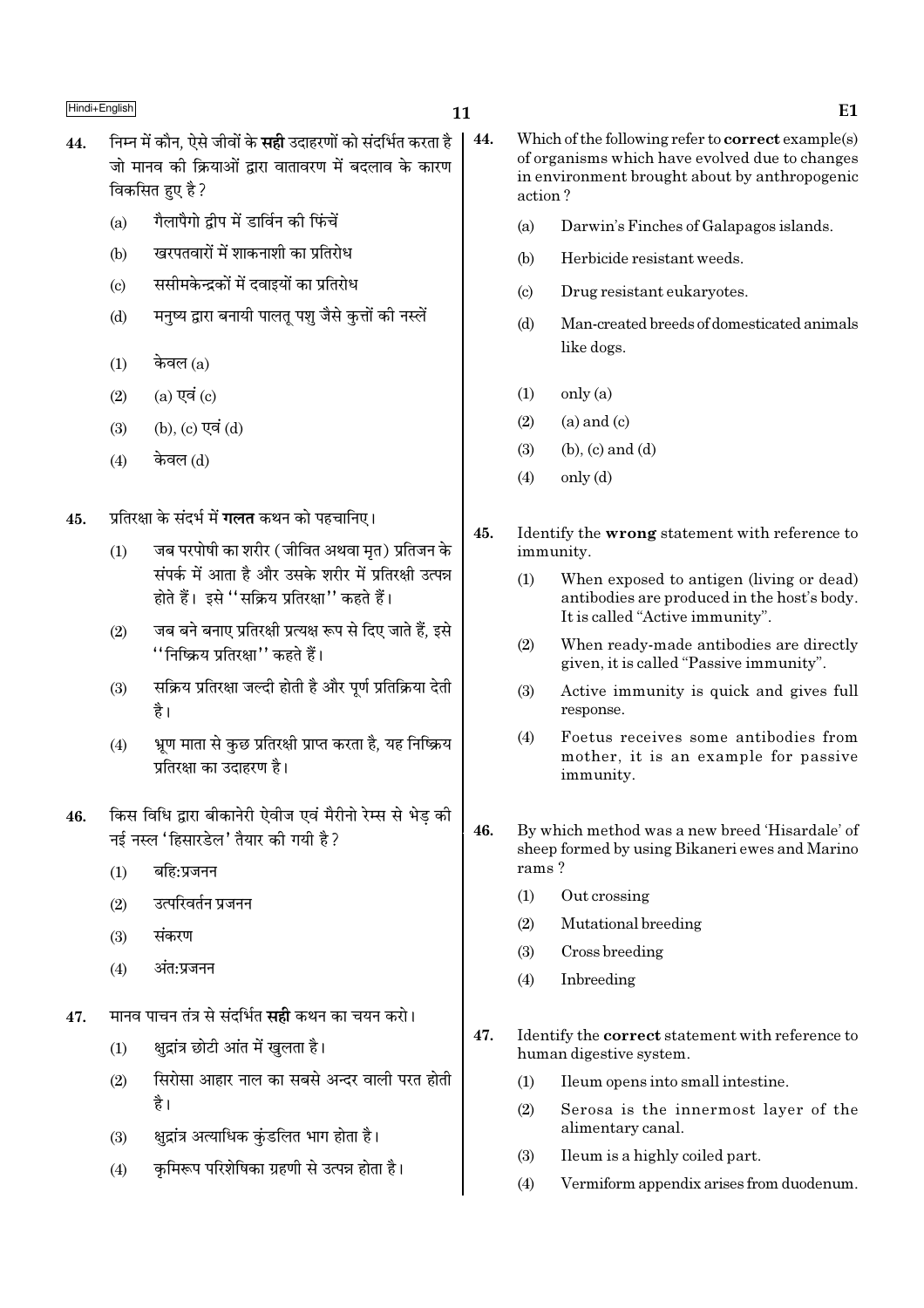48.

49.

50.

51.

 $(3)$ 

 $(4)$ 

Hindi+English

Column-II

Cyclosporin-A

**Butyric Acid** 

Citric Acid

Blood cholesterol

lowering agent

Match the following columns and select the

 $(i)$ 

 $(ii)$ 

 $(iii)$ 

 $(iv)$ 

 $(d)$ 

 $(i)$ 

 $(iii)$ 

 $(iii)$ 

 $(i)$ 

Presence of which of the following conditions in urine are indicative of Diabetes Mellitus?

correct option.

 $(a)$ 

 $(b)$ 

 $(c)$ 

 $(d)$ 

 $(1)$ 

 $(2)$ 

 $(3)$ 

 $(4)$ 

 $(1)$  $(2)$ 

 $(3)$ 

 $(4)$ 

 $(1)$ 

 $(2)$  $(3)$ 

 $(4)$ 

 $(1)$ 

diseases.

Column-I

 $Clostridium$ 

Trichoderma

polysporum

Monascus

purpureus

 $(a)$ 

 $(iii)$ 

 $(ii)$ 

 $(i)$ 

 $(iv)$ 

Aspergillus niger

 $(b)$ 

 $(iv)$ 

 $(i)$ 

 $(ii)$ 

 $(iii)$ 

 $\left( \mathrm{c}\right)$ 

 $(ii)$ 

 $(iv)$ 

 $(iv)$ 

 $(ii)$ 

Uremia and Ketonuria

Uremia and Renal Calculi

Ketonuria and Glycosuria

Renal calculi and Hyperglycaemia

Floridean starch has structure similar to:

Starch and cellulose

Mannitol and algin

Amylopectin and glycogen

Laminarin and cellulose

butylicum

|                                                                                           |                 |                                       |                                                                                       |       |                                                         | 12  |
|-------------------------------------------------------------------------------------------|-----------------|---------------------------------------|---------------------------------------------------------------------------------------|-------|---------------------------------------------------------|-----|
|                                                                                           |                 |                                       |                                                                                       |       | निम्न स्तंभों का मिलान कर <b>सही</b> विकल्प का चयन करो। | 48. |
|                                                                                           | स्तंभ - I       |                                       |                                                                                       |       | स्तंभ-II                                                |     |
| (a)                                                                                       |                 | क्लोस्ट्रीडियम<br>ब्यूटायलिकम         |                                                                                       |       | साइक्लोस्पोरिन-ए                                        |     |
| (b)                                                                                       |                 |                                       |                                                                                       |       | <i>ट्राइकोडर्मा पॉलीस्पोरम</i> (ii) ब्युटिरिक अम्ल      |     |
| (c)                                                                                       |                 |                                       |                                                                                       |       | <i>मोनास्कस परप्यूरीअस</i> (iii) सिट्रिक अम्ल           |     |
| (d)                                                                                       |                 |                                       | एस्परजिलस नाइगर                                                                       | (iv)  | रक्त-कोलेस्टेराल कम<br>करने वाला कारक                   |     |
|                                                                                           | (a)             | (b)                                   | (c)                                                                                   | (d)   |                                                         |     |
| (1)                                                                                       | (iii)           | (iv)                                  | (ii)                                                                                  | (i)   |                                                         |     |
| (2)                                                                                       | (ii)            | (i)                                   | (iv)                                                                                  | (iii) |                                                         |     |
| (3)                                                                                       | (i)             | (ii)                                  | (iv)                                                                                  | (iii) |                                                         |     |
| (4)                                                                                       | (iv)            | (iii)                                 | (ii)                                                                                  | (i)   |                                                         |     |
| (1)<br>(2)<br>(3)                                                                         | संकेत करती है ? |                                       | यूरेमिया एवं कीटोनुरिया<br>यूरेमिया एवं रीनल कैल्कुली<br>कीटोनुरिया एवं ग्लाइकोसूरिया |       | निम्न में मूत्र की कौनसी अवस्था डायाबिटीज मेलिटस की ओर  | 49. |
| (4)                                                                                       |                 |                                       |                                                                                       |       | रीनल कैल्कुली एवं हाइपरग्लाइसिमिया                      |     |
| (1)<br>(2)<br>(3)                                                                         |                 | मॉॅंड और सेलुलोज<br>मैनीटॉल और एल्जिन | एमाइलोपेक्टीन और ग्लाइकोजन                                                            |       | फ्लोरीडियन मॉॅंड की संरचना किसके समान होती है ?         | 50. |
| (4)                                                                                       |                 |                                       | लैमिनेरिन और सेलुलोज                                                                  |       |                                                         |     |
| यौन संचरित रोगों के <b>सही</b> विकल्प का चयन करो।<br>सुजाक, सिफिलिस, जननिक परिसर्प<br>(1) |                 |                                       |                                                                                       |       |                                                         |     |
| (2)                                                                                       |                 |                                       | सुजाक, मलेरिया, जननिक परिसर्प                                                         |       |                                                         |     |

AIDS. मलेरिया. फाइलेरिया

कैंसर, AIDS, सिफिलिस

 $(2)$ Gonorrhoea, Malaria, Genital herpes

Select the option including all sexually transmitted

Gonorrhoea, Syphilis, Genital herpes

- $(3)$ AIDS, Malaria, Filaria
- $(4)$ Cancer, AIDS, Syphilis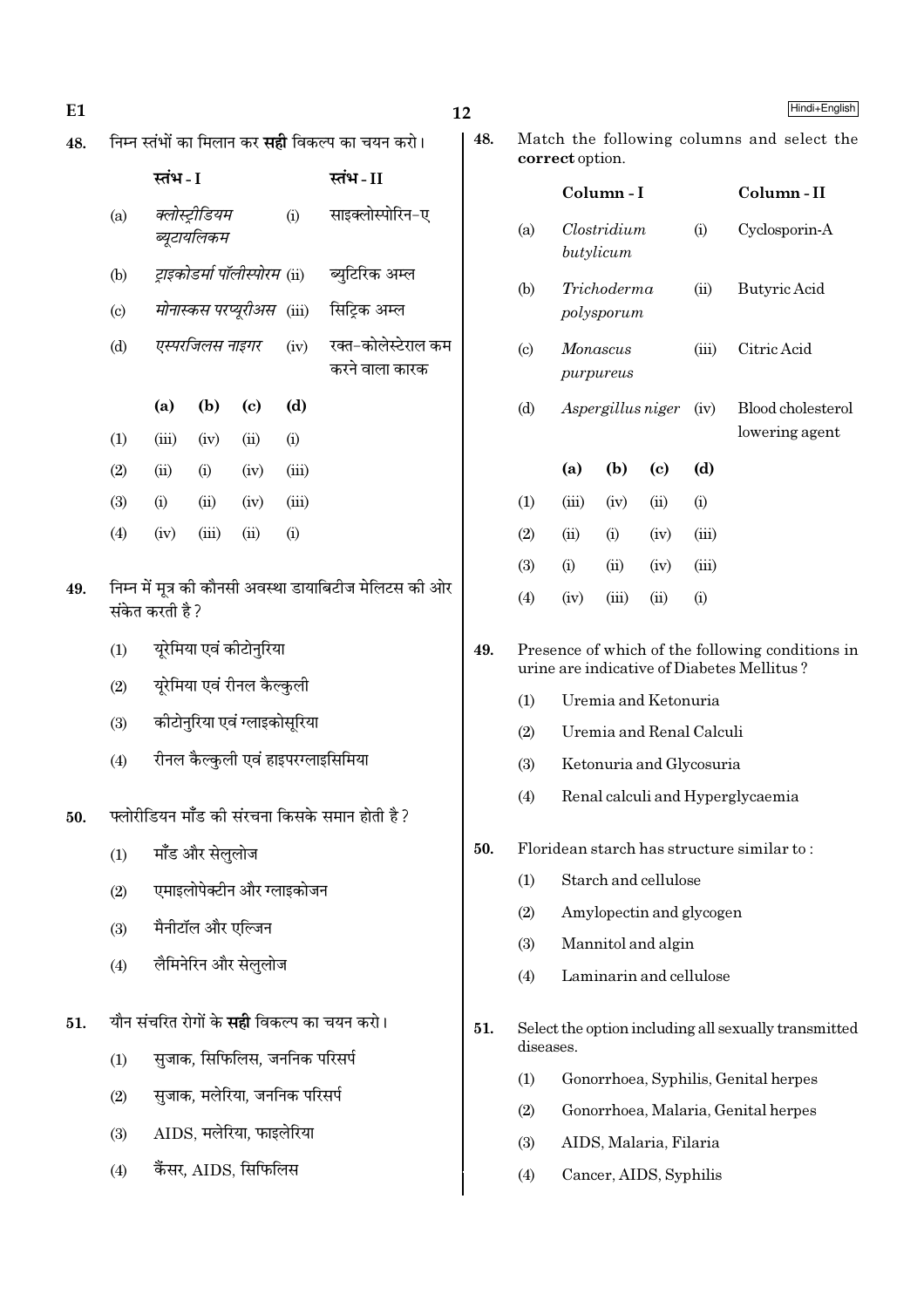|     | Hindi+English                                                   |                                    |                      |                                            |                        |                                                         | 13  |                             |                     |                          |                             |                                                      | E <sub>1</sub>                                                                                    |
|-----|-----------------------------------------------------------------|------------------------------------|----------------------|--------------------------------------------|------------------------|---------------------------------------------------------|-----|-----------------------------|---------------------|--------------------------|-----------------------------|------------------------------------------------------|---------------------------------------------------------------------------------------------------|
| 52. |                                                                 |                                    |                      |                                            |                        | अर्द्धसूत्री विभाजन के संदर्भ में निम्नलिखित को सुमेलित | 52. |                             |                     |                          |                             |                                                      | Match the following with respect to meiosis:                                                      |
|     | कीजिए :                                                         |                                    |                      |                                            |                        |                                                         |     | (a)                         | Zygotene            |                          | (i)                         |                                                      | Terminalization                                                                                   |
|     | (a)                                                             | युग्मपट्ट अवस्था                   |                      |                                            | (i)                    | उपान्तीभवन                                              |     | (b)                         |                     | Pachytene                | (ii)                        |                                                      | Chiasmata                                                                                         |
|     | (b)                                                             |                                    | स्थूलपट्ट अवस्था     |                                            | (ii)                   | काइऐज़्मेटा                                             |     | $\left( \mathrm{c} \right)$ |                     | Diplotene                | (iii)                       |                                                      | Crossing over                                                                                     |
|     | $\left( \mathrm{c} \right)$                                     |                                    | द्विपट्ट अवस्था      |                                            | (iii)                  | जीन विनिमय                                              |     | (d)                         |                     | Diakinesis               | (iv)                        | Synapsis                                             |                                                                                                   |
|     | पारगतिक्रम<br>(d)                                               |                                    |                      | (iv)                                       | सूत्रयुग्मन            |                                                         |     |                             |                     |                          |                             | Select the <b>correct</b> option from the following: |                                                                                                   |
|     |                                                                 |                                    | (डायाकाइनेसिस)       |                                            |                        |                                                         |     |                             | (a)                 | (b)                      | $\left( \mathrm{e}\right)$  | (d)                                                  |                                                                                                   |
|     |                                                                 |                                    |                      | निम्नलिखित में से <b>सही</b> विकल्प चुनिए: |                        |                                                         |     | (1)                         | (iii)               | (iv)                     | (i)                         | (ii)                                                 |                                                                                                   |
|     |                                                                 | (a)                                | (b)                  | $\left( \mathrm{c}\right)$                 | (d)                    |                                                         |     | (2)                         | (iv)                | (iii)                    | (ii)                        | (i)                                                  |                                                                                                   |
|     | (1)                                                             | (iii)                              | (iv)                 | (i)                                        | (ii)                   |                                                         |     | (3)                         | (i)                 | (ii)                     | (iv)                        | (iii)                                                |                                                                                                   |
|     | (2)                                                             | (iv)                               | (iii)                | (ii)                                       | (i)                    |                                                         |     | (4)                         | (ii)                | (iv)                     | (iii)                       | (i)                                                  |                                                                                                   |
|     | (3)                                                             | (i)<br>(ii)                        | (ii)<br>(iv)         | (iv)<br>(iii)                              | (iii)<br>(i)           |                                                         |     |                             |                     |                          |                             |                                                      |                                                                                                   |
|     | (4)                                                             |                                    |                      |                                            |                        |                                                         | 53. | algae?                      |                     |                          |                             |                                                      | Which of the following pairs is of unicellular                                                    |
| 53. |                                                                 |                                    |                      |                                            |                        | निम्नलिखित में से कौन सा युग्म एक कोशिकीय शैवालों का    |     | (1)                         |                     | Laminaria and Sargassum  |                             |                                                      |                                                                                                   |
|     | है ?                                                            |                                    |                      |                                            |                        |                                                         |     | (2)                         |                     | Gelidium and Gracilaria  |                             |                                                      |                                                                                                   |
|     | लैमिनेरिया और सारगासम<br>(1)<br>जेलिडियम और ग्रासिलेरिया<br>(2) |                                    |                      |                                            |                        | (3)                                                     |     |                             | Anabaena and Volvox |                          |                             |                                                      |                                                                                                   |
|     |                                                                 |                                    |                      |                                            |                        | (4)                                                     |     |                             |                     | Chlorella and Spirulina  |                             |                                                      |                                                                                                   |
|     | (3)                                                             | <i>ऐनाबीना</i> और <i>वॉल्वॉक्स</i> |                      |                                            |                        |                                                         |     |                             |                     |                          |                             |                                                      |                                                                                                   |
|     | (4)                                                             | क्लोरेला और स्पाइरुलीना            |                      |                                            |                        |                                                         | 54. | follicle?                   |                     |                          |                             |                                                      | Which of the following hormone levels will cause<br>release of ovum (ovulation) from the graffian |
| 54. |                                                                 |                                    |                      |                                            |                        | निम्न के कौन ग्राफी पुटक से अंडाणु का मोचन (अंडोत्सर्ग) |     | (1)                         |                     |                          |                             |                                                      | High concentration of Estrogen                                                                    |
|     | करेगा ?                                                         |                                    |                      |                                            |                        | (2)<br>High concentration of Progesterone               |     |                             |                     |                          |                             |                                                      |                                                                                                   |
|     | (1)                                                             |                                    |                      | एस्ट्रोजन की उच्च सांद्रता                 |                        |                                                         |     | (3)                         |                     | Low concentration of LH  |                             |                                                      |                                                                                                   |
|     | (2)                                                             |                                    |                      | प्रोजेस्टरोन की उच्च सांद्रता              |                        |                                                         |     | (4)                         |                     | Low concentration of FSH |                             |                                                      |                                                                                                   |
|     | (3)                                                             |                                    | LH की निम्न सांद्रता |                                            |                        |                                                         | 55. |                             |                     |                          |                             |                                                      | Match the following columns and select the                                                        |
|     | (4)                                                             |                                    |                      | $FSH$ की निम्न सांद्रता                    |                        |                                                         |     |                             | correct option.     |                          |                             |                                                      |                                                                                                   |
| 55. |                                                                 |                                    |                      |                                            |                        | निम्न स्तंभों का मिलान कर <b>सही</b> विकल्प का चयन करो। |     |                             |                     | Column-I                 |                             |                                                      | Column-II                                                                                         |
|     |                                                                 | स्तंभ - I                          |                      |                                            |                        | स्तंभ - II                                              |     | (a)                         | Bt cotton           |                          |                             | (i)                                                  | Gene therapy                                                                                      |
|     | (a)                                                             |                                    | बीटी कपास            |                                            | (i)                    | जीन चिकित्सा                                            |     | (b)                         |                     | Adenosine                |                             | (ii)                                                 | Cellular defence                                                                                  |
|     | (b)                                                             | को कमी                             |                      | एडीनोसीन डिएमीनेज                          | (ii)                   | कोशिकीय सुरक्षा                                         |     |                             |                     | deaminase<br>deficiency  |                             |                                                      |                                                                                                   |
|     | (c)                                                             |                                    | आर.एन.ए.आई           |                                            | (iii)                  | $\rm HIV$ संक्रमण का पता<br>लगाना                       |     | $\left( \mathrm{c} \right)$ | <b>RNAi</b>         |                          |                             | (iii)                                                | Detection of HIV<br>infection                                                                     |
|     | (d)                                                             | पी.सी.आर.<br>(iv)                  |                      |                                            | बैसिलस<br>थुरिंजिनिसिस |                                                         | (d) | PCR                         |                     |                          | (iv)                        | Bacillus<br>thuringiensis                            |                                                                                                   |
|     |                                                                 | (a)                                | (b)                  | $\left( \mathbf{c} \right)$                | (d)                    |                                                         |     |                             | (a)                 | (b)                      | $\left( \mathbf{c} \right)$ | (d)                                                  |                                                                                                   |
|     | (1)                                                             | (iv)                               | (i)                  | (ii)                                       | (iii)                  |                                                         |     | (1)                         | (iv)                | (i)                      | (ii)                        | (iii)                                                |                                                                                                   |
|     | (2)                                                             | (iii)                              | (ii)                 | (i)                                        | (iv)                   |                                                         |     | (2)                         | (iii)               | (ii)                     | (i)                         | (iv)                                                 |                                                                                                   |
|     | (3)                                                             | (ii)                               | (iii)                | (iv)                                       | (i)                    |                                                         |     | (3)                         | (ii)                | (iii)                    | (iv)                        | (i)                                                  |                                                                                                   |
|     | (4)                                                             | (i)                                | (ii)                 | (iii)                                      | (iv)                   |                                                         |     | (4)                         | (i)                 | (ii)                     | (iii)                       | (iv)                                                 |                                                                                                   |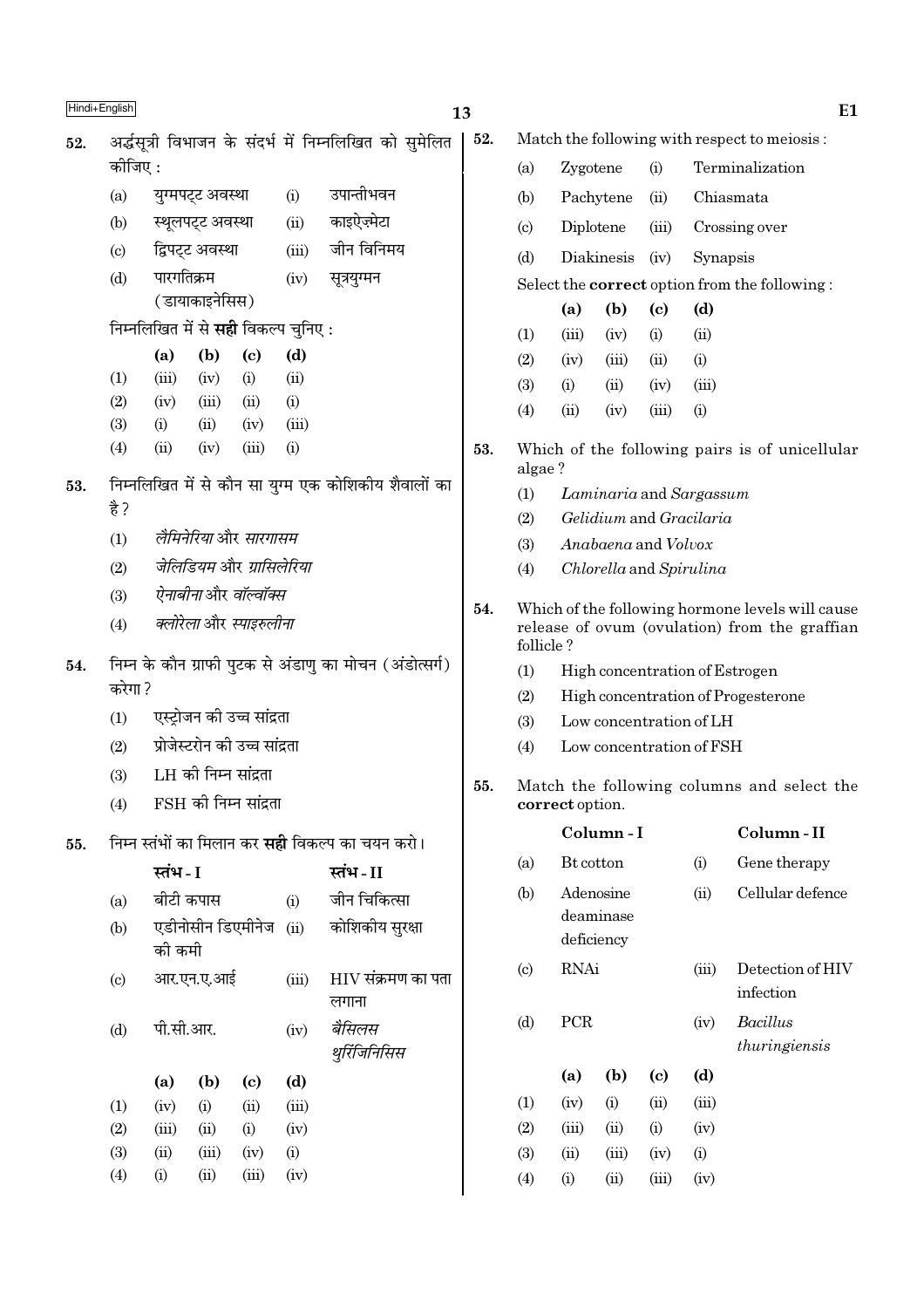$E1$ 

56.

- सन 1987 में मॉन्टियल प्रोटोकॉल किस पर नियंत्रण के लिए हस्ताक्षरित किया गया था?
- एक देश से दूसरे देश में आनुवंशिकत: रूपांतरित जीवों  $(1)$ के परिवहन के लिए
- ओज़ोन को क्षति पहुँचाने वाले पदार्थों का उत्सर्जन  $(2)$
- हरित गृह गैसों का छोडना  $(3)$
- e-वेस्ट (e-कूडा करकट) का निपटान  $(4)$

## वायराइडों के विषय में, निम्नलिखित में से कौन सा कथन **सही** 57. है ?

- उनमें आर.एन.ए. के साथ प्रोटीन आवरण होता है।  $(1)$
- उनमें प्रोटीन आवरण के बिना स्वतंत्र आर.एन.ए. होता  $(2)$ है।
- उनमें प्रोटीन आवरण के साथ डी.एन.ए. होता है।  $(3)$
- उनमें प्रोटीन आवरण के बिना स्वतंत्र डी.एन.ए. होता  $(4)$ है।

अर्द्ध अधोवर्ती अंडाशय किसमें पाया जाता है ? 58.

- $(1)$ बैंगन
- सरसों  $(2)$
- सूरजमुखी  $(3)$
- आलूबुखारा  $(4)$
- ऐंटेरोकाइनेज किसको बदलने में सहायता करता है ? 59.
	- प्रोटीन को पॉलीपेप्टाइड में  $(1)$
	- टिप्सिनोजन को टिप्सिन में  $(2)$
	- कैसीनोजन को कैसीन में  $(3)$
	- पेप्सिनोजन को पेप्सिन में  $(4)$
- घास भूमि पारितन्त्र में पोषी स्तरों के साथ जातियों के **सही** 60. उदाहरण को समेलित कीजिए।

| (a) | चतुर्थ पोषी स्तर         | (i)  | कौवा        |
|-----|--------------------------|------|-------------|
| (b) | द्वितीय पोषी स्तर        | (ii) | गिद्ध       |
| (c) | प्रथम पोषी स्तर          |      | (iii) खरगोश |
|     | (d) तृतीय पोषी स्तर      |      | $(iv)$ घास  |
|     | सही विकल्प चुनिए :       |      |             |
|     | $(a)$ $(h)$ $(c)$<br>(ሐ) |      |             |

|                  | ,                  | .                  | $\ddotsc$ | $\ddotsc$ |
|------------------|--------------------|--------------------|-----------|-----------|
| $\left(1\right)$ | $\dot{\mathbf{u}}$ | (iii)              | (iv)      | (i)       |
| 2)               | (iii)              | $\dot{\mathbf{u}}$ | $\rm (i)$ | (iv)      |
| 3)               | (iv)               | (iii)              | (ii)      | (i)       |
| (4)              | $\rm (i)$          | $\dot{\mathbf{u}}$ | (iii)     | (iv)      |

56.

- Montreal protocol was signed in 1987 for control  $of:$
- $(1)$ Transport of Genetically modified organisms from one country to another
- $(2)$ Emission of ozone depleting substances
- Release of Green House gases  $(3)$
- $(4)$ Disposal of e-wastes

### 57. Which of the following is **correct** about viroids?

- They have RNA with protein coat.  $(1)$
- $(2)$ They have free RNA without protein coat.
- $(3)$ They have DNA with protein coat.
- $(4)$ They have free DNA without protein coat.

### 58. The ovary is half inferior in:

- $(1)$ **Brinial**
- $(2)$ Mustard
- $(3)$ Sunflower
- $(4)$ Plum
- 59. The enzyme enterokinase helps in conversion of:
	- $(1)$ protein into polypeptides
	- $(2)$ trypsinogen into trypsin
	- $(3)$ caseinogen into casein
	- $(4)$ pepsinogen into pepsin
- 60. Match the trophic levels with their correct species examples in grassland ecosystem.
	- Fourth trophic level Crow  $(a)$  $(i)$
	- $(h)$ Second trophic level  $(ii)$ Vulture
	- First trophic level  $(iii)$ Rabbit  $\left( \mathrm{c}\right)$
	- $(d)$ Third trophic level  $(iv)$ Grass
	- Select the correct option:

|     | (a)      | (b)    | (c)      | (d)  |
|-----|----------|--------|----------|------|
| (1) | (ii)     | (iii)  | (iv)     | (i)  |
| (2) | (iii)    | $\sin$ | $\rm(i)$ | (iv) |
| (3) | (iv)     | (iii)  | (ii)     | (i)  |
| (4) | $\rm(i)$ | (ii)   | (iii)    | (iv) |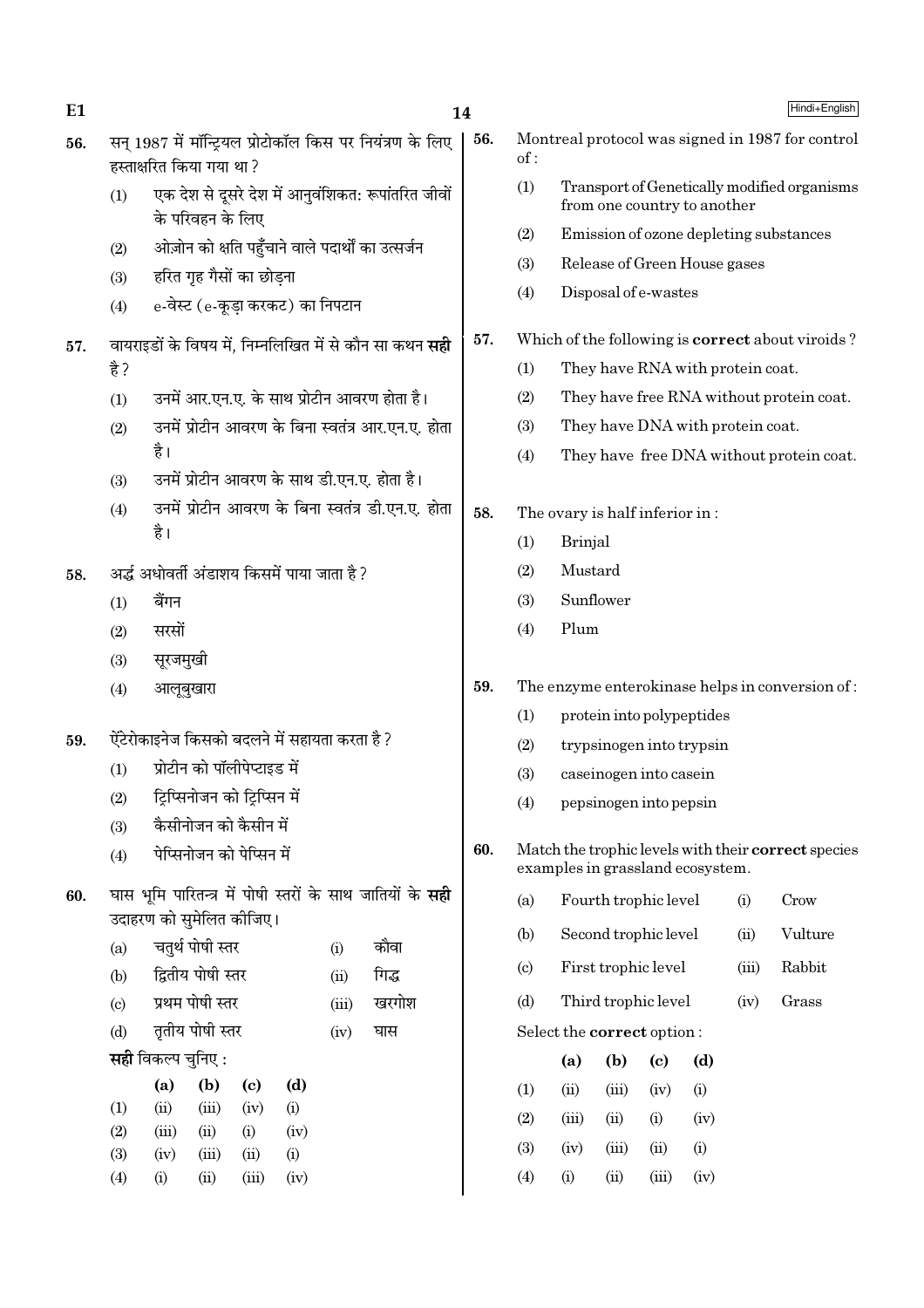|     | Hindi+English                                            |                     |                                                                |                            |                                     |                                                                                                                         | 15  |                                                     |                                                               |                                                        |                             |       | E1                                                                                                                                               |
|-----|----------------------------------------------------------|---------------------|----------------------------------------------------------------|----------------------------|-------------------------------------|-------------------------------------------------------------------------------------------------------------------------|-----|-----------------------------------------------------|---------------------------------------------------------------|--------------------------------------------------------|-----------------------------|-------|--------------------------------------------------------------------------------------------------------------------------------------------------|
| 61. |                                                          |                     |                                                                |                            | वाले एक लक्षण के अलावा एक समान थी ? | मेंडल ने स्वतंत्र रूप से प्रजनन करने वाली मटर के पौधे की<br>कितनी किस्मों को युग्मों के रूप में चुना जो विपरीत विशेषकों | 61. | (1)                                                 | $\overline{4}$                                                |                                                        |                             |       | How many true breeding pea plant varieties did<br>Mendel select as pairs, which were similar except<br>in one character with contrasting traits? |
|     | (1)                                                      | $\overline{4}$      |                                                                |                            |                                     |                                                                                                                         |     | (2)                                                 | $\boldsymbol{2}$                                              |                                                        |                             |       |                                                                                                                                                  |
|     | (2)                                                      | $\,2$               |                                                                |                            |                                     |                                                                                                                         |     | (3)                                                 | 14                                                            |                                                        |                             |       |                                                                                                                                                  |
|     | (3)                                                      | 14                  |                                                                |                            |                                     |                                                                                                                         |     | (4)                                                 | 8                                                             |                                                        |                             |       |                                                                                                                                                  |
|     | (4)                                                      | $\,8\,$             |                                                                |                            |                                     |                                                                                                                         | 62. |                                                     |                                                               |                                                        |                             |       |                                                                                                                                                  |
| 62. | निम्न स्तंभों का मिलान कर <b>उचित</b> विकल्प का चयन करो। |                     |                                                                |                            |                                     |                                                                                                                         |     |                                                     | Match the following columns and select the<br>correct option. |                                                        |                             |       |                                                                                                                                                  |
|     |                                                          | स्तंभ - I           |                                                                |                            |                                     | स्तंभ-II                                                                                                                |     |                                                     |                                                               | Column-I                                               |                             |       | Column-II                                                                                                                                        |
|     | (a)                                                      |                     | आर्गन ऑफ कार्टाई                                               |                            | (i)                                 | मध्य कर्ण एवं फेरिंक्स<br>को जोडती है                                                                                   |     | (a)                                                 |                                                               | Organ of Corti                                         |                             | (i)   | Connects middle<br>ear and pharynx                                                                                                               |
|     | (b)                                                      | कोक्लिया            |                                                                |                            | (ii)                                | लेबरिंथ का घुमावदार<br>भाग                                                                                              |     | (b)                                                 | Cochlea                                                       |                                                        |                             | (ii)  | Coiled part of the<br>labyrinth                                                                                                                  |
|     | (c)                                                      |                     | अंडाकार खिडकी से<br>युस्टेकीयन नलिका<br>(iii)<br>जुड़ी होती है |                            |                                     |                                                                                                                         |     | $\left( \mathrm{c}\right)$                          |                                                               | Eustachian tube                                        |                             | (iii) | Attached to the<br>oval window                                                                                                                   |
|     | (d)                                                      | स्टेपीज             |                                                                |                            | (iv)                                | बेसिलर झिल्ली में<br>स्थित होती है                                                                                      |     | (d)                                                 |                                                               | <b>Stapes</b><br>(iv)                                  |                             |       | Located on the<br>basilar                                                                                                                        |
|     |                                                          | (a)                 | (b)                                                            | $\left( \mathrm{e}\right)$ | (d)                                 |                                                                                                                         |     |                                                     |                                                               |                                                        |                             |       | membrane                                                                                                                                         |
|     | (1)                                                      | (ii)                | (iii)                                                          | (i)                        | (iv)                                |                                                                                                                         |     |                                                     | (a)                                                           | (b)                                                    | $\left( \mathrm{c} \right)$ | (d)   |                                                                                                                                                  |
|     | (2)                                                      | (iii)               | (i)                                                            | (iv)                       | (ii)                                |                                                                                                                         |     | (1)                                                 | (ii)                                                          | (iii)                                                  | (i)                         | (iv)  |                                                                                                                                                  |
|     | (3)<br>(4)                                               | (iv)<br>(i)         | (ii)<br>(ii)                                                   | (i)<br>(iv)                | (iii)<br>(iii)                      |                                                                                                                         |     | (2)                                                 | (iii)                                                         | (i)                                                    | (iv)                        | (ii)  |                                                                                                                                                  |
|     |                                                          |                     |                                                                |                            |                                     |                                                                                                                         |     | (3)                                                 | (iv)                                                          | (ii)                                                   | (i)                         | (iii) |                                                                                                                                                  |
| 63. |                                                          |                     |                                                                |                            |                                     | जलकुम्भी और जललिली में परागण किसके द्वारा होता है?                                                                      |     | (4)                                                 | (i)                                                           | (ii)                                                   | (iv)                        | (iii) |                                                                                                                                                  |
|     | (1)                                                      |                     | कोट या वायु द्वारा                                             |                            |                                     |                                                                                                                         | 63. | In water hyacinth and water lily, pollination takes |                                                               |                                                        |                             |       |                                                                                                                                                  |
|     | (2)                                                      |                     | केवल जल धाराओं द्वारा                                          |                            |                                     |                                                                                                                         |     | place by:                                           |                                                               |                                                        |                             |       |                                                                                                                                                  |
|     | (3)                                                      |                     | वायु और जल द्वारा                                              |                            |                                     |                                                                                                                         |     | (1)                                                 |                                                               | insects or wind                                        |                             |       |                                                                                                                                                  |
|     | (4)                                                      |                     | कीट और जल द्वारा                                               |                            |                                     |                                                                                                                         |     | (2)                                                 | water currents only                                           |                                                        |                             |       |                                                                                                                                                  |
|     |                                                          |                     |                                                                |                            |                                     |                                                                                                                         |     | (3)                                                 |                                                               | wind and water                                         |                             |       |                                                                                                                                                  |
| 64. |                                                          |                     |                                                                |                            |                                     | उस वृद्धि नियंत्रक का नाम बताइये जिसे गन्ने की फसल पर<br>छिड़कने से उसके तने की लम्बाई में बढ़ोत्तरी होती है, तथा गन्ने |     | (4)                                                 | insects and water                                             |                                                        |                             |       |                                                                                                                                                  |
|     |                                                          |                     | के फसल की पैदावार बढ़ती है।                                    |                            |                                     |                                                                                                                         | 64. |                                                     |                                                               |                                                        |                             |       | Name the plant growth regulator which upon                                                                                                       |
|     | (1)                                                      |                     | साइटोकाइनीन                                                    |                            |                                     |                                                                                                                         |     |                                                     |                                                               |                                                        |                             |       | spraying on sugarcane crop, increases the length<br>of stem, thus increasing the yield of sugarcane                                              |
|     | (2)                                                      | जिबरेलीन            |                                                                |                            |                                     |                                                                                                                         |     | crop.                                               |                                                               |                                                        |                             |       |                                                                                                                                                  |
|     |                                                          |                     |                                                                |                            |                                     |                                                                                                                         |     | (1)                                                 |                                                               | Cytokinin                                              |                             |       |                                                                                                                                                  |
|     | (3)                                                      | एथिलीन              |                                                                |                            |                                     |                                                                                                                         |     | (2)                                                 |                                                               | Gibberellin                                            |                             |       |                                                                                                                                                  |
|     | (4)                                                      |                     | ऐब्सीसिक अम्ल                                                  |                            |                                     |                                                                                                                         |     | (3)                                                 | Ethylene                                                      |                                                        |                             |       |                                                                                                                                                  |
| 65. |                                                          |                     |                                                                |                            |                                     | प्रकाश अभिक्रिया में, इलेक्ट्रॉनों के स्थानांतरण को प्लास्टोक्विनोन                                                     |     | (4)                                                 |                                                               | Abscisic acid                                          |                             |       |                                                                                                                                                  |
|     |                                                          |                     | कहाँ से सुगम बनाता है ?                                        |                            |                                     |                                                                                                                         | 65. |                                                     |                                                               |                                                        |                             |       | In light reaction, plastoquinone facilitates the                                                                                                 |
|     | (1)                                                      |                     | $PS-II \nrightarrow$ $Cytb_6f$ सम्मिश्र                        |                            |                                     |                                                                                                                         |     |                                                     |                                                               | transfer of electrons from:                            |                             |       |                                                                                                                                                  |
|     | (2)                                                      |                     | $\mathrm{Cytb}_6$ f सम्मिश्र से PS-I                           |                            |                                     |                                                                                                                         |     | (1)                                                 |                                                               | PS-II to $\mathrm{Cytb}_6$ f complex                   |                             |       |                                                                                                                                                  |
|     | (3)                                                      |                     | PS-I से NADP+                                                  |                            |                                     |                                                                                                                         |     | (2)                                                 |                                                               | $\mathrm{Cytb}_{6}$ f complex to PS-I<br>PS-I to NADP+ |                             |       |                                                                                                                                                  |
|     | (4)                                                      |                     |                                                                |                            |                                     |                                                                                                                         |     | (3)<br>(4)                                          |                                                               | PS-I to ATP synthase                                   |                             |       |                                                                                                                                                  |
|     |                                                          | PS-I से ATP सिन्थेज |                                                                |                            |                                     |                                                                                                                         |     |                                                     |                                                               |                                                        |                             |       |                                                                                                                                                  |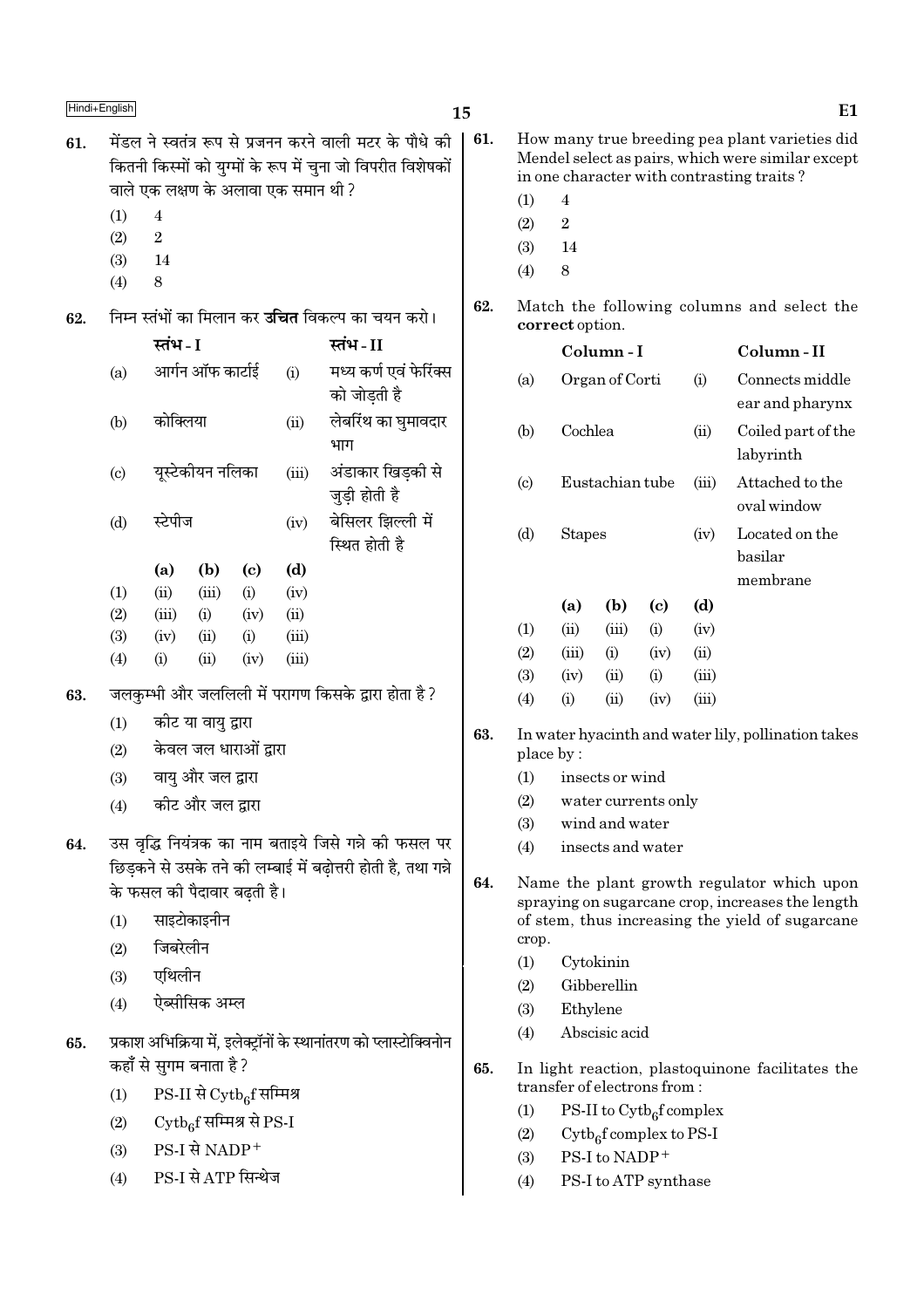| E1  |      | 16                                                                                                                                                            |     |           | Hindi+English                                                                                                                                           |
|-----|------|---------------------------------------------------------------------------------------------------------------------------------------------------------------|-----|-----------|---------------------------------------------------------------------------------------------------------------------------------------------------------|
| 66. |      | निम्नलिखित में से कौन एक बीज प्रसुप्ति नियंत्रित करने वाला<br>निरोधक पदार्थ <b>नहीं</b> है ?                                                                  | 66. |           | Which of the following is not an inhibitory<br>substance governing seed dormancy?                                                                       |
|     | (1)  | जिबरेलिक अम्ल                                                                                                                                                 |     | (1)       | Gibberellic acid                                                                                                                                        |
|     | (2)  | एब्सीसिक अम्ल                                                                                                                                                 |     | (2)       | Abscisic acid                                                                                                                                           |
|     | (3)  | फिनोलिक अम्ल                                                                                                                                                  |     | (3)       | Phenolic acid                                                                                                                                           |
|     | (4)  | पैरा–ऐस्कॉर्बिक अम्ल                                                                                                                                          |     | (4)       | Para-ascorbic acid                                                                                                                                      |
| 67. |      | अनुलेखन के समय डी.एन.ए. की कुंडली को खोलने में कौनसा<br>एंजाइम मदद करता है ?                                                                                  | 67. |           | Name the enzyme that facilitates opening of DNA<br>helix during transcription.                                                                          |
|     | (1)  | डी.एन.ए. लाइगेज़                                                                                                                                              |     | (1)       | DNA ligase                                                                                                                                              |
|     | (2)  | डी.एन.ए. हैलीकेज़                                                                                                                                             |     | (2)       | DNA helicase                                                                                                                                            |
|     | (3)  | डी.एन.ए. पॉलीमरेज़                                                                                                                                            |     | (3)       | DNA polymerase                                                                                                                                          |
|     | (4)  | आर.एन.ए. पॉलिमरेज़                                                                                                                                            |     | (4)       | RNA polymerase                                                                                                                                          |
| 68. |      | निम्न में कौन मूत्रवृद्धि को रोकने में सहायता करेगा ?                                                                                                         | 68. | diuresis? | Which of the following would help in prevention of                                                                                                      |
|     | (1)  | $ADH$ के अल्पस्रवण से अधिक जल का पुनरावशोषण                                                                                                                   |     | (1)       | More water reabsorption due to<br>undersecretion of ADH                                                                                                 |
|     | (2)  | एल्डोस्टेरान के कारण वृक्क नलिका से $\rm Na^+$ एवं जल<br>का पुनरावशोषण                                                                                        |     | (2)       | Reabsorption of $Na+$ and water from renal                                                                                                              |
|     | (3)  | एट्रियल नेट्रियुरेटिक कारक द्वारा वाहिकाओं का संकोर्णन<br>होना                                                                                                |     | (3)       | tubules due to aldosterone<br>Atrial<br>natriuretic<br>factor<br>causes                                                                                 |
|     | (4)  | $JG$ कोशिकाओं द्वारा रेनिन का स्नावण कम होना                                                                                                                  |     |           | vasoconstriction                                                                                                                                        |
|     |      |                                                                                                                                                               |     | (4)       | Decrease in secretion of renin by JG cells                                                                                                              |
| 69. | है ? | एक पारितन्त्र में सकल प्राथमिक उत्पादकता और नेट प्राथमिक<br>उत्पादकता के संबन्ध में, निम्नलिखित में से कौन सा कथन <b>सही</b>                                  | 69. |           | In relation to Gross primary productivity and Net<br>primary productivity of an ecosystem, which one<br>of the following statements is <b>correct</b> ? |
|     | (1)  | सकल प्राथमिक उत्पादकता सदैव नेट प्राथमिक उत्पादकता<br>से कम होती है।                                                                                          |     | (1)       | Gross primary productivity is always less<br>than net primary productivity.                                                                             |
|     | (2)  | सकल प्राथमिक उत्पादकता सदैव नेट प्राथमिक उत्पादकता<br>से अधिक होती है।                                                                                        |     | (2)       | Gross primary productivity is always more<br>than net primary productivity.                                                                             |
|     | (3)  | सकल प्राथमिक उत्पादकता और नेट प्राथमिक उत्पादकता<br>एक ही है और अभिन्न है।<br>सकल प्राथमिक उत्पादकता और नेट प्राथमिक उत्पादकता<br>के बीच कोई सम्बन्ध नहीं है। |     | (3)       | Gross primary productivity and Net primary<br>productivity are one and same.                                                                            |
|     | (4)  |                                                                                                                                                               |     | (4)       | There is no relationship between Gross<br>primary productivity and Net primary<br>productivity.                                                         |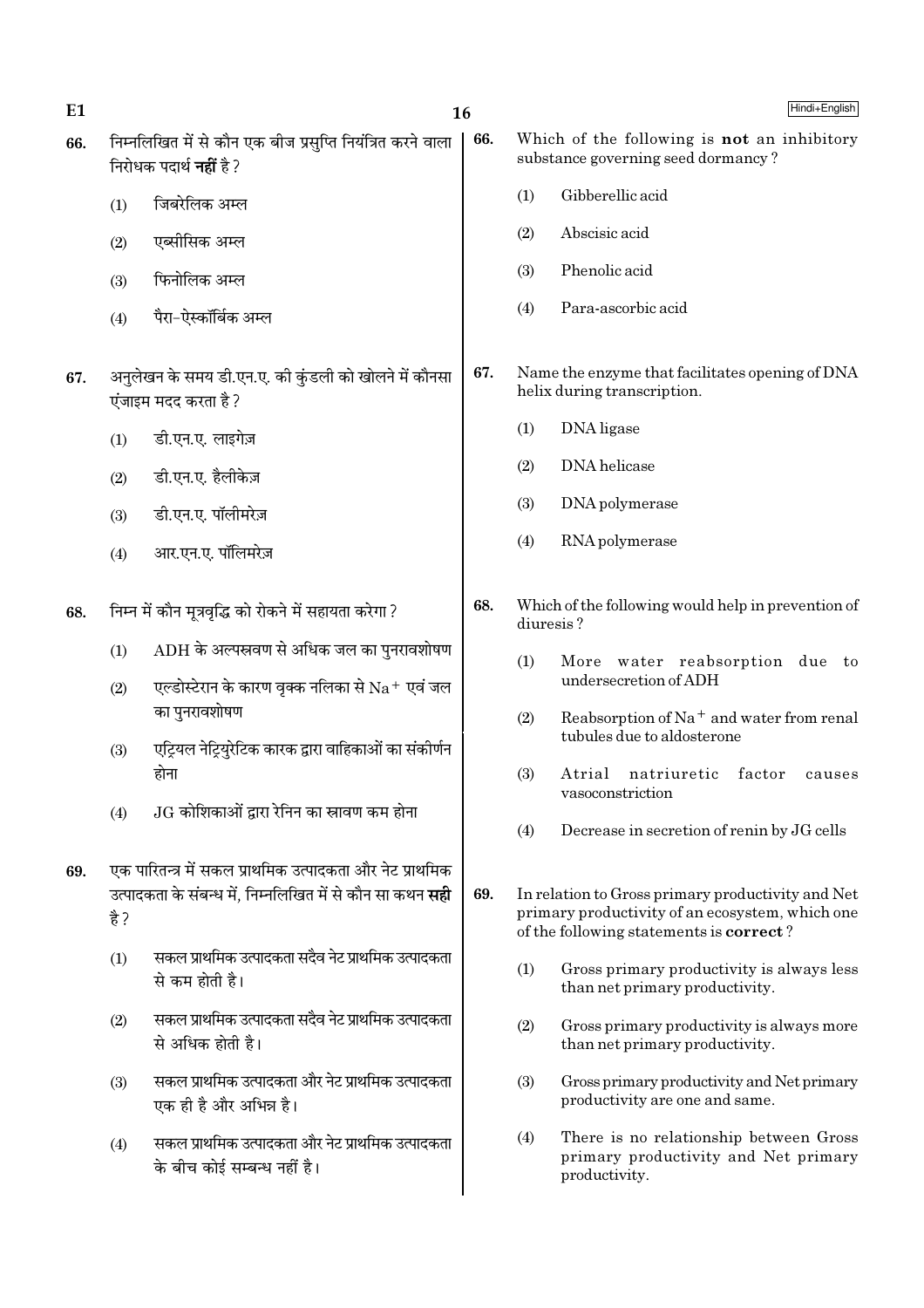# $\blacksquare$ Hindi+English  $\blacksquare$

70. Éनम्न स्तंभों का मिलान कर **सद्दी** विकल्प का चयन करो।

|                           | स्तंभ - I |                          |                            |       | स्तंभ - II                  |
|---------------------------|-----------|--------------------------|----------------------------|-------|-----------------------------|
| (a)                       | अपरा      |                          |                            | (i)   | एंड्रोजन                    |
| (b)                       |           | ज़ोना पेल्युसिडा         |                            | (ii)  | मानव जरायु<br>गोनैडोट्रोपिन |
| $\left( \text{c} \right)$ |           | बल्बो-यूरेथ्रल ग्रंथियाँ |                            | (iii) | अंडाणु की परत               |
| (d)                       |           | लीडिग कोशिकाएँ           |                            | (iv)  | शिश्न का स्नेहन             |
|                           | (a)       | (b)                      | $\left( \mathrm{c}\right)$ | (d)   |                             |
| (1)                       | (iv)      | (iii)                    | (i)                        | (ii)  |                             |
| (2)                       | (i)       | (iv)                     | (ii)                       | (iii) |                             |
| (3)                       | (iii)     | (ii)                     | (iv)                       | (i)   |                             |
| (4)                       | (ii)      | (iii)                    | (iv)                       | (i)   |                             |

- 71. स्ट्रोबिलाई या शंकु किसमें पाये जाते हैं ?
	- (1) साल्विनिया
	- (2) *≈UÁ⁄U'*
	- (3) मार्केशिया
	- (4) *इक्वीसीटम*
- 72. ∑कछ विभाजित हो रही कोशिकायें कोशिका चक्रण से बाहर निकल जाती हैं और कायिक निष्क्रियता अवस्था में प्रवेश कर जाती है। इसे शांत अवस्था ( $\mathrm{G}_0$ ) कहा जाता है। यह प्रक्रिया किसके अन्त में होती है ?
	- $(1)$  M प्रावस्था
	- $(2)$   $G_1$  प्रावस्था
	- $(3)$   $S$  प्रावस्था
	- $(4)$   $G_2$  प्रावस्था
- $73.$  पेंग्विन एवं डॉलफिन के पक्ष उदाहरण है:
	- $(1)$  अनुकुली विकिरण का
	- $(2)$  अभिसारी विकास का
	- (3) औद्योगिक मैलेनिज्म का
	- $(4)$  प्राकतिक वरण का
- $74.$  यदि दो लगातार क्षार युग्मों के बीच की दुरी  $0.34~\mathrm{nm}$  है और एक स्तनपायी कोशिका की DNA की द्विकुंडली में क्षार युग्मों की कुल संख्या  $6.6 \times 10^9$  bp है। तब DNA की लम्बाई होगी लगभग $\,$  :
	- $(1)$  2.0 मीटर
	- $(2)$  2.5 मीटर
	- $(3)$  2.2 मीटर
	- $(4)$  2.7 मीटर
- 
- 70. Match the following columns and select the correct option.

|                             |            | Column - I     |      |       | Column - II                              |
|-----------------------------|------------|----------------|------|-------|------------------------------------------|
| (a)                         | Placenta   |                |      | (i)   | Androgens                                |
| (b)                         |            | Zona pellucida |      | (ii)  | Human Chorionic<br>Gonadotropin<br>(hCG) |
| $\left( \mathrm{c} \right)$ | glands     | Bulbo-urethral |      | (iii) | Layer of the ovum                        |
| (d)                         |            | Leydig cells   |      | (iv)  | Lubrication of the<br>Penis              |
|                             | (a)        | (b)            | (c)  | (d)   |                                          |
| (1)                         | (iv)       | (iii)          | (i)  | (ii)  |                                          |
| (2)                         | (i)        | (iv)           | (ii) | (iii) |                                          |
| (3)                         | (iii)      | (ii)           | (iv) | (i)   |                                          |
| (4)                         | $\rm (ii)$ | (iii)          | (iv) | (i)   |                                          |
|                             |            |                |      |       |                                          |

- 71. Strobili or cones are found in :
	- (1) Salvinia
	- (2) Pteris
	- (3) Marchantia
	- (4) Equisetum
- 72. Some dividing cells exit the cell cycle and enter vegetative inactive stage. This is called quiescent stage  $(G_0)$ . This process occurs at the end of :
	- (1) M phase
	- $(2)$  G<sub>1</sub> phase
	- (3) S phase
	- $(4)$  G<sub>2</sub> phase
- 73. Flippers of Penguins and Dolphins are examples of :
	- (1) Adaptive radiation
	- (2) Convergent evolution
	- (3) Industrial melanism
	- (4) Natural selection
- 74. If the distance between two consecutive base pairs is 0.34 nm and the total number of base pairs of a DNA double helix in a typical mammalian cell is  $6.6 \times 10^9$  bp, then the length of the DNA is approximately :
	- (1) 2.0 meters
	- (2) 2.5 meters
	- (3) 2.2 meters
	- (4) 2.7 meters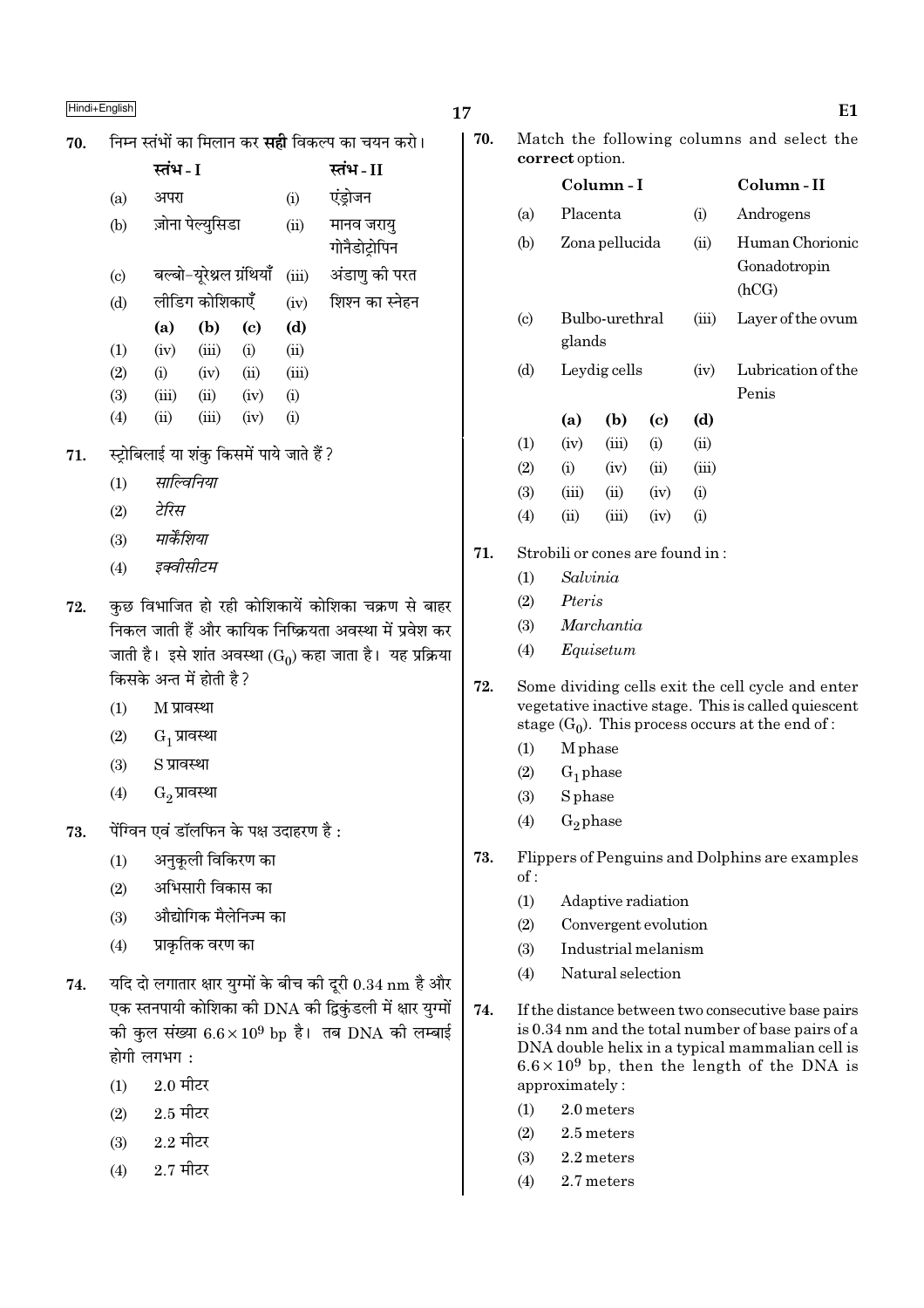| E <sub>1</sub> |                                                                                        |                                                                   |                         |       |                                             |                                                                                                           | 18                 |                                                               |                                                   |                      |                            |                                        | Hindi+English                                                                              |
|----------------|----------------------------------------------------------------------------------------|-------------------------------------------------------------------|-------------------------|-------|---------------------------------------------|-----------------------------------------------------------------------------------------------------------|--------------------|---------------------------------------------------------------|---------------------------------------------------|----------------------|----------------------------|----------------------------------------|--------------------------------------------------------------------------------------------|
| 75.            |                                                                                        |                                                                   |                         |       |                                             | मानक ई.सी.जी. का क्यू.आर.एस. सम्मिश्र दर्शाता है:                                                         | 75.                |                                                               |                                                   |                      |                            |                                        | The QRS complex in a standard ECG represents:                                              |
|                | (1)                                                                                    |                                                                   | आलिंदों का पुनर्ध्रुवण  |       |                                             |                                                                                                           |                    | (1)                                                           |                                                   |                      |                            | Repolarisation of auricles             |                                                                                            |
|                | (2)                                                                                    |                                                                   | आलिंदों का विध्रुवण     |       |                                             |                                                                                                           |                    | (2)                                                           |                                                   |                      |                            | Depolarisation of auricles             |                                                                                            |
|                | (3)                                                                                    |                                                                   | निलयों का विध्रुवण      |       |                                             |                                                                                                           |                    | (3)                                                           |                                                   |                      |                            | Depolarisation of ventricles           |                                                                                            |
|                | (4)                                                                                    |                                                                   | निलयों का पुनर्ध्रुवण   |       |                                             |                                                                                                           |                    | (4)                                                           |                                                   |                      |                            | Repolarisation of ventricles           |                                                                                            |
| 76.            |                                                                                        |                                                                   |                         |       |                                             | निम्न स्तंभों का मिलान कर <b>उचित</b> विकल्प का चयन करो।                                                  | 76.                | Match the following columns and select the<br>correct option. |                                                   |                      |                            |                                        |                                                                                            |
|                |                                                                                        | स्तंभ - I                                                         |                         |       |                                             | स्तंभ-II                                                                                                  |                    |                                                               |                                                   | Column-I             |                            |                                        | Column-II                                                                                  |
|                | (a)                                                                                    | इओसिनोफिल<br>प्रतिरक्षा प्रतिक्रिया<br>(i)                        |                         |       |                                             |                                                                                                           |                    | (a)                                                           |                                                   | Eosinophils          |                            | (i)                                    | Immune response                                                                            |
|                | (b)                                                                                    | बेसोफिल                                                           |                         |       | (ii)                                        | भक्षण करना                                                                                                |                    | (b)                                                           | Basophils                                         |                      |                            | (ii)                                   | Phagocytosis                                                                               |
|                | न्यूट्रोफिल<br>हिस्टामिनेज़,<br>(iii)<br>(c)<br>का मोचन                                |                                                                   |                         |       | विनाशकारी एंजाइमों                          |                                                                                                           | Neutrophils<br>(c) |                                                               |                                                   |                      | (iii)                      | Release<br>histaminase,<br>destructive |                                                                                            |
|                | (d)                                                                                    | लिंफोसाइट<br>कण जिनमें हिस्टामिन<br>(iv)<br>होते हैं का मोचन करना |                         |       |                                             |                                                                                                           |                    | (d)                                                           |                                                   | Lymphocytes          |                            | (iv)                                   | enzymes<br>Release granules                                                                |
|                | (b)<br>(d)<br>(a)<br>$\left( \mathrm{c}\right)$<br>(1)<br>(iii)<br>(ii)<br>(i)<br>(iv) |                                                                   |                         |       |                                             |                                                                                                           |                    |                                                               |                                                   |                      |                            |                                        | containing<br>histamine                                                                    |
|                | (2)                                                                                    | (iv)                                                              | (i)                     | (ii)  | (iii)                                       |                                                                                                           |                    |                                                               | (a)                                               | (b)                  | $\left( \mathrm{c}\right)$ | (d)                                    |                                                                                            |
|                | (3)                                                                                    | (i)                                                               | (ii)                    | (iv)  | (iii)                                       |                                                                                                           |                    | (1)                                                           | (iii)                                             | (iv)                 | (ii)                       | (i)                                    |                                                                                            |
|                | (4)                                                                                    | (ii)                                                              | (i)                     | (iii) | (iv)                                        |                                                                                                           |                    | (2)                                                           | (iv)                                              | (i)                  | (ii)                       | (iii)                                  |                                                                                            |
| 77.            |                                                                                        |                                                                   |                         |       | निम्नलिखित में से कौन सा कथन <b>सही</b> है? |                                                                                                           |                    | (3)                                                           | (i)                                               | (ii)                 | (iv)                       | (iii)                                  |                                                                                            |
|                | (1)                                                                                    | बनाता है।                                                         |                         |       |                                             | एडिनीन दो H-बंधों के द्वारा थायमीन के साथ युग्म                                                           |                    | (4)                                                           | (ii)                                              | (i)                  | (iii)                      | (iv)                                   |                                                                                            |
|                | (2)                                                                                    |                                                                   |                         |       |                                             | एडिनीन एक H-बंध के द्वारा थायमीन के साथ युग्म                                                             | 77.                | Which of the following statements is correct?                 |                                                   |                      |                            |                                        |                                                                                            |
|                |                                                                                        | बनाता है।                                                         |                         |       |                                             |                                                                                                           |                    | Adenine pairs with thymine through two<br>(1)<br>H-bonds.     |                                                   |                      |                            |                                        |                                                                                            |
|                | (3)                                                                                    | बनाता है।                                                         |                         |       |                                             | एडिनीन तीन H-बंधों के द्वारा थायमीन के साथ युग्म                                                          |                    | (2)                                                           | Adenine pairs with thymine through one<br>H-bond. |                      |                            |                                        |                                                                                            |
|                | (4)                                                                                    |                                                                   |                         |       |                                             | एडिनीन, थायमीन के साथ युग्म नहीं बनाता।                                                                   |                    | (3)                                                           | H-bonds.                                          |                      |                            |                                        | Adenine pairs with thymine through three                                                   |
| 78.            |                                                                                        |                                                                   |                         |       |                                             | एक वेक्टर में सहलग्नी डी.एन.ए. की प्रति की संख्या को<br>नियंत्रित करने वाले अनुक्रम को क्या कहा जाता है ? |                    | (4)                                                           |                                                   |                      |                            |                                        | Adenine does not pair with thymine.                                                        |
|                | (1)                                                                                    |                                                                   | चयनयुक्त मार्कर         |       |                                             |                                                                                                           | 78.                |                                                               |                                                   |                      |                            |                                        | The sequence that controls the copy number of the<br>linked DNA in the vector, is termed : |
|                | (2)                                                                                    | ओरी साइट                                                          |                         |       |                                             |                                                                                                           |                    | (1)                                                           |                                                   | Selectable marker    |                            |                                        |                                                                                            |
|                | (3)                                                                                    |                                                                   | पैलींड़ोमिक अनुक्रम     |       |                                             |                                                                                                           |                    | (2)                                                           | Ori site                                          |                      |                            |                                        |                                                                                            |
|                | (4)                                                                                    |                                                                   | रिकॉग्नीशन (पहचान) साइट |       |                                             |                                                                                                           |                    | (3)                                                           |                                                   | Palindromic sequence |                            |                                        |                                                                                            |
| 79.            |                                                                                        |                                                                   |                         |       | निम्न में क्षारीय एमीनो अम्ल को पहचानिए।    |                                                                                                           |                    | (4)                                                           |                                                   | Recognition site     |                            |                                        |                                                                                            |
|                | (1)                                                                                    | टायरोसीन                                                          |                         |       |                                             |                                                                                                           | 79.                |                                                               |                                                   |                      |                            |                                        | Identify the basic amino acid from the following.                                          |
|                | (2)                                                                                    |                                                                   | ग्लुटामिक अम्ल          |       |                                             |                                                                                                           |                    | (1)                                                           | Tyrosine                                          |                      |                            |                                        |                                                                                            |
|                | (3)                                                                                    | लाइसिन                                                            |                         |       |                                             |                                                                                                           |                    | (2)                                                           |                                                   | Glutamic Acid        |                            |                                        |                                                                                            |
|                | (4)                                                                                    | वैलीन                                                             |                         |       |                                             |                                                                                                           |                    | (3)                                                           | Lysine                                            |                      |                            |                                        |                                                                                            |
|                |                                                                                        |                                                                   |                         |       |                                             |                                                                                                           |                    | (4)                                                           | Valine                                            |                      |                            |                                        |                                                                                            |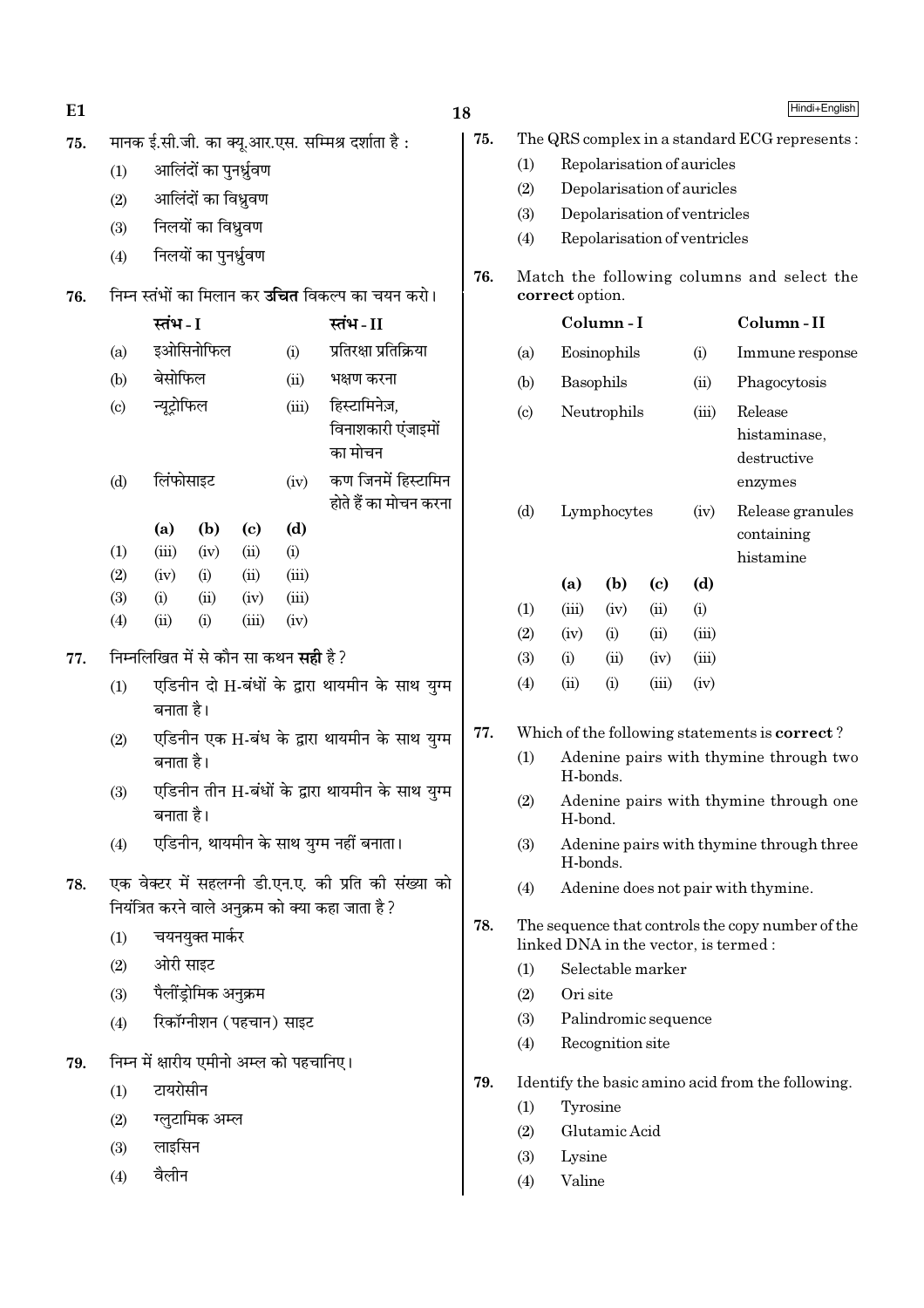80.

81.

82.

83.

|                            | निम्न स्तंभों का मिलान कर <b>सही</b> विकल्प का चयन करो। |                 |                             |       |                                                          |     |                            | 80.<br>Match the following columns and select the<br>correct option. |                                    |                            |                   |                                                 |  |  |
|----------------------------|---------------------------------------------------------|-----------------|-----------------------------|-------|----------------------------------------------------------|-----|----------------------------|----------------------------------------------------------------------|------------------------------------|----------------------------|-------------------|-------------------------------------------------|--|--|
|                            | स्तंभ - I                                               |                 |                             |       | स्तंभ - II                                               |     |                            |                                                                      |                                    |                            |                   |                                                 |  |  |
| (a)                        | पीयूष ग्रंथि                                            |                 |                             | (i)   | ग्रेवस रोग                                               |     |                            | Column-I                                                             |                                    |                            |                   | Column-II                                       |  |  |
| (b)                        |                                                         | थायरॉइड ग्रंथि  |                             | (ii)  | डायाबिटीज मेलिटस                                         |     | (a)                        |                                                                      | Pituitary gland                    |                            | (i)               | Grave's disease                                 |  |  |
| $\left( \mathrm{c}\right)$ |                                                         | अधिवृक्क ग्रंथि |                             | (iii) | डायाबिटीज                                                |     | (b)                        | Thyroid gland<br>(ii)                                                |                                    |                            | Diabetes mellitus |                                                 |  |  |
|                            |                                                         |                 |                             |       | इन्सीपिडस                                                |     | $\left( \mathrm{c}\right)$ | Adrenal gland                                                        |                                    |                            | (iii)             | Diabetes insipidus                              |  |  |
| (d)                        | अग्न्याशय                                               |                 |                             | (iv)  | एडीसन रोग                                                |     | (d)                        | Pancreas                                                             |                                    |                            | (iv)              | Addison's disease                               |  |  |
|                            | (a)                                                     | (b)             | $\left( \mathbf{c} \right)$ | (d)   |                                                          |     |                            | (a)                                                                  | (b)                                | $\left( \mathrm{c}\right)$ | (d)               |                                                 |  |  |
| (1)                        | (iv)                                                    | (iii)           | (i)                         | (ii)  |                                                          |     | (1)                        | (iv)                                                                 | (iii)                              | (i)                        | (ii)              |                                                 |  |  |
| (2)                        | (iii)                                                   | (ii)            | (i)                         | (iv)  |                                                          |     | (2)                        | (iii)                                                                | (ii)                               | (i)                        | (iv)              |                                                 |  |  |
| (3)                        | (iii)                                                   | (i)             | (iv)                        | (ii)  |                                                          |     | (3)                        | (iii)                                                                | (i)                                | (iv)                       | (ii)              |                                                 |  |  |
| (4)                        | (ii)                                                    | (i)             | (iv)                        | (iii) |                                                          |     |                            |                                                                      |                                    |                            |                   |                                                 |  |  |
|                            | <b>सही</b> कथन का चयन करो।                              |                 |                             |       |                                                          |     | (4)                        | (ii)                                                                 | (i)                                | (iv)                       | (iii)             |                                                 |  |  |
| (1)                        |                                                         |                 |                             |       | ग्लूकोकॉर्टिकॉइड ग्लूकोनियोजिनेसिस को प्रेरित करते       | 81. |                            |                                                                      | Select the correct statement.      |                            |                   |                                                 |  |  |
|                            | हैं।                                                    |                 |                             |       |                                                          |     | (1)                        | Glucocorticoids stimulate gluconeogenesis.                           |                                    |                            |                   |                                                 |  |  |
| (2)                        |                                                         |                 |                             |       | ग्लूकगॉन हाइपोग्लाइसीमिया से संबंधित है।                 |     | (2)                        | Glucagon is associated with hypoglycemia.                            |                                    |                            |                   |                                                 |  |  |
| (3)                        |                                                         |                 |                             |       | इंसुलिन अग्न्याशयी कोशिकाओं एवं एडीपोसाइटों पर           |     | (3)                        | Insulin acts on pancreatic cells and                                 |                                    |                            |                   |                                                 |  |  |
|                            |                                                         | क्रिया करता है। |                             |       |                                                          |     |                            | adipocytes.                                                          |                                    |                            |                   |                                                 |  |  |
| (4)                        |                                                         |                 |                             |       | इंसुलिन हाइपरग्लाइसीमिया से संबंधित है।                  |     | (4)                        | Insulin is associated with hyperglycemia.                            |                                    |                            |                   |                                                 |  |  |
|                            |                                                         |                 |                             |       | निम्न में कौनसी प्रोटीन जन्तुओं में बहुतायत से होती है ? | 82. |                            |                                                                      |                                    |                            |                   | Which one of the following is the most abundant |  |  |
| (1)                        | हीमोग्लोबिन                                             |                 |                             |       |                                                          |     |                            |                                                                      | protein in the animals?            |                            |                   |                                                 |  |  |
| (2)                        | कोलेजन                                                  |                 |                             |       |                                                          |     | (1)                        |                                                                      | Haemoglobin                        |                            |                   |                                                 |  |  |
| (3)                        | लैक्टिन                                                 |                 |                             |       |                                                          |     | (2)                        | Collagen                                                             |                                    |                            |                   |                                                 |  |  |
| (4)                        | इंसुलिन                                                 |                 |                             |       |                                                          |     | (3)                        | Lectin                                                               |                                    |                            |                   |                                                 |  |  |
|                            |                                                         |                 |                             |       |                                                          |     | (4)                        | Insulin                                                              |                                    |                            |                   |                                                 |  |  |
| किया था ?                  |                                                         |                 |                             |       | वंशागति के गुणसूत्र सिद्धान्त का प्रायोगिक प्रमाणन किसने | 83. |                            |                                                                      | theory of inheritance was done by: |                            |                   | Experimental verification of the chromosomal    |  |  |
| (1)                        | मेंडल                                                   |                 |                             |       |                                                          |     | (1)                        | Mendel                                                               |                                    |                            |                   |                                                 |  |  |
| (2)                        | सटन                                                     |                 |                             |       |                                                          |     | (2)                        | Sutton                                                               |                                    |                            |                   |                                                 |  |  |
| (3)                        | बोवेरी                                                  |                 |                             |       |                                                          |     | (3)                        | Boveri                                                               |                                    |                            |                   |                                                 |  |  |

Morgan

 $(4)$ 

 $(4)$ मॉर्गन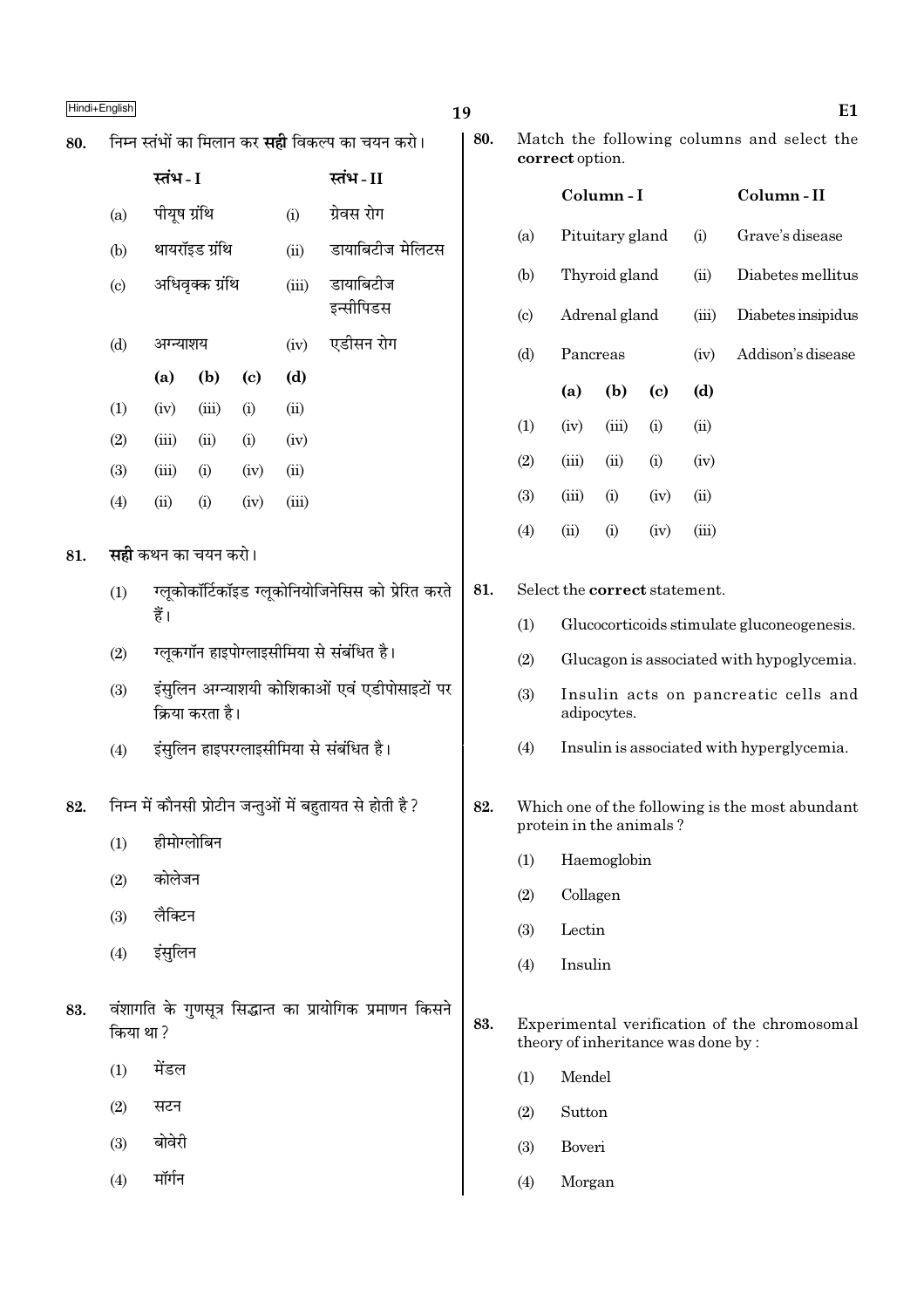| E1  |                           |                         |                    |                             |                                         |                                                                 | Hindi+English<br>20  |                                                               |                                                                                        |                 |                            |                               |                                                   |  |  |
|-----|---------------------------|-------------------------|--------------------|-----------------------------|-----------------------------------------|-----------------------------------------------------------------|----------------------|---------------------------------------------------------------|----------------------------------------------------------------------------------------|-----------------|----------------------------|-------------------------------|---------------------------------------------------|--|--|
| 84. |                           |                         |                    |                             |                                         | निम्न स्तंभों का मिलान कर <b>सही</b> विकल्प का चयन करो।         | 84.                  | Match the following columns and select the<br>correct option. |                                                                                        |                 |                            |                               |                                                   |  |  |
|     |                           | स्तंभ - I               |                    |                             |                                         | स्तंभ-II                                                        |                      | Column-I                                                      |                                                                                        |                 |                            |                               | Column-II                                         |  |  |
|     | (a)                       | प्लावी पसलियाँ<br>(i)   |                    |                             |                                         | दूसरी एवं सातवीं<br>पसली के बीच स्थित<br>होती हैं               | Floating Ribs<br>(a) |                                                               |                                                                                        |                 | (i)                        | Located between<br>second and |                                                   |  |  |
|     | (b)                       | एक्रोमियन               |                    |                             | (ii)                                    | ह्यमरस का शीर्ष                                                 |                      |                                                               |                                                                                        |                 |                            | (ii)                          | seventh ribs                                      |  |  |
|     | $\left( \text{c} \right)$ | स्कैपुला                |                    |                             | (iii)                                   | क्लेविकल                                                        |                      | Acromion<br>(b)                                               |                                                                                        |                 |                            |                               | Head of the<br>Humerus                            |  |  |
|     | (d)                       | ग्लीनॉयड गुहा           |                    | (iv)                        | उरोस्थि से नहीं जुड़ती                  |                                                                 |                      | Scapula                                                       |                                                                                        |                 | (iii)                      | Clavicle                      |                                                   |  |  |
|     |                           | (a)                     | (b)                | $\left( \mathbf{c} \right)$ | (d)                                     |                                                                 |                      | $\left( \text{c} \right)$                                     |                                                                                        |                 |                            |                               |                                                   |  |  |
|     | (1)                       | (ii)                    | (iv)               | (i)                         | (iii)                                   |                                                                 |                      | (d)                                                           |                                                                                        | Glenoid cavity  |                            | (iv)                          | Do not connect<br>with the sternum                |  |  |
|     | (2)                       | (i)                     | (iii)              | (ii)                        | (iv)                                    |                                                                 |                      |                                                               | (a)                                                                                    | (b)             | $\left( \mathrm{c}\right)$ | (d)                           |                                                   |  |  |
|     | (3)                       | (iii)                   | (ii)               | (iv)                        | (i)<br>(ii)                             |                                                                 |                      | (1)                                                           | (ii)                                                                                   | (iv)            | (i)                        | (iii)                         |                                                   |  |  |
|     | (4)                       | (iv)                    | (iii)              | (i)                         |                                         |                                                                 |                      | (2)                                                           | (i)                                                                                    | (iii)           | (ii)                       | (iv)                          |                                                   |  |  |
| 85. |                           |                         |                    |                             |                                         | सिट्रिक अम्ल चक्र के एक घुमाव में कार्यद्रव स्तर फास्फोरिलेशनों |                      | (3)                                                           | (iii)                                                                                  | (ii)            | (iv)                       | (i)                           |                                                   |  |  |
|     |                           | की संख्या क्या होती है? |                    |                             |                                         |                                                                 |                      | (4)                                                           | (iv)                                                                                   | (iii)           | (i)                        | (ii)                          |                                                   |  |  |
|     | (1)                       | शून्य                   |                    |                             |                                         |                                                                 | 85.                  |                                                               | The number of substrate level phosphorylations<br>in one turn of citric acid cycle is: |                 |                            |                               |                                                   |  |  |
|     | (2)                       | एक                      |                    |                             |                                         |                                                                 |                      |                                                               |                                                                                        |                 |                            |                               |                                                   |  |  |
|     | (3)                       | दो                      |                    |                             |                                         |                                                                 |                      | (1)                                                           | Zero                                                                                   |                 |                            |                               |                                                   |  |  |
|     | (4)                       | तीन                     |                    |                             |                                         |                                                                 |                      | (2)<br>(3)                                                    | One<br>Two                                                                             |                 |                            |                               |                                                   |  |  |
|     |                           |                         |                    |                             |                                         |                                                                 |                      | (4)                                                           | Three                                                                                  |                 |                            |                               |                                                   |  |  |
| 86. |                           |                         |                    |                             | सिनेप्टोनीमल सम्मिश्र का विघटन होता है: |                                                                 |                      |                                                               |                                                                                        |                 |                            |                               |                                                   |  |  |
|     | (1)                       |                         | स्थूलपट्ट के दौरान |                             |                                         |                                                                 | 86.                  | Dissolution of the synaptonemal complex occurs                |                                                                                        |                 |                            |                               |                                                   |  |  |
|     | (2)                       |                         | युग्मपट्ट के दौरान |                             |                                         |                                                                 |                      | during:                                                       |                                                                                        |                 |                            |                               |                                                   |  |  |
|     | (3)                       |                         | द्विपट्ट के दौरान  |                             |                                         |                                                                 |                      | (1)                                                           |                                                                                        | Pachytene       |                            |                               |                                                   |  |  |
|     | (4)                       |                         | तनुपट्ट के दौरान   |                             |                                         |                                                                 |                      | (2)<br>(3)                                                    | Zygotene<br>Diplotene                                                                  |                 |                            |                               |                                                   |  |  |
| 87. |                           |                         |                    |                             |                                         | द्विपार्श्व सममिति एवं अगुहीय जन्तुओं के उदाहरण किस संघ में     |                      | (4)                                                           |                                                                                        | Leptotene       |                            |                               |                                                   |  |  |
|     | हैं ?                     |                         |                    |                             |                                         |                                                                 | 87.                  |                                                               |                                                                                        |                 |                            |                               | Bilaterally symmetrical and acoelomate animals    |  |  |
|     | (1)                       | टीनोफोरा                |                    |                             |                                         |                                                                 |                      |                                                               | are exemplified by:                                                                    |                 |                            |                               |                                                   |  |  |
|     | (2)                       |                         | प्लेटीहैल्मिंथीज   |                             |                                         |                                                                 |                      | (1)                                                           |                                                                                        | Ctenophora      |                            |                               |                                                   |  |  |
|     | (3)                       |                         | एस्कहैल्मिंथीज     |                             |                                         |                                                                 |                      | (2)                                                           |                                                                                        | Platyhelminthes |                            |                               |                                                   |  |  |
|     | (4)                       | ऐनेलिडा                 |                    |                             |                                         |                                                                 |                      | (3)<br>(4)                                                    | Annelida                                                                               | Aschelminthes   |                            |                               |                                                   |  |  |
|     |                           |                         |                    |                             |                                         |                                                                 | 88.                  |                                                               |                                                                                        |                 |                            |                               | The body of the ovule is fused within the funicle |  |  |
| 88. |                           |                         |                    |                             |                                         | बीजाण्ड का पिंड, बीजाण्ड वृंत से कहाँ पर संलयित होता है?        |                      | at:                                                           |                                                                                        |                 |                            |                               |                                                   |  |  |
|     | (1)                       | नाभिका                  |                    |                             |                                         |                                                                 |                      | (1)                                                           | Hilum                                                                                  |                 |                            |                               |                                                   |  |  |
|     | (2)                       | बीजाण्डद्वार            |                    |                             |                                         |                                                                 |                      | Micropyle<br>(2)                                              |                                                                                        |                 |                            |                               |                                                   |  |  |
|     | (3)                       |                         | बीजाण्डकाय         |                             |                                         |                                                                 |                      | Nucellus<br>(3)                                               |                                                                                        |                 |                            |                               |                                                   |  |  |
|     | (4)                       | निभाग                   |                    |                             |                                         |                                                                 |                      | (4)                                                           |                                                                                        | Chalaza         |                            |                               |                                                   |  |  |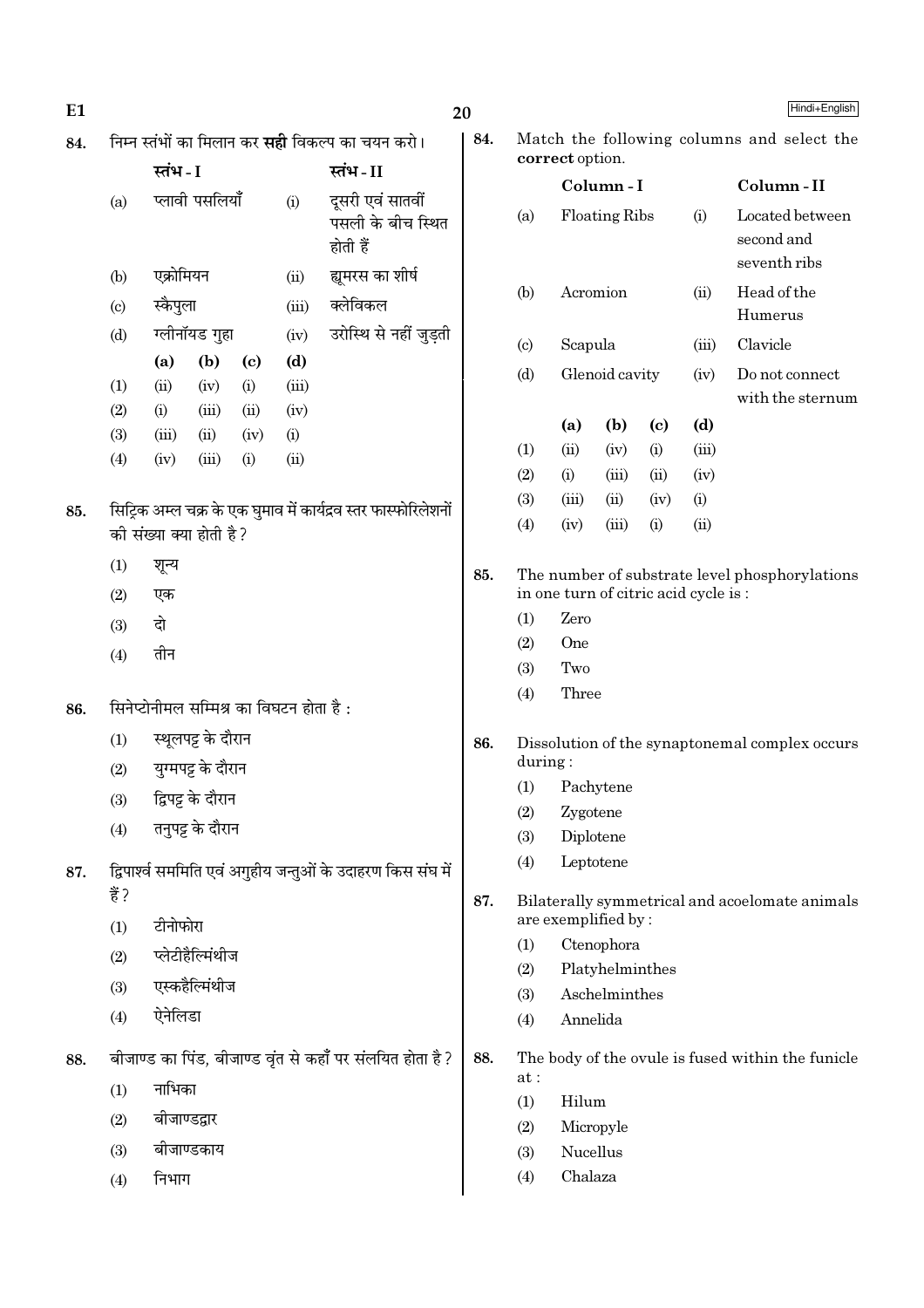|     | Hindi+English                                             |                                                                                                 | 21  |                                               | E1                                                                                                      |  |  |  |  |
|-----|-----------------------------------------------------------|-------------------------------------------------------------------------------------------------|-----|-----------------------------------------------|---------------------------------------------------------------------------------------------------------|--|--|--|--|
| 89. |                                                           | आहार नाल की गोब्लेट कोशिकाएँ रूपांतरित होती हैं :                                               | 89. | from:                                         | Goblet cells of alimentary canal are modified                                                           |  |  |  |  |
|     | (1)                                                       | शल्की उपकला कोशिकाओं से                                                                         |     | (1)                                           | Squamous epithelial cells                                                                               |  |  |  |  |
|     | (2)                                                       | स्तंभाकार उपकला कोशिकाओं से                                                                     |     | (2)                                           | Columnar epithelial cells                                                                               |  |  |  |  |
|     | (3)                                                       | उपास्थि कोशिकाओं से                                                                             |     | (3)                                           | Chondrocytes                                                                                            |  |  |  |  |
|     | (4)                                                       | संयुक्त उपकला कोशिकाओं से                                                                       |     | (4)                                           | Compound epithelial cells                                                                               |  |  |  |  |
| 90. |                                                           | अंटार्कुटिक क्षेत्र में हिम-अंधता किस कारण होती है ?                                            | 90. | Snow-blindness in Antarctic region is due to: |                                                                                                         |  |  |  |  |
|     | (1)                                                       | निम्न ताप द्वारा आँख में द्रव के जमने के कारण                                                   |     | (1)                                           | Freezing of fluids in the eye by low                                                                    |  |  |  |  |
|     | (2)                                                       | UV-B विकिरण को उच्च मात्रा के कारण कॉर्निया का                                                  |     |                                               | temperature                                                                                             |  |  |  |  |
|     |                                                           | शोथ                                                                                             |     | (2)                                           | Inflammation of cornea due to high dose of<br>UV-B radiation                                            |  |  |  |  |
|     | (3)                                                       | हिम से प्रकाश का उच्च परावर्तन                                                                  |     | (3)                                           | High reflection of light from snow                                                                      |  |  |  |  |
|     | (4)                                                       | अवरक्त किरणों द्वारा रेटीना में क्षति                                                           |     | (4)                                           | Damage to retina caused by infra-red rays                                                               |  |  |  |  |
| 91. |                                                           | पहचानिए कि कौन–से अणु का अस्तित्व <b>नहीं</b> है।                                               |     |                                               |                                                                                                         |  |  |  |  |
|     | (1)                                                       | He <sub>2</sub>                                                                                 | 91. |                                               | Identify a molecule which does not exist.                                                               |  |  |  |  |
|     | (2)                                                       | $\rm Li_2$                                                                                      |     | (1)                                           | He <sub>2</sub>                                                                                         |  |  |  |  |
|     | (3)                                                       | $C_2$                                                                                           |     | (2)                                           | $\rm Li_2$                                                                                              |  |  |  |  |
|     | (4)                                                       | $O_2$                                                                                           |     | (3)                                           | $C_2$                                                                                                   |  |  |  |  |
|     |                                                           |                                                                                                 |     | (4)                                           | $O_2$                                                                                                   |  |  |  |  |
| 92. |                                                           | $Ni(OH)_{2}$ की 0.1 M NaOH में विलेयता ज्ञात कीजिए।                                             |     |                                               |                                                                                                         |  |  |  |  |
|     |                                                           | दिया है कि $\rm Ni(OH)_2$ का आयनी गुणनफल $2\times 10^{-15}$ है।                                 | 92. |                                               | Find out the solubility of $Ni(OH)_2$ in 0.1 M NaOH.<br>Given that the ionic product of $Ni(OH)_{2}$ is |  |  |  |  |
|     | (1)                                                       | $2 \times 10^{-13}$ M<br>$2\times10^{-8}$ M                                                     |     |                                               | $2 \times 10^{-15}$ .                                                                                   |  |  |  |  |
|     | (2)<br>(3)                                                | $1 \times 10^{-13}$ M                                                                           |     | (1)                                           | $2 \times 10^{-13}$ M                                                                                   |  |  |  |  |
|     | (4)                                                       | $1 \times 10^8$ M                                                                               |     | (2)                                           | $2\times10^{-8}$ M                                                                                      |  |  |  |  |
|     |                                                           |                                                                                                 |     | (3)                                           | $1 \times 10^{-13}$ M                                                                                   |  |  |  |  |
| 93. |                                                           | निम्नलिखित में से <b>उचित</b> कथन पहचानिए :                                                     |     | (4)                                           | $1\times10^8\,\rm M$                                                                                    |  |  |  |  |
|     | (a)                                                       | $\mathrm{CO}_2(\mathrm{g})$ को आइसक्रीम और हिमशीतित खाद्य के लिए                                |     |                                               |                                                                                                         |  |  |  |  |
|     |                                                           | प्रशीतक के रूप में उपयोग किया जाता है।                                                          | 93. |                                               | Identify the correct statements from the<br>following:                                                  |  |  |  |  |
|     | (b)                                                       | $C_{60}$ की संरचना में, बारह छ: कार्बन वलय और बीस<br>पाँच कार्बन वलय होते हैं।                  |     | (a)                                           | $CO2(g)$ is used as refrigerant for ice-cream<br>and frozen food.                                       |  |  |  |  |
|     | $\left( \mathrm{c}\right)$                                | ZSM-5, एक प्रकार का जिओलाइट है जो ऐल्कोहॉल<br>को गैसोलीन में रूपांतरित करने में उपयोग किया जाता |     | (b)                                           | The structure of $C_{60}$ contains twelve six<br>carbon rings and twenty five carbon rings.             |  |  |  |  |
|     |                                                           | है।                                                                                             |     | $\left( \mathrm{c}\right)$                    | ZSM-5, a type of zeolite, is used to convert                                                            |  |  |  |  |
|     | (d)                                                       | CO रंगहीन और गंधहीन गैस है।                                                                     |     |                                               | alcohols into gasoline.                                                                                 |  |  |  |  |
|     | केवल $(a)$ , $(b)$ और $(c)$<br>(1)<br>केवल $(a)$ और $(c)$ |                                                                                                 |     | (d)                                           | CO is colorless and odourless gas.                                                                      |  |  |  |  |
|     |                                                           |                                                                                                 |     | (1)                                           | $(a)$ , $(b)$ and $(c)$ only                                                                            |  |  |  |  |
|     | (2)                                                       |                                                                                                 |     | (2)                                           | $(a)$ and $(c)$ only                                                                                    |  |  |  |  |
|     | (3)                                                       | केवल (b) और (c)                                                                                 |     | (3)                                           | $(b)$ and $(c)$ only                                                                                    |  |  |  |  |
|     | (4)                                                       | केवल (c) और (d)                                                                                 |     | (4)                                           | $(c)$ and $(d)$ only                                                                                    |  |  |  |  |
|     |                                                           |                                                                                                 |     |                                               |                                                                                                         |  |  |  |  |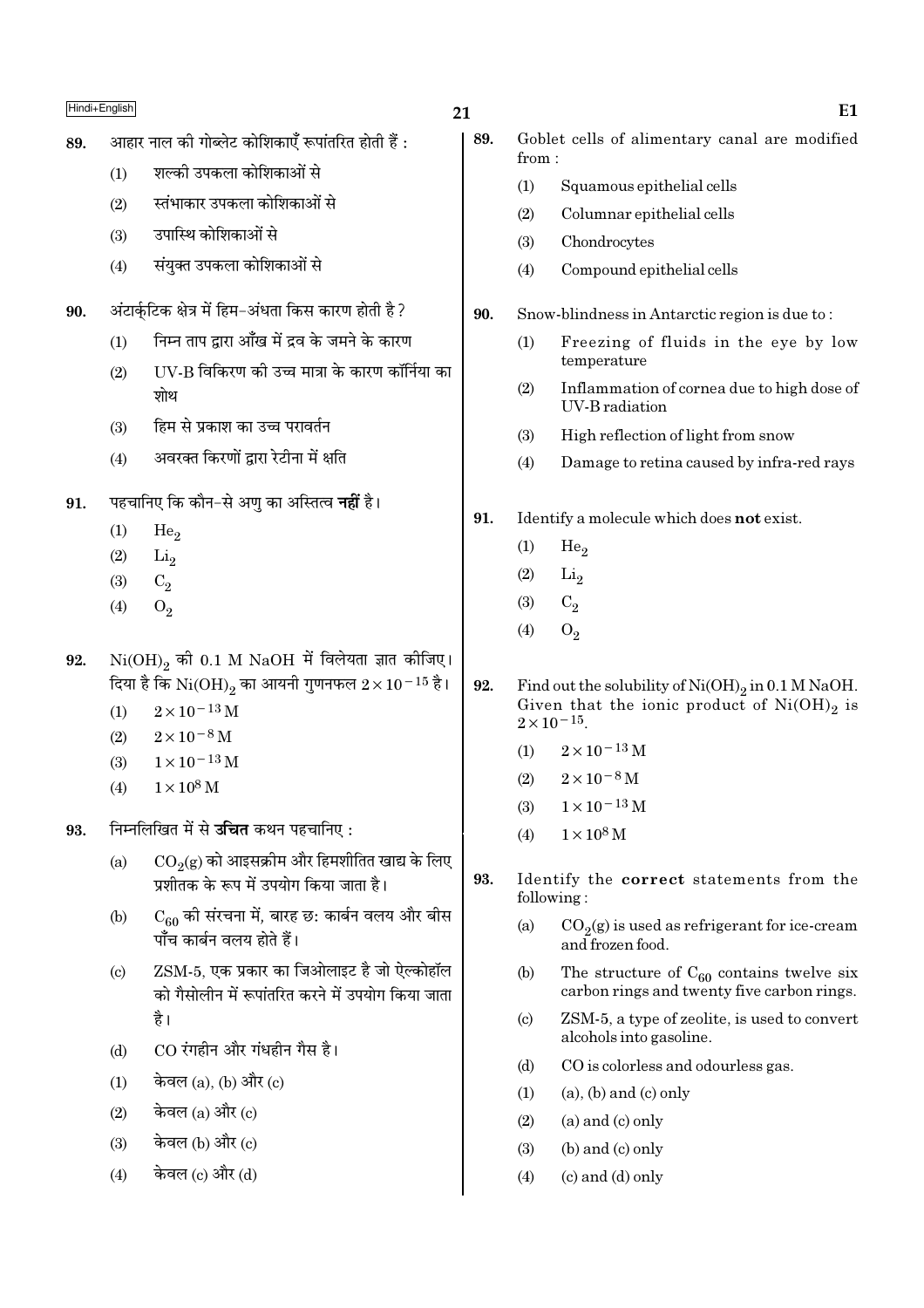$E1$ 

सुक्रोस का जल-अपघटन निम्नलिखित अभिक्रिया द्वारा दिया | 94. 94. जाता है $\cdot$ 

सुक्रोस+ H<sub>2</sub>O 
$$
\rightleftharpoons
$$
 ग्लूकोस+ फ्रक्टोस

यदि 300 K पर साम्य स्थिरांक (K)  $2 \times 10^{13}$  हो, तो उसी ताप पर  $\Delta_r G^\ominus$  का मान होगा :

- $-8.314 \text{ J} \text{ mol}^{-1} \text{K}^{-1} \times 300 \text{ K} \times \ln(2 \times 10^{13})$  $(1)$
- 8.314 J mol<sup>-1</sup>K<sup>-1</sup> × 300 K × ln(2 × 10<sup>13</sup>)  $(2)$
- $8.314 \text{ J} \text{ mol}^{-1} \text{K}^{-1} \times 300 \text{ K} \times \ln(3 \times 10^{13})$  $(3)$
- $-8.314 \,\mathrm{J} \,\mathrm{mol}^{-1} \mathrm{K}^{-1} \times 300 \,\mathrm{K} \times \ln(4 \times 10^{13})$  $(4)$
- अभिक्रियाओं के निम्नलिखित क्रम में X यौगिक को 95. पहचानिए:











Hydrolysis of sucrose is given by the following reaction.

Sucrose +  $H_2O \rightleftharpoons Glucose + Fructose$ 

If the equilibrium constant (K<sub>c</sub>) is  $2 \times 10^{13}$  at 300 K, the value of  $\Delta_r G^\ominus$  at the same temperature will be:

- $-8.314 \,\mathrm{J}$  mol<sup>-1</sup>K<sup>-1</sup>×300 K×ln(2×10<sup>13</sup>)  $(1)$
- $8.314 \,\mathrm{J} \,\mathrm{mol}^{-1}\mathrm{K}^{-1} \times 300 \,\mathrm{K} \times \ln(2 \times 10^{13})$  $(2)$
- $8.314 \text{ J} \text{ mol}^{-1} \text{K}^{-1} \times 300 \text{ K} \times \ln(3 \times 10^{13})$  $(3)$
- $-8.314 \,\mathrm{J}$  mol<sup>-1</sup>K<sup>-1</sup>×300 K×ln(4×10<sup>13</sup>)  $(4)$
- 95. Identify compound X in the following sequence of reactions:

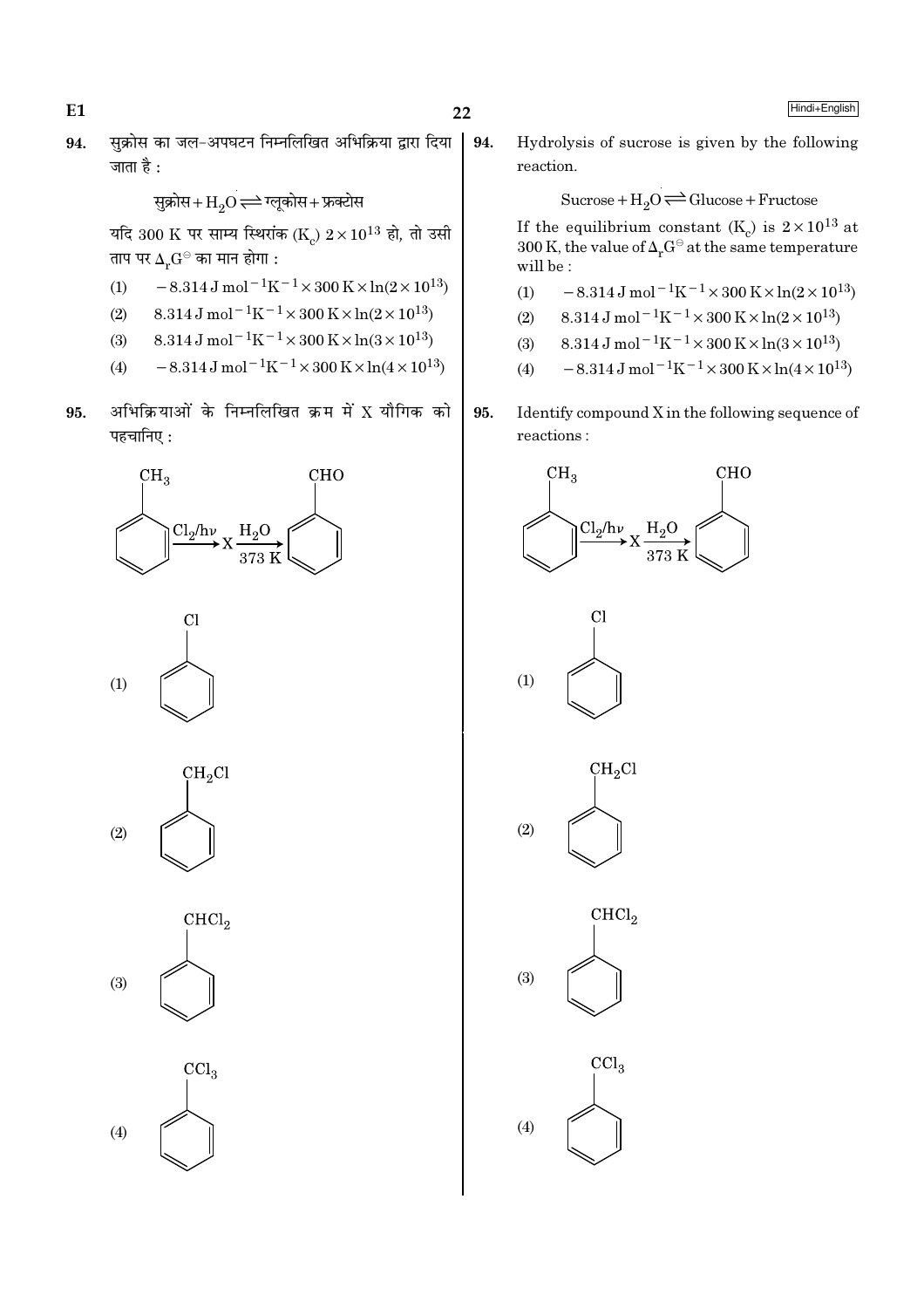$(a)$  $(b)$  $(c)$  $(d)$ 

| नाम           |       | आई.यू.पी.ए.सी. अधिकृत नाम |
|---------------|-------|---------------------------|
| अननिलउनियम    | (i)   | मैंडलीवियम                |
| अननिलट्राइयम  | (ii)  | लारेंसियम                 |
| अननिलहेक्सियम | (iii) | सीबोर्गियम                |
| अनअनयनियम     | (iv)  | डर्मस्टेडटियम             |

- $(1)$  $(a), (i)$
- $(2)$  $(b)$ ,  $(ii)$
- $(c)$ ,  $(iii)$  $(3)$
- $(4)$  $(d)$ ,  $(iv)$
- एक तत्व की 288 pm सेल कोर वाली काय केन्द्रित घनीय 97. संरचना है, परमाण त्रिज्या है :

(1) 
$$
\frac{\sqrt{3}}{4} \times 288 \text{ pm}
$$
  
(2) 
$$
\frac{\sqrt{2}}{4} \times 288 \text{ pm}
$$
  
(3) 
$$
\frac{4}{\sqrt{3}} \times 288 \text{ pm}
$$
  
(4) 
$$
\frac{4}{\sqrt{2}} \times 288 \text{ pm}
$$

- निम्नलिखित में से अणओं के किस समच्चय का शन्य द्विध्रव 98 आघर्ण होता है ?
	- अमोनिया, बेरिलियम डाइफ्लुओराइड, जल,  $(1)$ 1.4-डाइक्लोरोबेन्ज़ीन
	- बोरॉन टाइफ्लुओराइड, हाइड़ोजन फ्लुओराइड, कार्बन  $(2)$ डाइऑक्साइड, 1,3-डाइक्लोरोबेन्ज़ीन
	- नाइट्रोजन ट्राइफ्लुओराइड, बेरिलियम डाइफ्लुओराइड,  $(3)$ जल. 1.3-डाइक्लोरोबेन्ज़ीन
	- बोरॉन ट्राइफ्लुओराइड, बेरिलियम डाइफ्लुओराइड, कार्बन  $(4)$ डाइऑक्साइड, 1,4-डाइक्लोरोबेन्ज़ीन
- प्लैटिनम (Pt) इलेक्ट्रोड का उपयोग करते हुए तनु सल्फ्यूरिक 99. अम्ल के वैद्युत अपघटन पर, ऐनोड पर प्राप्त उत्पाद होगा :
	- हाइड्रोजन गैस  $(1)$
	- ऑक्सीजन गैस  $(2)$
	- $\rm{H}_{2}S$  गैस  $(3)$
	- $\mathrm{SO}_2$ गैस  $(4)$

 $(4)$ 

23

96. Identify the incorrect match.

|                             | Name            |                    | <b>IUPAC Official Name</b> |  |  |  |  |  |  |
|-----------------------------|-----------------|--------------------|----------------------------|--|--|--|--|--|--|
| (a)                         | Unnilunium      | (i)                | Mendelevium                |  |  |  |  |  |  |
| (b)                         | Unniltrium      | $\dot{\mathbf{u}}$ | Lawrencium                 |  |  |  |  |  |  |
| $\left( \mathrm{c} \right)$ | Unnilhexium     | (iii)              | Seaborgium                 |  |  |  |  |  |  |
| (d)                         | Unununnium      | (iv)               | Darmstadtium               |  |  |  |  |  |  |
| (1)                         | (a), (i)        |                    |                            |  |  |  |  |  |  |
| (2)                         | $(b)$ , $(ii)$  |                    |                            |  |  |  |  |  |  |
| (3)                         | $(c)$ , $(iii)$ |                    |                            |  |  |  |  |  |  |

97. An element has a body centered cubic (bcc) structure with a cell edge of 288 pm. The atomic radius is:

$$
(1) \qquad \frac{\sqrt{3}}{4} \times 288 \text{ pm}
$$

 $(d)$ ,  $(iv)$ 

$$
(2) \qquad \frac{\sqrt{2}}{4} \times 288 \text{ pm}
$$

$$
(3) \qquad \frac{4}{\sqrt{3}} \times 288 \text{ pm}
$$

$$
(4) \qquad \frac{4}{\sqrt{2}} \times 288 \text{ pm}
$$

- 98. Which of the following set of molecules will have zero dipole moment?
	- Ammonia, beryllium difluoride, water,  $(1)$ 1,4-dichlorobenzene
	- $(2)$ Boron trifluoride, hydrogen fluoride, carbon dioxide, 1,3-dichlorobenzene
	- $(3)$ Nitrogen trifluoride, beryllium difluoride, water, 1,3-dichlorobenzene
	- $(4)$ Boron trifluoride, beryllium difluoride, carbon dioxide, 1,4-dichlorobenzene
- 99. On electrolysis of dil.sulphuric acid using Platinum (Pt) electrode, the product obtained at anode will be:
	- $(1)$ Hydrogen gas
	- $(2)$ Oxygen gas
	- $(3)$  $H<sub>2</sub>S$  gas
	- $(4)$  $SO_2$ gas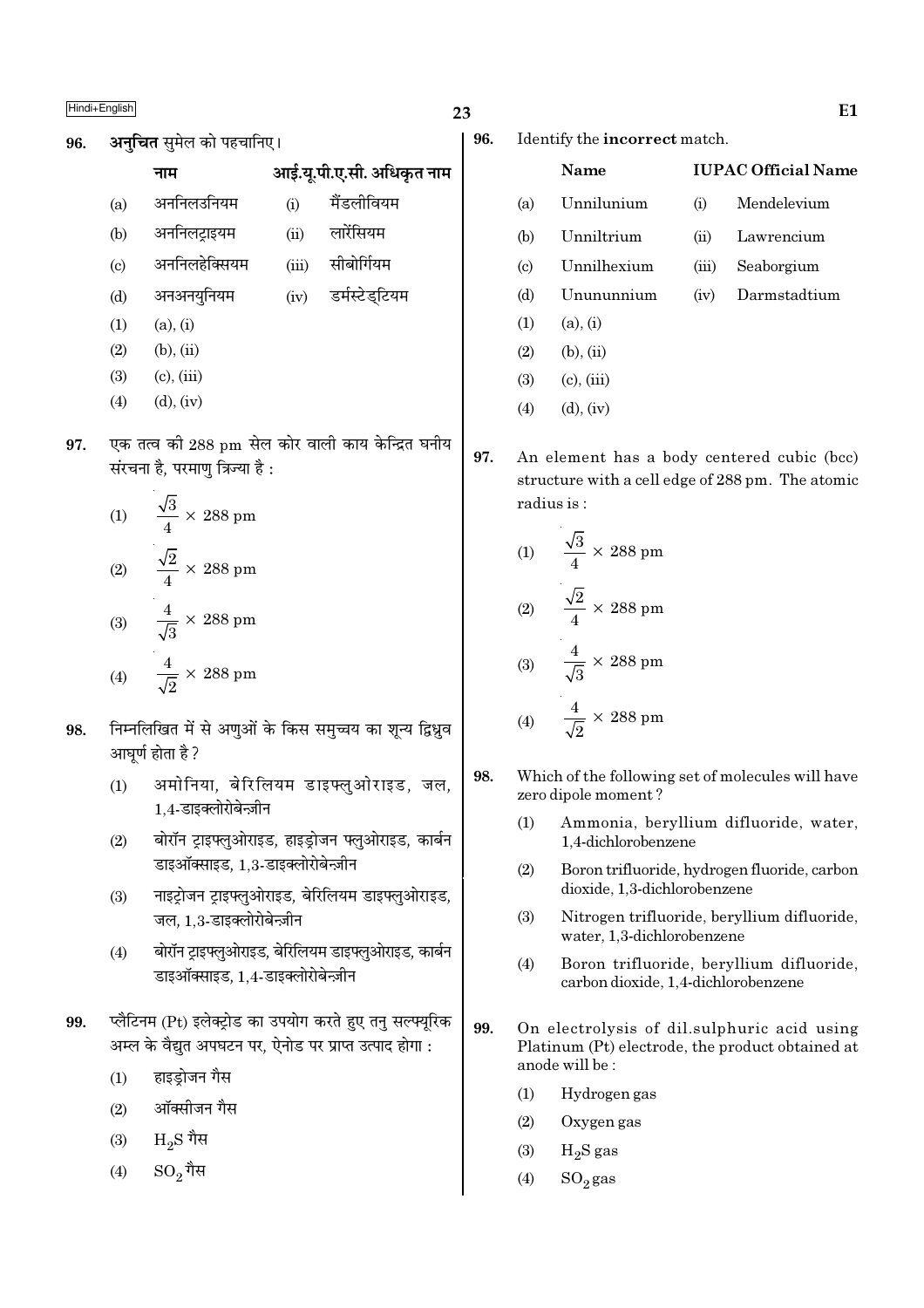$E1$ 

- ऐसीटोन और मेथिलमैग्नीशियम क्लोराइड की अभिक्रिया और 100. तत्पश्चात जल-अपघटन से प्राप्त होगा:
	- आइसोप्रोपिल ऐल्कोहॉल  $(1)$
	- द्वितीयक ब्यूटिल ऐल्कोहॉल  $(2)$
	- तृतीयक ब्यूटिल ऐल्कोहॉल  $(3)$
	- आइसोब्यूटिल ऐल्कोहॉल  $(4)$
- 101. निम्नलिखित में से सल्फर के किस ऑक्सोअम्ल में  $-0-0-$ बंधन है ?
	- $H_2SO_3$ , सलम्यूरस अम्ल  $(1)$
	- $H_2SO_4$ , सल्फ़्यूरिक अम्ल  $(2)$
	- $\rm H_2S_2O_8$ , परऑक्सोडाइसल्फ़्यूरिक अम्ल  $(3)$
	- $\rm H_2S_2O_7$ , पाइरोसल्फ़्यूरिक अम्ल  $(4)$
- 102. निम्नलिखित में से कौन-सी ऐमीन कार्बिलऐमीन परीक्षण देगी ?



 $NHCH<sub>3</sub>$  $(2)$ 





- 100. Reaction between acetone and methylmagnesium chloride followed by hydrolysis will give:
	- $(1)$ Isopropyl alcohol
	- $(2)$ Sec. butyl alcohol
	- Tert. butyl alcohol  $(3)$
	- $(4)$ Isobutyl alcohol
- 101. Which of the following oxoacid of sulphur has  $-0-0$  – linkage?
	- $H<sub>2</sub>SO<sub>3</sub>$ , sulphurous acid  $(1)$
	- $H_2SO_4$ , sulphuric acid  $(2)$
	- $H_2S_2O_8$ , peroxodisulphuric acid  $(3)$
	- $H_2S_2O_7$ , pyrosulphuric acid  $(4)$
- 102. Which of the following amine will give the carbylamine test?

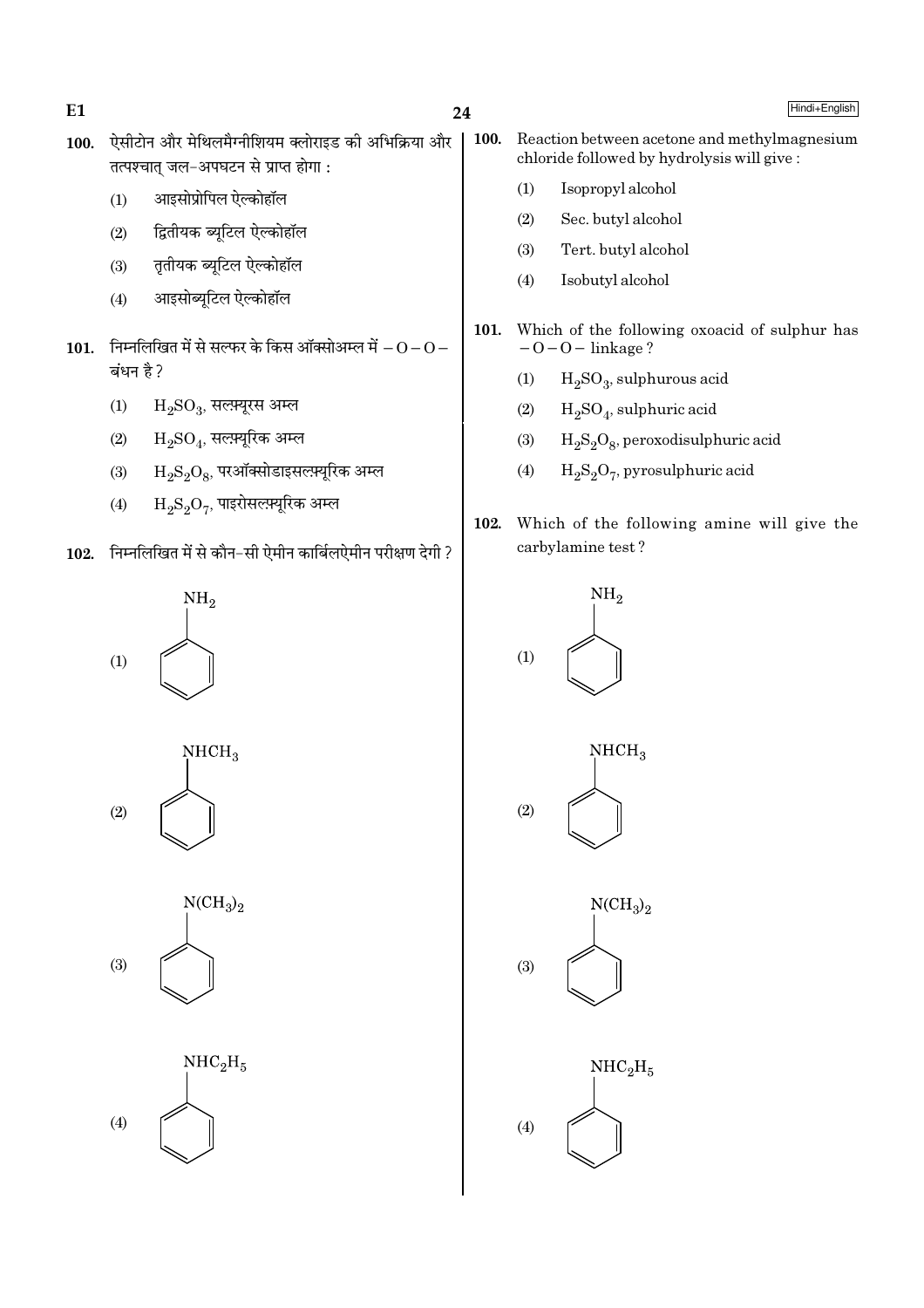| Hindi+English |            |                                                                                                                                                                                                                         | 25   |         | E1                                                                                                                                                                                                                                                                 |
|---------------|------------|-------------------------------------------------------------------------------------------------------------------------------------------------------------------------------------------------------------------------|------|---------|--------------------------------------------------------------------------------------------------------------------------------------------------------------------------------------------------------------------------------------------------------------------|
| 103.          | मान है :   | $Cr^{2+}$ के लिए, केवल प्रचक्रण चुंबकीय आघूर्ण का परिकलित                                                                                                                                                               | 103. | ion is: | The calculated spin only magnetic moment of $Cr^{2+}$                                                                                                                                                                                                              |
|               | (1)        | 3.87 BM                                                                                                                                                                                                                 |      | (1)     | 3.87 BM                                                                                                                                                                                                                                                            |
|               | (2)        | 4.90 BM                                                                                                                                                                                                                 |      | (2)     | 4.90 BM                                                                                                                                                                                                                                                            |
|               | (3)        | 5.92 BM                                                                                                                                                                                                                 |      | (3)     | 5.92 BM                                                                                                                                                                                                                                                            |
|               | (4)        | 2.84 BM                                                                                                                                                                                                                 |      | (4)     | 2.84 BM                                                                                                                                                                                                                                                            |
| 104.          |            | किसी आदर्श गैस के रुद्धोष्म परिस्थिति में मुक्त प्रसरण के लिए<br>उचित विकल्प है :                                                                                                                                       | 104. |         | The correct option for free expansion of an ideal<br>gas under adiabatic condition is:                                                                                                                                                                             |
|               | (1)        | $q = 0$ , $\Delta T = 0$ और $w = 0$                                                                                                                                                                                     |      | (1)     | $q=0$ , $\Delta T=0$ and $w=0$                                                                                                                                                                                                                                     |
|               | (2)        | $q = 0$ , $\Delta T < 0$ और $w > 0$                                                                                                                                                                                     |      | (2)     | $q=0$ , $\Delta T < 0$ and $w > 0$                                                                                                                                                                                                                                 |
|               | (3)        | $q \le 0$ , $\Delta T = 0$ और $w = 0$                                                                                                                                                                                   |      | (3)     | $q < 0$ , $\Delta T = 0$ and $w = 0$                                                                                                                                                                                                                               |
|               | (4)        | $q > 0$ , $\Delta T > 0$ और $w > 0$                                                                                                                                                                                     |      | (4)     | $q > 0$ , $\Delta T > 0$ and $w > 0$                                                                                                                                                                                                                               |
| 105.          |            | बेन्ज़ीन का हिमांक अवनमन स्थिरांक (K <sub>t</sub> ) 5.12 K kg mol <sup>-1</sup><br>है। बेन्ज़ीन में एक विद्युत्-अनपघट्य विलेय वाले $0.078$ m<br>मोललता वाले विलयन का हिमांक अवनमन (दो दशमलव<br>स्थानों तक निकटित), है : | 105. |         | The freezing point depression constant $(K_f)$ of<br>benzene is 5.12 K kg mol <sup>-1</sup> . The freezing point<br>depression for the solution of molality 0.078 m<br>containing a non-electrolyte solute in benzene is<br>(rounded off upto two decimal places): |
|               | (1)        | 0.20K                                                                                                                                                                                                                   |      | (1)     | 0.20K                                                                                                                                                                                                                                                              |
|               | (2)        | 0.80K                                                                                                                                                                                                                   |      | (2)     | 0.80K                                                                                                                                                                                                                                                              |
|               | (3)        | 0.40K                                                                                                                                                                                                                   |      | (3)     | 0.40K                                                                                                                                                                                                                                                              |
|               | (4)        | 0.60K                                                                                                                                                                                                                   |      | (4)     | 0.60K                                                                                                                                                                                                                                                              |
| 106.          |            | गलित $\mathrm{CaCl}_{2}$ से 20 $\mathrm{g}$ कैल्शियम प्राप्त करने के लिए आवश्यक<br>फैराडे $(F)$ की संख्या है,<br>$(Ca$ का परमाणु द्रव्यमान = 40 ग्राम/मोल)                                                              | 106. |         | The number of Faradays(F) required to produce<br>20 g of calcium from molten $CaCl2$ (Atomic mass<br>of $Ca = 40 g$ mol <sup>-1</sup> ) is :                                                                                                                       |
|               | (1)        | 1                                                                                                                                                                                                                       |      | (1)     | 1                                                                                                                                                                                                                                                                  |
|               | (2)        | $\,2$                                                                                                                                                                                                                   |      | (2)     | $\overline{2}$                                                                                                                                                                                                                                                     |
|               | (3)<br>(4) | 3<br>4                                                                                                                                                                                                                  |      | (3)     | 3                                                                                                                                                                                                                                                                  |
|               |            |                                                                                                                                                                                                                         |      | (4)     | 4                                                                                                                                                                                                                                                                  |
| 107.          |            | बेन्ज़ैल्डिहाइड और ऐसीटोफ़ीनोन की तनु $NaOH$ की उपस्थिति<br>में अभिक्रिया इस प्रकार जानी जाती है :                                                                                                                      | 107. |         | Reaction between benzaldehyde and acetophenone<br>in presence of dilute NaOH is known as:                                                                                                                                                                          |
|               | (1)        | ऐल्डॉल संघनन                                                                                                                                                                                                            |      | (1)     | Aldol condensation                                                                                                                                                                                                                                                 |
|               | (2)        | कैनिज़ारो अभिक्रिया                                                                                                                                                                                                     |      | (2)     | Cannizzaro's reaction                                                                                                                                                                                                                                              |
|               | (3)        | क्रॉस कैनिज़ारो अभिक्रिया                                                                                                                                                                                               |      | (3)     | Cross Cannizzaro's reaction                                                                                                                                                                                                                                        |
|               | (4)        | क्रॉस ऐल्डॉल संघनन                                                                                                                                                                                                      |      | (4)     | Cross Aldol condensation                                                                                                                                                                                                                                           |
| 108.          |            | कागज़ वर्णलेखिकी, उदाहरण है :                                                                                                                                                                                           | 108. |         | Paper chromatography is an example of:                                                                                                                                                                                                                             |
|               | (1)        | अधिशोषण वर्णलेखिकी का                                                                                                                                                                                                   |      | (1)     | Adsorption chromatography                                                                                                                                                                                                                                          |
|               | (2)        | विपाटन वर्णलेखिकी का                                                                                                                                                                                                    |      | (2)     | Partition chromatography                                                                                                                                                                                                                                           |
|               | (3)        | पतली परत वर्णलेखिकी का                                                                                                                                                                                                  |      | (3)     | Thin layer chromatography                                                                                                                                                                                                                                          |
|               | (4)        | स्तंभ वर्णलेखिकी का                                                                                                                                                                                                     |      | (4)     | Column chromatography                                                                                                                                                                                                                                              |
|               |            |                                                                                                                                                                                                                         |      |         |                                                                                                                                                                                                                                                                    |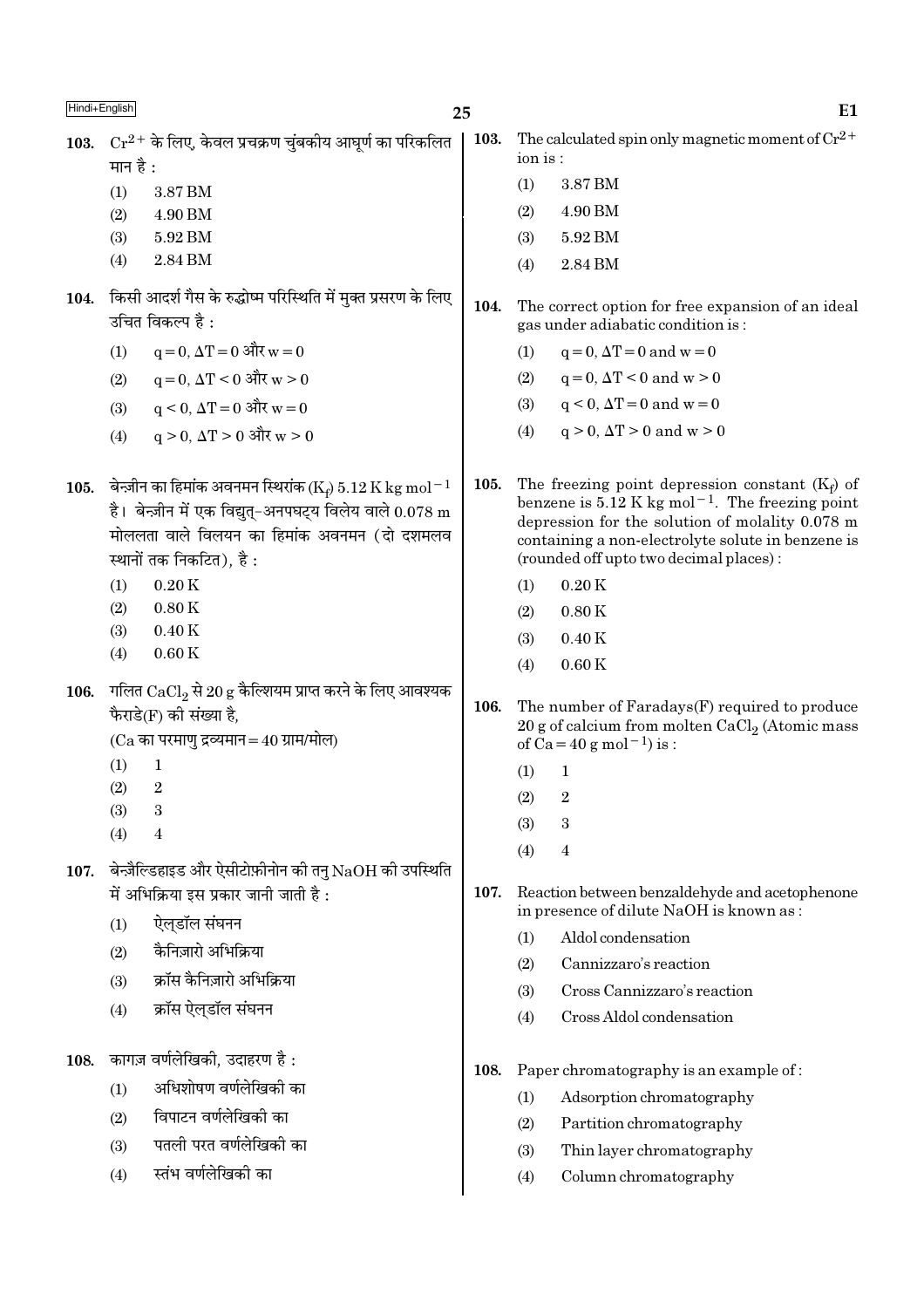$E1$ 

- 109. किसी अभिक्रिया के अभिकारकों की सांद्रता में वद्भि से परिवर्तन होगा :
	- सक्रियण ऊर्जा में  $(1)$
	- अभिक्रिया की ऊष्मा में  $(2)$
	- $(3)$ देहली ऊर्जा में
	- संघट्ट आवृत्ति में  $(4)$
- एक सिलिंडर में  $N_2$  और  $Ar$  गैसों के एक मिश्रण में  $N_2$  के **110.**  $7\,\mathrm{g}$  और  $\mathrm{Ar}\,$  के 8  $\mathrm{g}\,$  हैं। यदि सिलिंडर में गैसों के मिश्रण का कुल दाब 27 bar हो, तो  $\mathrm{N}_2$  का आंशिक दाब है,

[परमाणु द्रव्यमानों (g mol  $^{-1}$  में) : N = 14, Ar = 40 उपयोग कीजिए।

- $(1)$ 9<sub>bar</sub>
- $(2)$  $12<sub>bar</sub>$
- $(3)$  $15<sub>bar</sub>$
- 18 bar  $(4)$
- 111. निम्नलिखित में से सही कथन पहचानिए:
	- पिटवाँ लोहा 4% कार्बन वाला अशुद्ध लोहा होता है।  $(1)$
	- फफोलेदार तांबा,  $\overline{\text{CO}_2}$  के निकास के कारण फफोलेदार  $(2)$ लगता है।
	- निकैल के लिए वाष्प प्रावस्था शोधन वैन आर्केल विधि  $(3)$ द्रारा किया जाता है।
	- कच्चे लोहे को विभिन्न आकारों में ढाला जा सकता है।  $(4)$
- 112. निम्नलिखित में से किसके कारण एक तृतीयक ब्यूटिल कार्बोधनायन एक द्वितीयक ब्यूटिल कार्बोधनायन से अधिक स्थायी होता है?
	- $-CH_3$  समूहों के  $-I$  प्रभाव के कारण  $(1)$
	- $-CH_3$  समूहों के +R प्रभाव के कारण  $(2)$
	- $-{\rm CH}_3$  समूहों के  $-{\rm R}$  प्रभाव के कारण  $(3)$
	- अतिसंयुग्मन  $(4)$
- 113. निम्नलिखित में से कौन-सा धनायनी अपमार्जक है ?
	- सोडियम लॉराइल सल्फेट  $(1)$
	- सोडियम स्टिएरेट  $(2)$
	- सेटिलटाइमेथिल अमोनियम ब्रोमाइड  $(3)$
	- सोडियम डोडेसिलबेन्ज़ीन सल्फोनेट  $(4)$
- 109. An increase in the concentration of the reactants of a reaction leads to change in:
	- $(1)$ activation energy
	- $(2)$ heat of reaction
	- $(3)$ threshold energy
	- $(4)$ collision frequency
- 110. A mixture of  $N_2$  and Ar gases in a cylinder contains 7 g of  $N_2$  and 8 g of Ar. If the total pressure of the mixture of the gases in the cylinder is 27 bar, the partial pressure of  $\mathrm{N}_2$  is :

[Use atomic masses (in  $g$  mol<sup>-1</sup>) :  $N = 14$ ,  $Ar = 40$ ]

- $(1)$ 9<sub>bar</sub>
- $12<sub>bar</sub>$  $(2)$
- $15<sub>bar</sub>$  $(3)$
- $(4)$ 18 bar
- 111. Identify the correct statement from the following:
	- Wrought iron is impure iron with  $(1)$ 4% carbon.
	- $(2)$ Blister copper has blistered appearance due to evolution of  $CO<sub>2</sub>$ .
	- $(3)$ Vapour phase refining is carried out for Nickel by Van Arkel method.
	- Pig iron can be moulded into a variety of  $(4)$ shapes.
- 112. A tertiary butyl carbocation is more stable than a secondary butyl carbocation because of which of the following?
	- $-I$  effect of  $-CH<sub>3</sub>$  groups  $(1)$
	- $+R$  effect of  $-CH<sub>3</sub>$  groups  $(2)$
	- $-R$  effect of  $-CH<sub>3</sub>$  groups  $(3)$
	- $(4)$ Hyperconjugation
- 113. Which of the following is a cationic detergent?
	- Sodium lauryl sulphate  $(1)$
	- $(2)$ Sodium stearate
	- $(3)$ Cetyltrimethyl ammonium bromide
	- $(4)$ Sodium dodecylbenzene sulphonate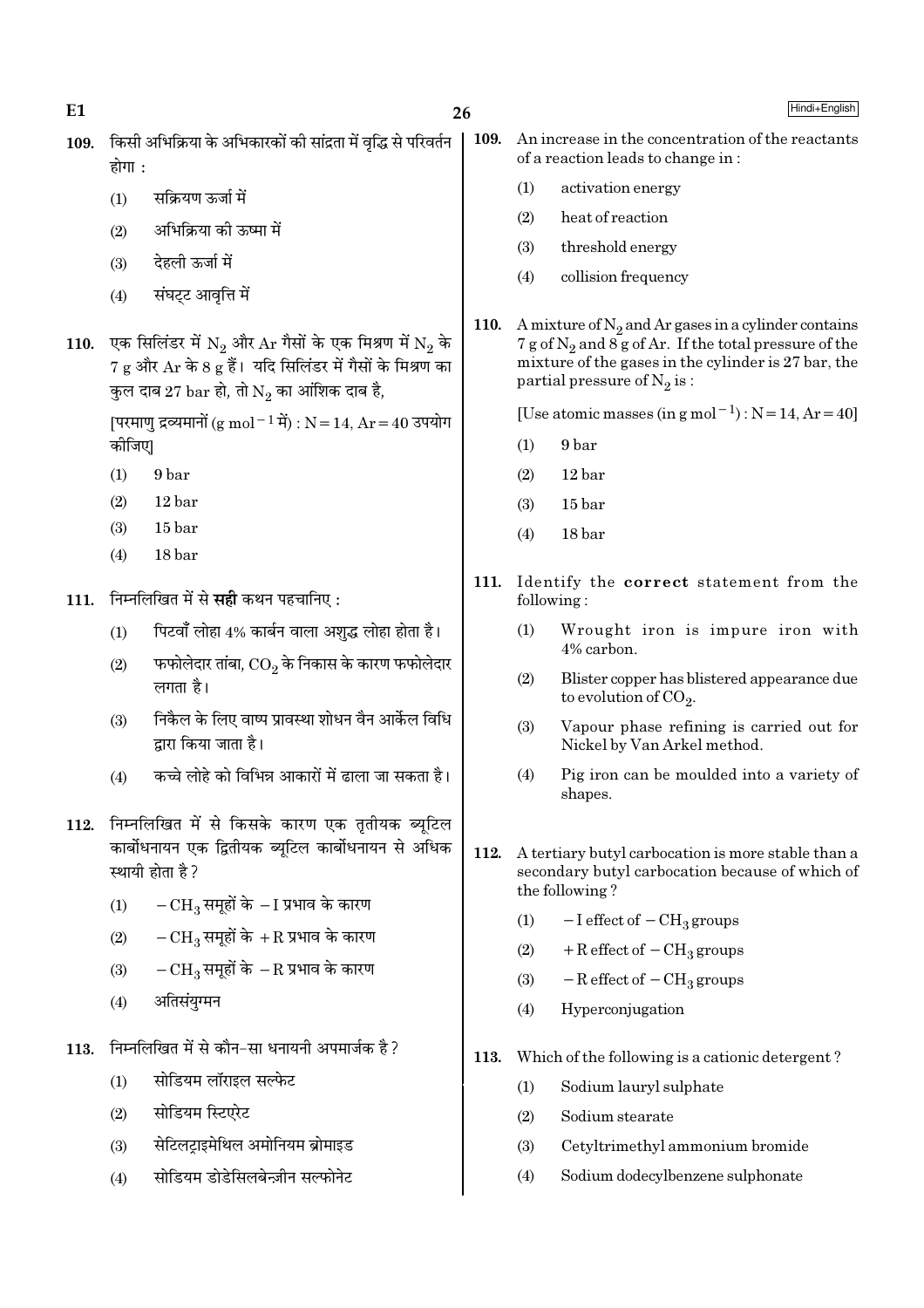# 27

- 114. 2-ब्रोमो-पेन्टेन से पेन्ट-2-ईन बनने की विलोपन अभिक्रिया:
	- ß-विलोपन अभिक्रिया है  $(a)$
	- जेटसैफ नियम का पालन करती है  $(b)$
	- विहाइड़ोहैलोजनीकरण अभिक्रिया है  $(c)$
	- निर्जलीकरण अभिक्रिया है  $(d)$
	- $(1)$  $(a)$ ,  $(b)$ ,  $(c)$
	- $(2)$  $(a), (c), (d)$
	- $(3)$  $(b)$ ,  $(c)$ ,  $(d)$
	- $(4)$  $(a)$ ,  $(b)$ ,  $(d)$
- 115. वह मिश्रण जो राउल्ट नियम से धनात्मक विचलन प्रदर्शित करता है. है :
	- एथानॉल+ ऐसीटोन  $(1)$
	- $(2)$ बेन्ज़ीन+टालूईन
	- ऐसीटोन+क्लोरोफ़ॉर्म  $(3)$
	- क्लोरोएथेन+ब्रोमोएथेन  $(4)$
- 116. निम्नलिखित में से, समन्वय यौगिकों को बनाने के लिए संलग्नियों की बढती क्षेत्र प्रबलता का कौन–सा **सही** क्रम है ?
	- $SCN^- < F^- < C_2O_4^{2-} < CN^ (1)$
	- $SCN^- < F^- < CN^- < C_2O_4^{2-}$  $(2)$
	- $F^-$  < SCN<sup>-</sup> < C<sub>2</sub>O<sub>4</sub><sup>2</sup><sup>-</sup> < CN<sup>-</sup>  $(3)$
	- $CN^{-} < C_2O_4^{2-} < SCN^{-} < F^{-}$  $(4)$
- निम्नलिखित में से कौन-सा एक क्षारीय ऐमीनो अम्ल है ? 117
	- सेरीन  $(1)$
	- ऐलानिन  $(2)$
	- टाइरोसीन  $(3)$
	- लाइसीन  $(4)$
- 118. HCl को CaCl, MgCl, और NaCl के विलयन से गुज़ारा गया। निम्नलिखित में से कौन-सा/कौन-से यौगिक क्रिस्टलित हुआ/हुए ?
	- MgCl<sub>2</sub> और CaCl<sub>2</sub> दोनों  $(1)$
	- केवल $NaCl$  $(2)$
	- केवल $_{\rm MgCl_2}$  $(3)$
	- NaCl, MgCl<sub>2</sub> और CaCl<sub>2</sub>  $(4)$
- निम्नलिखित में से कौन-सा एक प्राकृतिक बहुलक है ? 119.
	- सिस-1.4-पॉलिआइसोप्रीन  $(1)$
	- पॉलि (ब्युटाडाईन-स्टाइरीन)  $(2)$
	- पॉलिब्युटाडाईन  $(3)$
	- पॉलि (ब्युटाडाईन-ऐक्रिलोनाइटाइल)  $(4)$
- $E1$ 114. Elimination reaction of 2-Bromo-pentane to form pent-2-ene is: **B-Elimination reaction**  $(a)$ Follows Zaitsey rule  $(b)$  $(c)$ Dehydrohalogenation reaction  $(d)$ Dehydration reaction  $(1)$  $(a), (b), (c)$  $(2)$  $(a), (c), (d)$  $(b), (c), (d)$  $(3)$  $(a), (b), (d)$  $(4)$ The mixture which shows positive deviation from 115. Raoult's law is: Ethanol + Acetone  $(1)$ Benzene + Toluene  $(2)$  $(3)$  $Acetone + Chloroform$  $(4)$ Chloroethane + Bromoethane 116. Which of the following is the **correct** order of increasing field strength of ligands to form coordination compounds?  $SCN^- < F^- < C_2O_4^{2-} < CN^ (1)$  $SCN^- < F^- < CN^- < C_2O_4^{2-}$  $(2)$  $F^-$  < SCN<sup>-</sup> < C<sub>2</sub>O<sub>4</sub><sup>2</sup><sup>-</sup> < CN<sup>-</sup>  $(3)$  $CN^- < C_2O_4^{2-} < SCN^- < F^ (4)$ 117. Which of the following is a basic amino acid?  $(1)$ Serine  $(2)$ Alanine Tyrosine  $(3)$ 
	- $(4)$ Lysine
- 118. HCl was passed through a solution of CaCl<sub>2</sub>, MgCl<sub>2</sub> and NaCl. Which of the following compound(s)  $crystalise(s)?$ 
	- Both MgCl<sub>2</sub> and CaCl<sub>2</sub>  $(1)$
	- $(2)$ Only NaCl
	- $(3)$ Only MgCl<sub>2</sub>
	- $(4)$ NaCl, MgCl<sub>2</sub> and CaCl<sub>2</sub>
- 119. Which of the following is a natural polymer?
	- $cis-1,4$ -polyisoprene  $(1)$
	- $(2)$ poly (Butadiene-styrene)
	- polybutadiene  $(3)$
	- $(4)$ poly (Butadiene-acrylonitrile)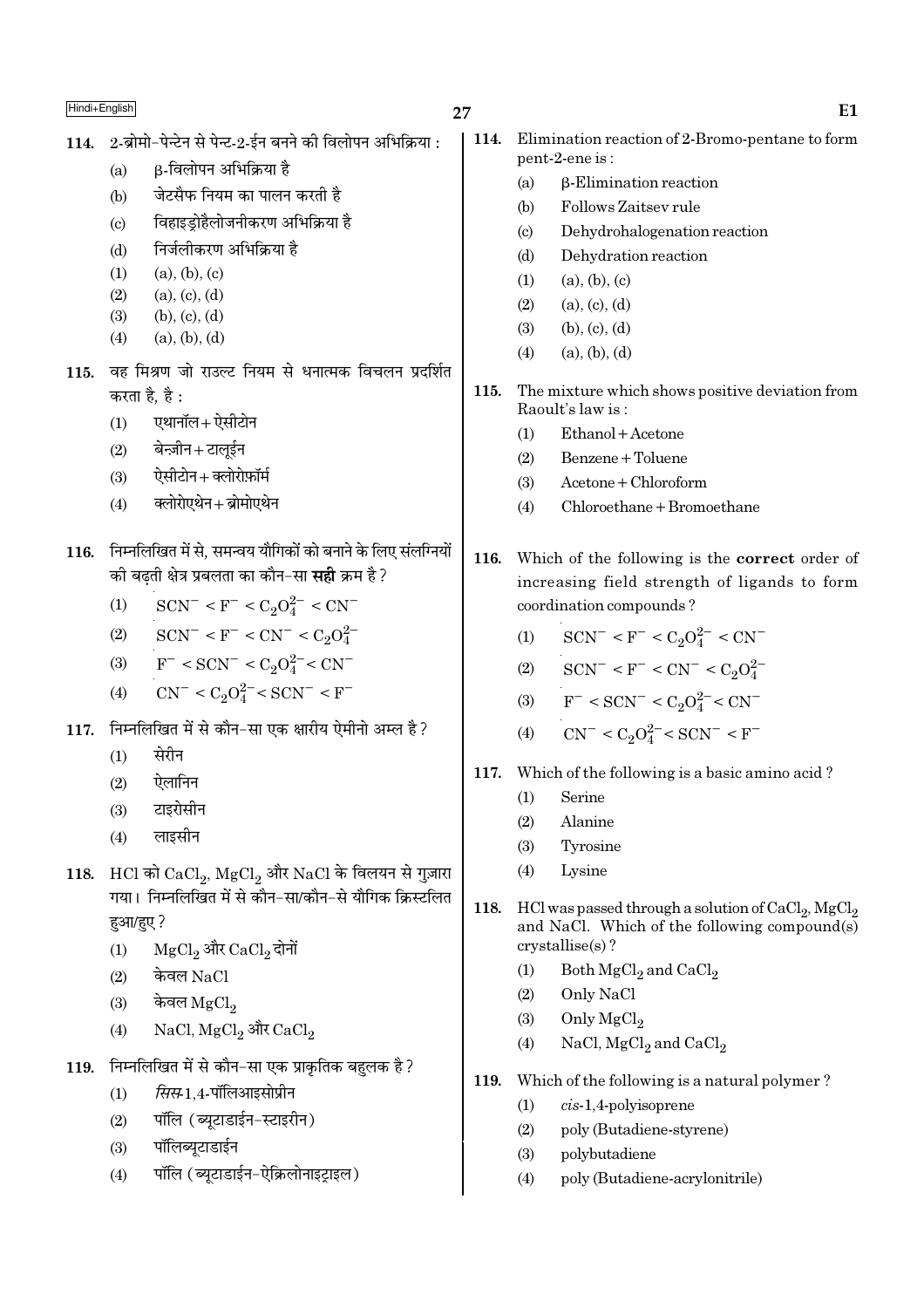28

- 120. निम्नलिखित में से कौन-सा कार्बन मोनोक्साइड के लिए सही नहीं है  $2$ 
	- यह कार्बोक्सीहीमोग्लोबिन बनाती है।  $(1)$
	- यह रक्त की ऑक्सीजन वहन योग्यता को घटा देती है।  $(2)$
	- कार्बोक्सीहीमोग्लोबिन (CO से बंधित हीमोग्लोबिन).  $(3)$ ऑक्सीहीमोग्लोबिन से अस्थायी होता है।
	- यह अपूर्ण दहन के कारण उत्पन्न होती है।  $(4)$
- सुक्रोस जल-अपघटन पर देता है: 121.
	- $\beta$ -D-ग्लुकोस+  $\alpha$ -D-फ्रक्टोस  $(1)$
	- $\alpha$ -D-ग्लूकोस+ $\beta$ -D-ग्लूकोस  $(2)$
	- $\alpha$ -D-ग्लकोस+ B-D-फ्रक्टोस  $(3)$
	- $\alpha$ -D-फ्रक्टोस + B-D-फ्रक्टोस  $(4)$
- 122. निम्नलिखित धातु आयन अनेक एंज़ाइमों को सक्रियित करता है, ग्लुकोस के ऑक्सीकरण से ATP के उत्पादन में और Na के साथ शिरा संकेतों के संचरण के लिए उत्तरदायी है :
	- $(1)$ आयरन
	- तांबा (कॉपर)  $(2)$
	- कैल्शियम  $(3)$
	- पोटैशियम  $(4)$
- 123. निम्नलिखित में से किसमें परमाणओं की संख्या अधिकतम होगी ?
	- $(1)$  $Ag(s)$  का 1 g [Ag का परमाण द्रव्यमान = 108]
	- $Mg(s)$  का 1 g [Mg का परमाणु द्रव्यमान=24]  $(2)$
	- $O<sub>9</sub>(g)$  का 1 g [O का परमाण द्रव्यमान=16]  $(3)$
	- $Li(s)$  का 1 g [Li का परमाण द्रव्यमान= 7]  $(4)$
- $\frac{175}{71}$ Lu में प्रोटॉनों, न्यूट्रॉनों और इलेक्ट्रॉनों की संख्याएँ, क्रमश:  $124.$ ੜ੍ਹੇ:
	- $71.104$  और  $71$  $(1)$
	- $104, 71$  और  $71$  $(2)$
	- 71.71 और 104  $(3)$
	- 175, 104 और 71  $(4)$
- 120. Which of the following is **not** correct about carbon monoxide?
	- It forms carboxyhaemoglobin.  $(1)$
	- $(2)$ It reduces oxygen carrying ability of blood.
	- $(3)$ The carboxyhaemoglobin (haemoglobin bound to CO) is less stable than oxyhaemoglobin.
	- $(4)$ It is produced due to incomplete combustion.
- 121. Sucrose on hydrolysis gives:
	- $\beta$ -D-Glucose +  $\alpha$ -D-Fructose  $(1)$
	- $(2)$  $\alpha$ -D-Glucose +  $\beta$ -D-Glucose
	- $(3)$  $\alpha$ -D-Glucose +  $\beta$ -D-Fructose
	- $\alpha$ -D-Fructose +  $\beta$ -D-Fructose  $(4)$
- 122. The following metal ion activates many enzymes, participates in the oxidation of glucose to produce ATP and with Na, is responsible for the transmission of nerve signals.
	- $(1)$ Iron
	- $(2)$ Copper
	- Calcium  $(3)$
	- Potassium  $(4)$
- 123. Which one of the followings has maximum number of atoms?
	- $(1)$ 1 g of Ag(s) [Atomic mass of Ag =  $108$ ]
	- $(2)$ 1 g of Mg(s) [Atomic mass of Mg = 24]
	- $(3)$ 1 g of  $O_2(g)$  [Atomic mass of  $O = 16$ ]
	- 1 g of Li(s) [Atomic mass of Li = 7]  $(4)$
- 124. The number of protons, neutrons and electrons in  $\frac{175}{71}$ Lu, respectively, are:
	- 71, 104 and 71  $(1)$
	- $(2)$ 104, 71 and 71
	- $(3)$ 71, 71 and 104
	- $(4)$ 175, 104 and 71

Hindi+English

 $E1$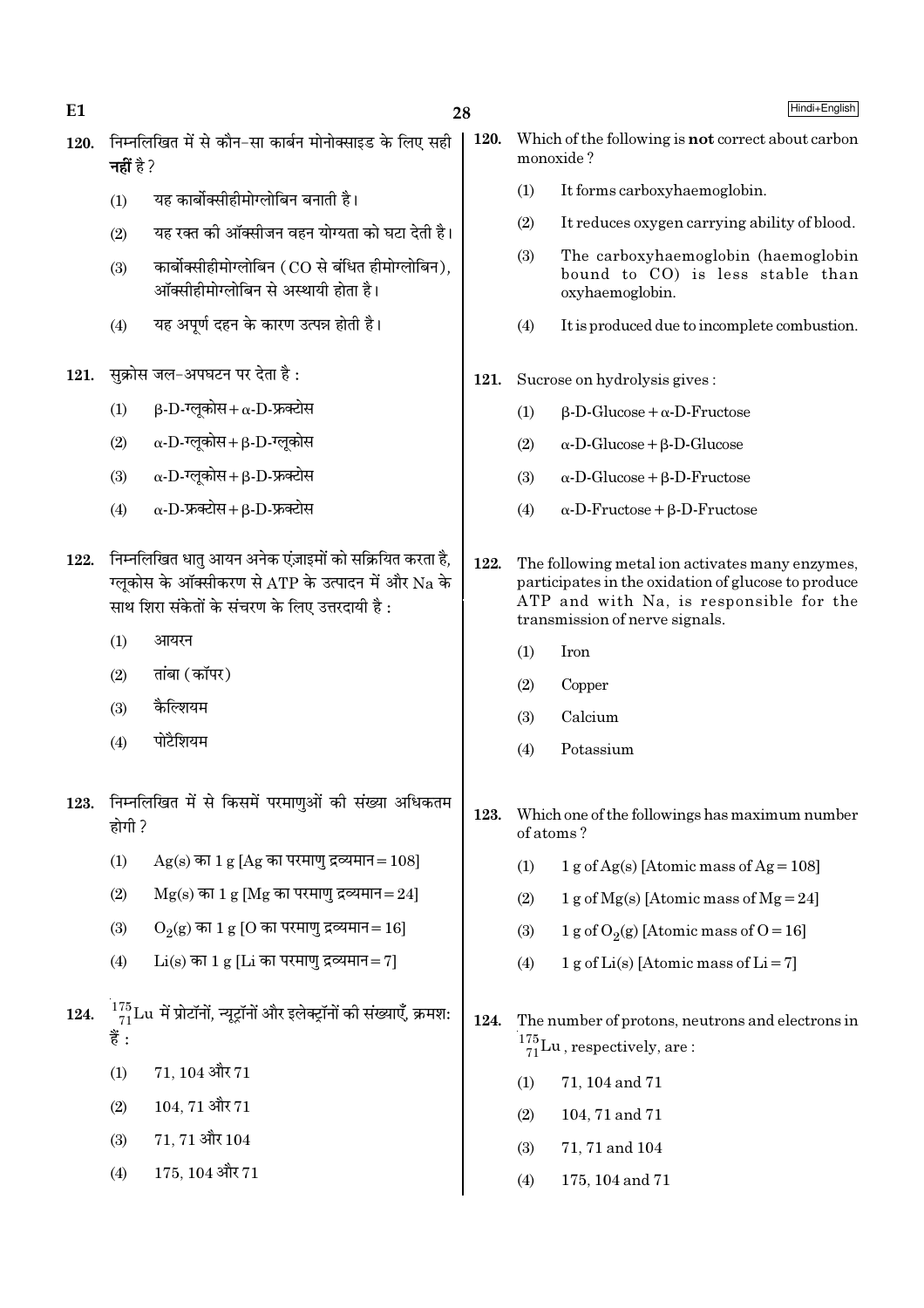- 29
- 125. निम्नलिखित अभिक्रिया में कार्बन की ऑक्सीकरण संख्या में क्या परिवर्तन होता है ?
	- $CH<sub>4</sub>(g) + 4Cl<sub>2</sub>(g) \rightarrow CCl<sub>4</sub>(l) + 4HCl(g)$
	- $+4$  से  $+4$  $(1)$
	- $(2)$  0 से +4
	- $-4 \overrightarrow{R} + 4$  $(3)$
	- 0 से  $-4$  $(4)$

गलत कथन को पहचानिए। 126.

- जल में.  $Cr^{2+}(d^4)$ .  $Fe^{2+}(d^6)$  से अधिक प्रबल  $(1)$ अपचायक है।
- संक्रमण धातुएँ और उनके यौगिक उनकी बहु ऑक्सीकरण  $(2)$ अवस्थाओं को ग्रहण करने की क्षमता के कारण उत्प्रेरकी सक्रियता और संकल निर्माण के लिए जाने जाते हैं।
- अंतराकाशी यौगिक वे होते हैं जो धातुओं के क्रिस्टल  $(3)$ जालकों के भीतर छोटे आकार वाले परमाणुओं जैसे H, C या N के फंसने (टैप) पर बनते हैं।
- क्रोमियम की,  $CrO_4^{2-}$  और  $Cr_2O_7^{2-}$  में उपचयन  $(4)$ अवस्थाएँ समान नहीं हैं।
- 127. अभिक्रिया, 2Cl(g) → Cl<sub>2</sub>(g), के लिए **उचित** विकल्प है:
	- $\Delta_r H > 0$  और  $\Delta_r S > 0$  $(1)$
	- $\Delta$ .H > 0 और  $\Delta$ .S < 0  $(2)$
	- $\Delta_{\text{u}}H < 0$  और  $\Delta_{\text{u}}S > 0$  $(3)$
	- $\Delta_r H < 0$  और  $\Delta_r S < 0$  $(4)$
- ज़ीटा विभव का मापन कोलॉइडी विलयन के किस गुणधर्म के 128. निर्धारण में उपयोगी होता है ?
	- $(1)$ श्यानता
	- विलेयता  $(2)$
	- कोलॉइडी कणों की विलेयता  $(3)$
	- कोलॉइडी कणों का आमाप  $(4)$

125. What is the change in oxidation number of carbon in the following reaction?

- $\text{CH}_4(g) + 4\text{Cl}_2(g) \rightarrow \text{CCl}_4(l) + 4\text{HCl}(g)$
- $(1)$  $+4$  to  $+4$
- $(2)$  $0 \text{ to } +4$
- $-4$  to  $+4$  $(3)$
- $0 \text{ to } -4$  $(4)$

126. Identify the **incorrect** statement.

- $Cr^{2+}(d^4)$  is a stronger reducing agent than  $(1)$  $Fe<sup>2+</sup>(d<sup>6</sup>)$  in water.
- $(2)$ The transition metals and their compounds are known for their catalytic activity due to their ability to adopt multiple oxidation states and to form complexes.
- $(3)$ Interstitial compounds are those that are formed when small atoms like H, C or N are trapped inside the crystal lattices of metals.
- The oxidation states of chromium in  $CrO_4^{2-}$  $(4)$ and  $Cr_2O_7^{2-}$  are not the same.
- 127. For the reaction,  $2Cl(g) \rightarrow Cl_2(g)$ , the correct option is:
	- $\Delta_r H > 0$  and  $\Delta_r S > 0$  $(1)$
	- $\Delta_r H > 0$  and  $\Delta_r S < 0$  $(2)$
	- $(3)$  $\Delta_r H < 0$  and  $\Delta_r S > 0$
	- $\Delta F$  = 0 and  $\Delta F$  = 0  $(4)$
- 128. Measuring Zeta potential is useful in determining which property of colloidal solution?
	- $(1)$ Viscosity
	- $(2)$ Solubility
	- $(3)$ Stability of the colloidal particles
	- $(4)$ Size of the colloidal particles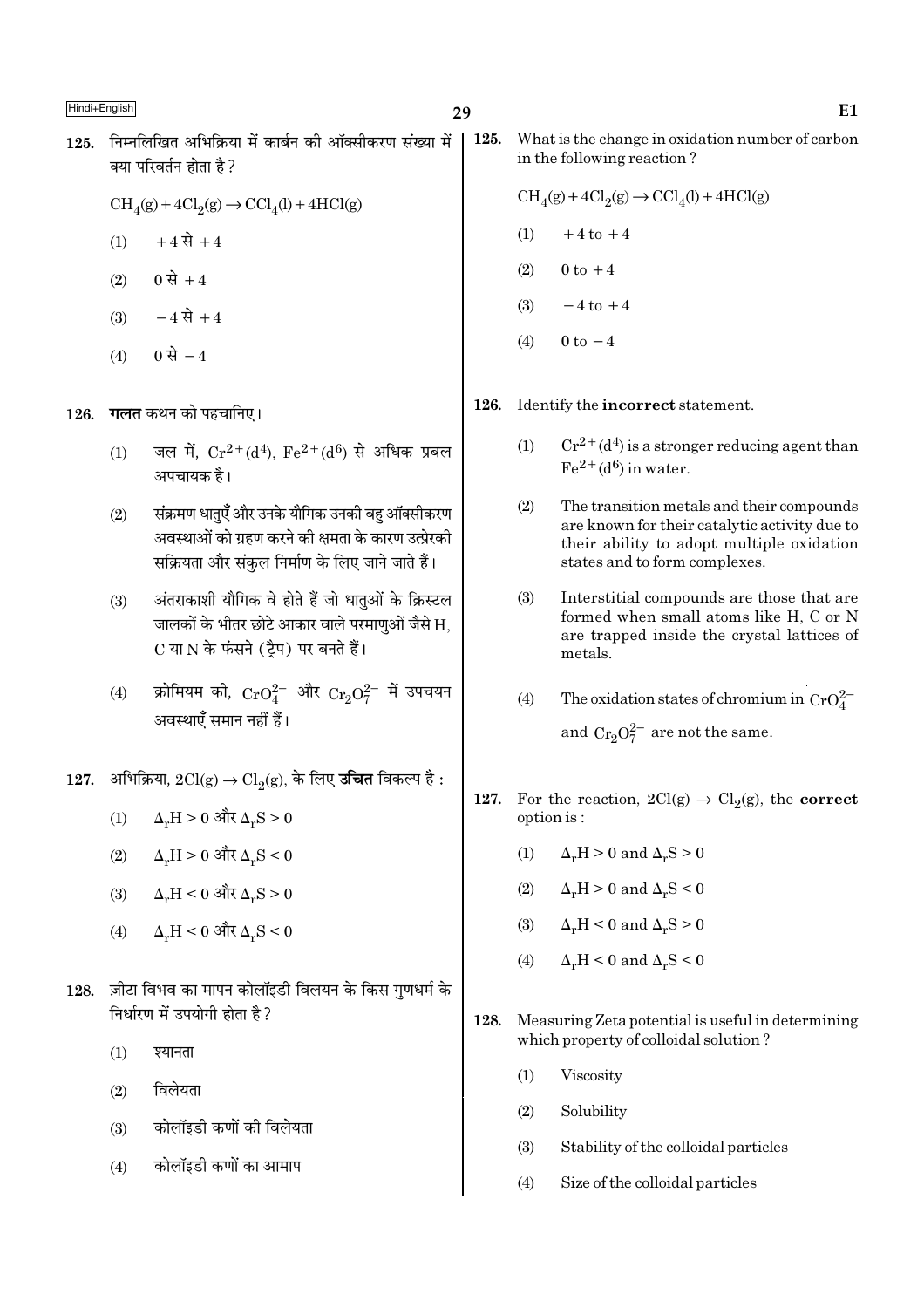| 129. | यूरिया जल के साथ अभिक्रिया द्वारा A बनाता है जो विघटित<br>होकर B बनता है। जब B को $Cu^{2+}$ (जलीय) से गुज़ारा<br>जाता है, तब C का गहरे नीले रंग का विलयन प्राप्त होता है।<br>निम्नलिखित में से $C$ का सूत्र क्या है? |                                |                                        |                            |                                                |                                                                                                                           | 129.                       | Urea reacts with water to form A which will<br>decompose to form B. B when passed through<br>$Cu^{2+}$ (aq), deep blue colour solution C is formed.<br>What is the formula of C from the following?<br>CuSO <sub>4</sub> |                                |                                        |                                                                                                                                                                 |                         |                                                     |  |
|------|----------------------------------------------------------------------------------------------------------------------------------------------------------------------------------------------------------------------|--------------------------------|----------------------------------------|----------------------------|------------------------------------------------|---------------------------------------------------------------------------------------------------------------------------|----------------------------|--------------------------------------------------------------------------------------------------------------------------------------------------------------------------------------------------------------------------|--------------------------------|----------------------------------------|-----------------------------------------------------------------------------------------------------------------------------------------------------------------|-------------------------|-----------------------------------------------------|--|
|      | (1)                                                                                                                                                                                                                  | CuSO <sub>4</sub>              |                                        |                            |                                                |                                                                                                                           |                            | (1)                                                                                                                                                                                                                      |                                |                                        |                                                                                                                                                                 |                         |                                                     |  |
|      | (2)                                                                                                                                                                                                                  |                                | $[Cu(NH_3)_4]^{2+}$                    |                            |                                                |                                                                                                                           |                            | (2)                                                                                                                                                                                                                      |                                | $[Cu(NH_3)_4]^2$ <sup>+</sup>          |                                                                                                                                                                 |                         |                                                     |  |
|      | (3)                                                                                                                                                                                                                  | Cu(OH) <sub>2</sub>            |                                        |                            |                                                |                                                                                                                           |                            | (3)                                                                                                                                                                                                                      | Cu(OH) <sub>2</sub>            |                                        |                                                                                                                                                                 |                         |                                                     |  |
|      | (4)                                                                                                                                                                                                                  |                                | CuCO <sub>3</sub> ·Cu(OH) <sub>2</sub> |                            |                                                |                                                                                                                           |                            | (4)                                                                                                                                                                                                                      |                                | CuCO <sub>3</sub> ·Cu(OH) <sub>2</sub> |                                                                                                                                                                 |                         |                                                     |  |
|      |                                                                                                                                                                                                                      |                                |                                        |                            |                                                |                                                                                                                           | 130.                       |                                                                                                                                                                                                                          |                                |                                        |                                                                                                                                                                 |                         | Match the following and identify the correct        |  |
| 130. |                                                                                                                                                                                                                      |                                |                                        |                            |                                                | निम्नलिखित को सुमेलित कीजिए और <b>उचित</b> विकल्प पहचानिए।                                                                | option.                    |                                                                                                                                                                                                                          |                                |                                        |                                                                                                                                                                 |                         |                                                     |  |
|      | (a)                                                                                                                                                                                                                  |                                | $CO(g) + H2(g)$                        |                            | (i)                                            | $Mg(HCO3)2 +$<br>Ca(HCO <sub>3</sub> ) <sub>2</sub>                                                                       |                            | (a)                                                                                                                                                                                                                      |                                | $CO(g) + H2(g)$                        |                                                                                                                                                                 | (i)                     | $Mg(HCO3)2 +$<br>Ca(HCO <sub>3</sub> ) <sub>2</sub> |  |
|      | (b)                                                                                                                                                                                                                  | जल की अस्थायी<br>कठोरता        |                                        |                            | (ii)                                           | एक इलेक्ट्रॉन न्यून<br>हाइड्राइड                                                                                          |                            | (b)<br>Temporary<br>hardness of<br>water                                                                                                                                                                                 |                                |                                        |                                                                                                                                                                 | (ii)                    | An electron<br>deficient hydride                    |  |
|      | $\left( \mathrm{c}\right)$                                                                                                                                                                                           | $B_2H_6$                       |                                        | (iii)                      | संश्लेषण गैस                                   |                                                                                                                           | $\left( \mathrm{c}\right)$ | $B_2H_6$                                                                                                                                                                                                                 |                                |                                        | (iii)                                                                                                                                                           | Synthesis gas           |                                                     |  |
|      | (d)                                                                                                                                                                                                                  | $H_2O_2$                       |                                        | (iv)                       | असमतली संरचना                                  |                                                                                                                           | (d)                        | $H_2O_2$                                                                                                                                                                                                                 |                                |                                        | (iv)                                                                                                                                                            | Non-planar<br>structure |                                                     |  |
|      |                                                                                                                                                                                                                      | (a)                            | (b)                                    | $\left( \mathrm{c}\right)$ | (d)                                            |                                                                                                                           |                            |                                                                                                                                                                                                                          | (a)                            | (b)                                    | $\left( \mathbf{c} \right)$                                                                                                                                     | (d)                     |                                                     |  |
|      | (1)                                                                                                                                                                                                                  | (iii)                          | (i)                                    | (ii)                       | (iv)                                           |                                                                                                                           |                            | (1)                                                                                                                                                                                                                      | (iii)                          | (i)                                    | (ii)                                                                                                                                                            | (iv)                    |                                                     |  |
|      | (2)                                                                                                                                                                                                                  | (iii)                          | (ii)                                   | (i)                        | (iv)                                           |                                                                                                                           |                            | (2)                                                                                                                                                                                                                      | (iii)                          | (ii)                                   | (i)                                                                                                                                                             | (iv)                    |                                                     |  |
|      | (3)<br>(4)                                                                                                                                                                                                           | (iii)<br>(i)                   | (iv)<br>(iii)                          | (ii)<br>(ii)               | (i)<br>(iv)                                    |                                                                                                                           |                            | (3)                                                                                                                                                                                                                      | (iii)                          | (iv)                                   | (ii)                                                                                                                                                            | (i)                     |                                                     |  |
|      |                                                                                                                                                                                                                      |                                |                                        |                            |                                                |                                                                                                                           |                            | (4)                                                                                                                                                                                                                      | (i)                            | (iii)                                  | (ii)                                                                                                                                                            | (iv)                    |                                                     |  |
| 131. |                                                                                                                                                                                                                      |                                | निम्नलिखित को सुमेलित कीजिए :          |                            |                                                |                                                                                                                           |                            |                                                                                                                                                                                                                          |                                |                                        |                                                                                                                                                                 |                         |                                                     |  |
|      | ऑक्साइड                                                                                                                                                                                                              |                                |                                        |                            | प्रकृति                                        |                                                                                                                           | 131.                       |                                                                                                                                                                                                                          | Match the following:           |                                        |                                                                                                                                                                 |                         |                                                     |  |
|      | (a)                                                                                                                                                                                                                  | CO                             |                                        | (i)                        | क्षारीय                                        |                                                                                                                           |                            | Oxide                                                                                                                                                                                                                    |                                |                                        |                                                                                                                                                                 | <b>Nature</b>           |                                                     |  |
|      | (b)                                                                                                                                                                                                                  | <b>BaO</b>                     |                                        | (ii)                       | उदासीन                                         |                                                                                                                           |                            | (a)                                                                                                                                                                                                                      | $\rm CO$                       | (i)                                    |                                                                                                                                                                 | Basic                   |                                                     |  |
|      | $\left( \mathrm{c}\right)$                                                                                                                                                                                           | $\text{Al}_2\text{O}_3$        |                                        | (iii)                      | अम्लीय                                         |                                                                                                                           |                            | (b)                                                                                                                                                                                                                      | <b>BaO</b>                     |                                        | (ii)                                                                                                                                                            | Neutral                 |                                                     |  |
|      | (d)                                                                                                                                                                                                                  | Cl <sub>2</sub> O <sub>7</sub> |                                        | (iv)                       | उभयधर्मी                                       |                                                                                                                           |                            | $\text{Al}_2\text{O}_3$<br>(c)                                                                                                                                                                                           |                                |                                        | (iii)                                                                                                                                                           | Acidic                  |                                                     |  |
|      |                                                                                                                                                                                                                      |                                |                                        |                            |                                                |                                                                                                                           |                            | (d)                                                                                                                                                                                                                      | Cl <sub>2</sub> O <sub>7</sub> |                                        | (iv)                                                                                                                                                            |                         | Amphoteric                                          |  |
|      |                                                                                                                                                                                                                      |                                |                                        |                            | निम्नलिखित में से कौन-सा <b>सही</b> विकल्प है? |                                                                                                                           |                            |                                                                                                                                                                                                                          |                                |                                        |                                                                                                                                                                 |                         | Which of the following is correct option?           |  |
|      |                                                                                                                                                                                                                      | (a)                            | (b)                                    | (c)                        | (d)                                            |                                                                                                                           |                            |                                                                                                                                                                                                                          | (a)                            | (b)                                    | $\left( \mathbf{c} \right)$                                                                                                                                     | (d)                     |                                                     |  |
|      | (1)                                                                                                                                                                                                                  | (i)                            | (ii)                                   | (iii)                      | (iv)                                           |                                                                                                                           |                            | (1)                                                                                                                                                                                                                      | (i)                            | (ii)                                   | (iii)                                                                                                                                                           | (iv)                    |                                                     |  |
|      | (2)<br>(3)                                                                                                                                                                                                           | (ii)<br>(iii)                  | (i)<br>(iv)                            | (iv)<br>(i)                | (iii)<br>(ii)                                  |                                                                                                                           |                            | (2)                                                                                                                                                                                                                      | (ii)                           | (i)                                    | (iv)                                                                                                                                                            | (iii)                   |                                                     |  |
|      | (4)                                                                                                                                                                                                                  | (iv)                           | (iii)                                  | (ii)                       | (i)                                            |                                                                                                                           |                            | (3)                                                                                                                                                                                                                      | (iii)                          | (iv)                                   | (i)                                                                                                                                                             | (ii)                    |                                                     |  |
|      |                                                                                                                                                                                                                      |                                |                                        |                            |                                                |                                                                                                                           |                            | (4)                                                                                                                                                                                                                      | (iv)                           | (iii)                                  | (ii)                                                                                                                                                            | (i)                     |                                                     |  |
| 132. |                                                                                                                                                                                                                      |                                | घटने में आवश्यक समय है:                |                            |                                                | प्रथम कोटि की एक अभिक्रिया के लिए वेग स्थिरांक<br>$4.606 \times 10^{-3}$ s <sup>-1</sup> है। अभिकारक के 2.0 g को 0.2 g तक | 132.                       |                                                                                                                                                                                                                          |                                |                                        | The rate constant for a first order reaction is<br>$4.606 \times 10^{-3}$ s <sup>-1</sup> . The time required to reduce<br>2.0 g of the reactant to $0.2$ g is: |                         |                                                     |  |
|      | (1)                                                                                                                                                                                                                  | $100\,\mathrm{s}$              |                                        |                            |                                                |                                                                                                                           |                            | $100\,\mathrm{s}$<br>(1)                                                                                                                                                                                                 |                                |                                        |                                                                                                                                                                 |                         |                                                     |  |
|      | (2)                                                                                                                                                                                                                  | $200\,\mathrm{s}$              |                                        |                            |                                                |                                                                                                                           | $200\,\mathrm{s}$<br>(2)   |                                                                                                                                                                                                                          |                                |                                        |                                                                                                                                                                 |                         |                                                     |  |
|      | (3)                                                                                                                                                                                                                  | $500\,\mathrm{s}$              |                                        |                            |                                                |                                                                                                                           |                            | (3)                                                                                                                                                                                                                      | $500\,\mathrm{s}$              |                                        |                                                                                                                                                                 |                         |                                                     |  |
|      | (4)                                                                                                                                                                                                                  | 1000 s                         |                                        |                            |                                                |                                                                                                                           |                            | (4)                                                                                                                                                                                                                      | 1000 s                         |                                        |                                                                                                                                                                 |                         |                                                     |  |
|      |                                                                                                                                                                                                                      |                                |                                        |                            |                                                |                                                                                                                           |                            |                                                                                                                                                                                                                          |                                |                                        |                                                                                                                                                                 |                         |                                                     |  |

30

 $E1$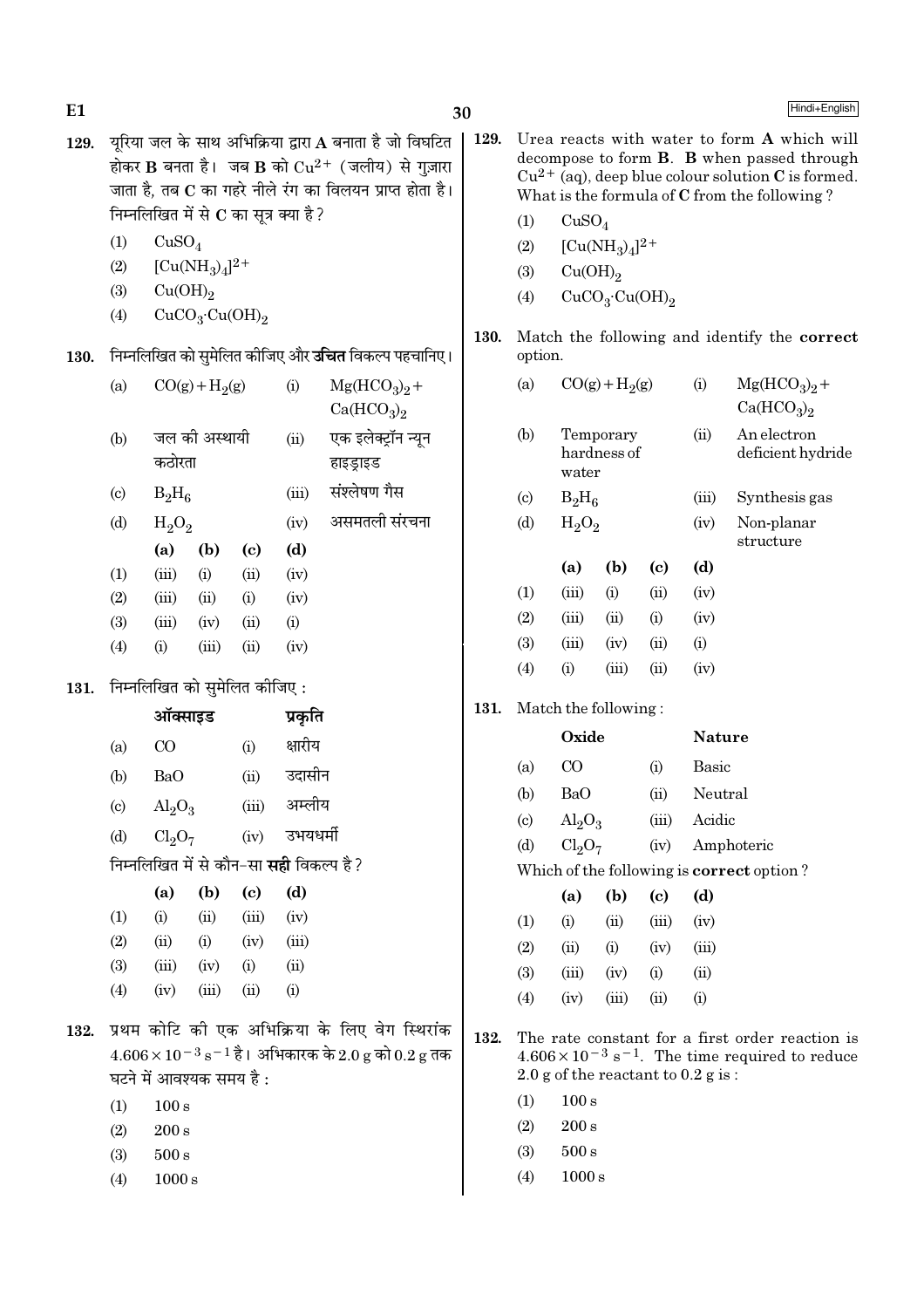133. एक ऐल्कीन ओज़ोनोलिसिस द्वारा एक उत्पाद के रूप में मेथैनैल देती है। इसकी संरचना है:









- 134. निम्नलिखित में से कौन-सी ऐल्केन वुर्ट्ज़ अभिक्रिया द्वारा अच्छी लब्धि में नहीं बनाई जा सकती ?
	- n-हैक्सेन  $(1)$
	- 2,3-डाइमेथिलब्यूटेन  $(2)$
	- n-हेप्टेन  $(3)$
	- n-ब्युटेन  $(4)$

133. An alkene on ozonolysis gives methanal as one of the product. Its structure is:



- 134. Which of the following alkane cannot be made in good yield by Wurtz reaction?
	- $(1)$ n-Hexane
	- $(2)$ 2,3-Dimethylbutane
	- $(3)$ n-Heptane
	- $(4)$ n-Butane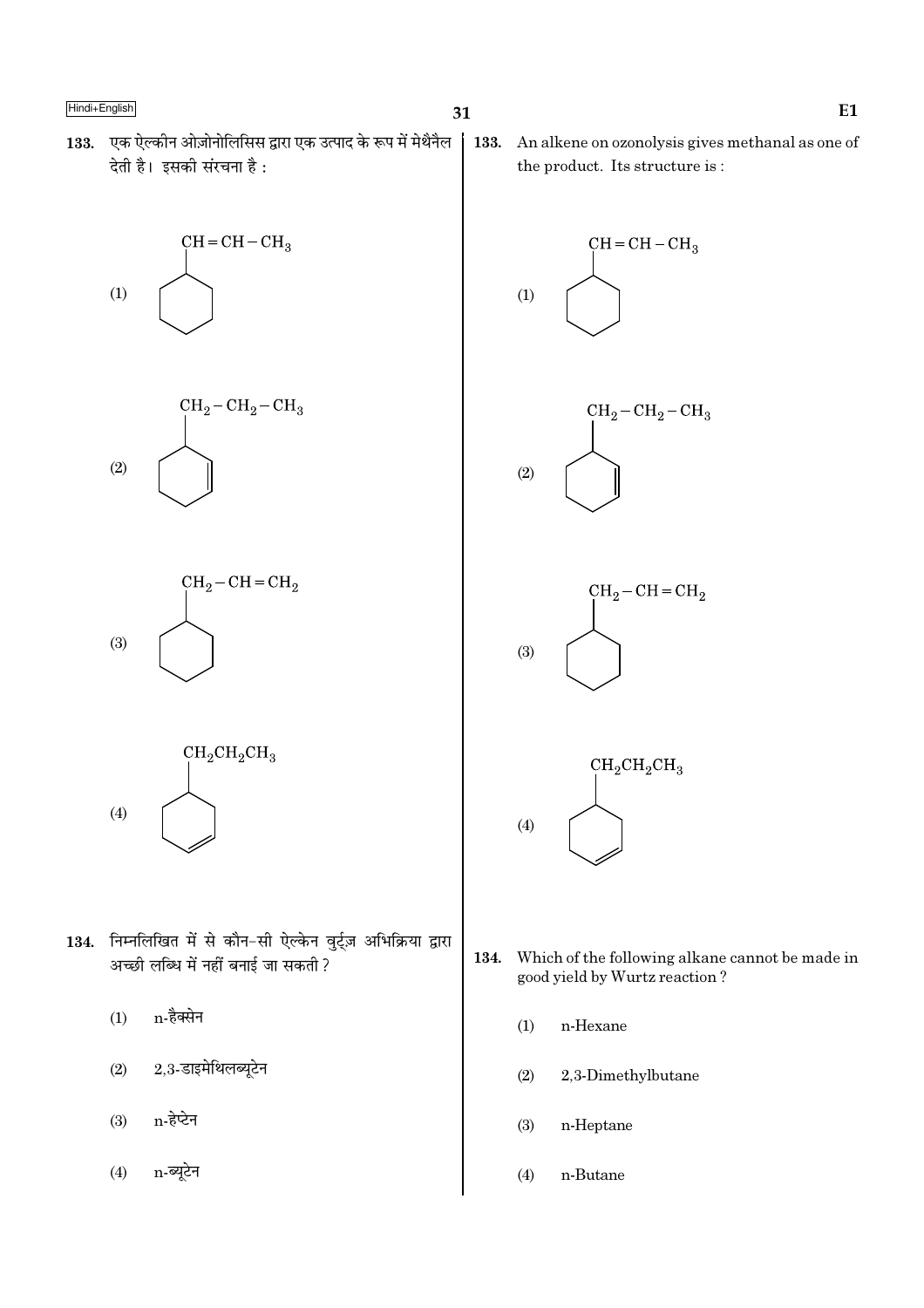ऐनिसॉल HI के साथ विदलन द्वारा देता है: 135.







$$
(4) \qquad \qquad \bigotimes (1) \qquad \qquad + \mathrm{C}_2\mathrm{H}_5\mathrm{OH}
$$

I

- 136. निम्नलिखित में से किसके लिए बोर मॉडल वैध नहीं है?
	- $(1)$ हाइडोजन परमाण
	- $(2)$ एकधा आयनित होलियम परमाण (He  $^+$ )
	- इयूटरॉन परमाण्  $(3)$
	- एकधा आयनित नियॉन परमाण (Ne+)  $(4)$
- 137. किसी विद्युत चुम्बकीय तरंग में चुंबकीय क्षेत्र और विद्युत क्षेत्र के घटकों की तीव्रताओं के योगदानों का अनुपात होता है:  $(c = \bar{c}$ द्युत चुम्बकीय तरंगों का वेग)
	- $(1)$  $c:1$
	- $(2)$  $1:1$
	- $(3)$  $1:$  c
	- $1: c<sup>2</sup>$  $(4)$
- किसी अन्तरापृष्ठ के लिए ब्रूस्टर कोण  $i_b$  होना चाहिए : 138.

 $(1)$  $0^{\circ} < i_b < 30^{\circ}$ 

- $(2)$  $30^{\circ} < i_b < 45^{\circ}$
- $45^{\circ} < i_h < 90^{\circ}$  $(3)$

$$
(4) \qquad i_b = 90^\circ
$$

Hindi+English





- 136. For which one of the following, Bohr model is **not** valid?
	- $(1)$ Hydrogen atom
	- Singly ionised helium atom  $(He<sup>+</sup>)$  $(2)$
	- $(3)$ Deuteron atom
	- Singly ionised neon atom  $(Ne<sup>+</sup>)$  $(4)$
- 137. The ratio of contributions made by the electric field and magnetic field components to the intensity of an electromagnetic wave is :  $(c = speed of$ electromagnetic waves)
	- $(1)$  $\ensuremath{\mathbf{c}}$  :  $1$
	- $(2)$  $1:1$
	- $(3)$  $1:$  c
	- $1 : c<sup>2</sup>$  $(4)$

138. The Brewsters angle  $i<sub>b</sub>$  for an interface should be :

- $0^{\circ} < i_h < 30^{\circ}$  $(1)$
- $(2)$  $30^{\circ} < i_b < 45^{\circ}$
- $(3)$  $45^{\circ} < i_h < 90^{\circ}$
- $i_b = 90^{\circ}$  $(4)$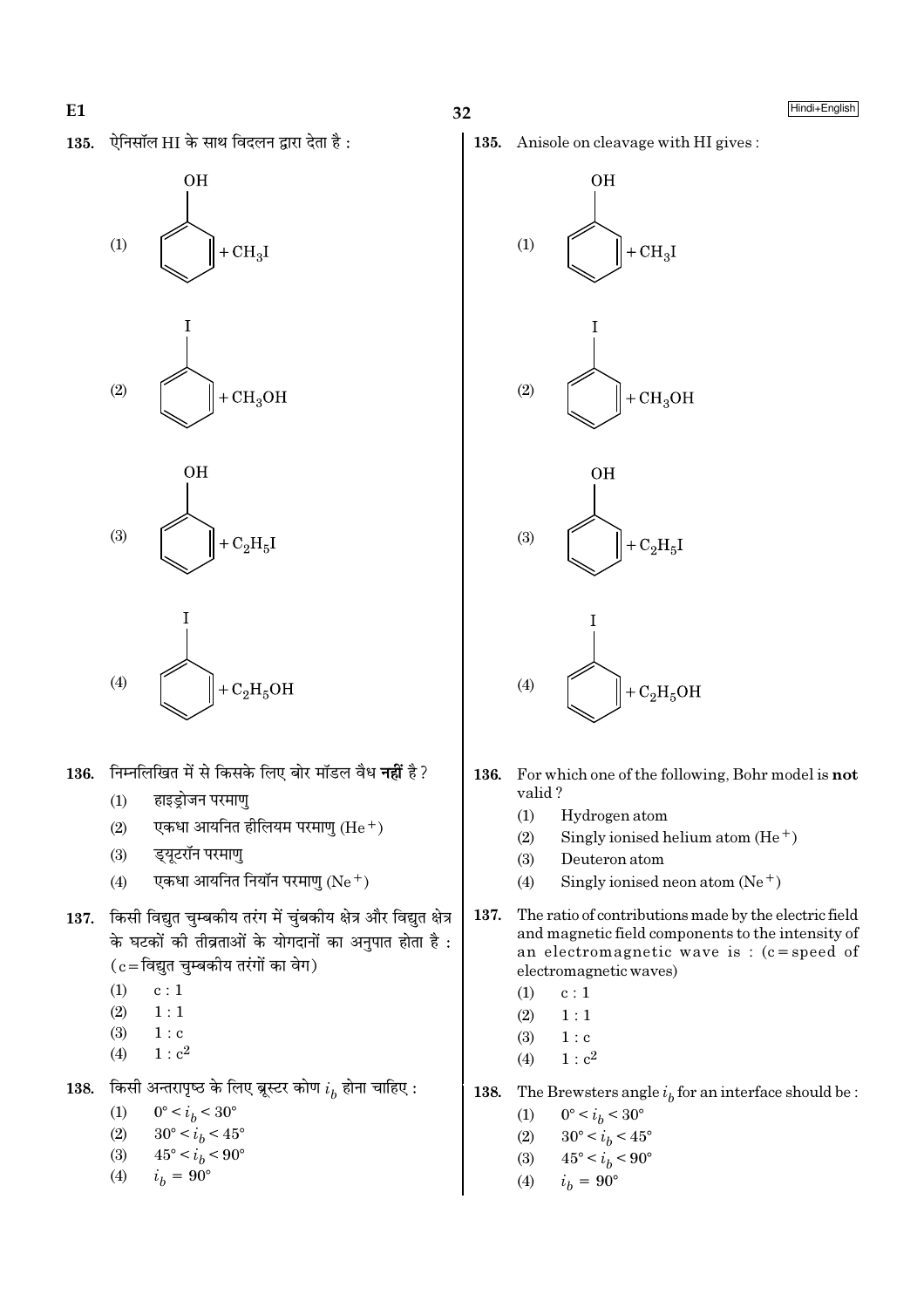$139.$  किसी सिलिण्डर में  $249$  kPa दाब और  $27^{\circ}$ C ताप पर हाइडोजन गैस भरी है।

इसका घनत्व है : (R = 8.3 J mol<sup>-1</sup> K<sup>-1</sup>)

- $0.5 \text{ kg/m}^3$  $(1)$
- $0.2 \text{ kg/m}^3$  $(2)$
- $0.1 \text{ kg/m}^3$  $(3)$
- $0.02 \text{ kg/m}^3$  $(4)$
- 140. कोई किरण लघु प्रिज्म कोण (प्रिज़्म कोण A) के किसी एक पृष्ठ पर आपतन कोण  $i$  पर आपतन करके प्रिज़्म के विपरीत फलक से अभिलम्बवत निर्गत होती है। यदि इस प्रिज्म के पदार्थ का अपवर्तनांक µ है, तो आपतन कोण है, लगभग:
	- $(1)$  $\overline{2\mu}$
	- $(2)$  $\mu$
	- $(3)$  $\mu A$
	- $(4)$
- 141. समान धारिता के दो सिलिण्डर  $A$  और  $B$  एक दूसरे से किसी स्टॉप कॉक से होते हुए जुडे हैं।  ${\rm A}$  में मानक ताप और दाब पर कोई आदर्श गैस भरी है। B पर्णत: निर्वातित है। समस्त निकाय ऊष्मीयरोधित है। स्टॉप कॉक को अचानक खोल दिया गया है। यह प्रक्रिया है:
	- समतापी  $(1)$
	- रुद्धोष्म  $(2)$
	- समआयतनी  $(3)$
	- $(4)$ समदाबी
- किसी पदार्थ के  $0.5$  g के तुल्यांक ऊर्जा है : 142.
	- $4.5 \times 10^{16}$  J  $(1)$
	- $4.5 \times 10^{13}$  J  $(2)$
	- $1.5 \times 10^{13}$  J  $(3)$
	- $0.5 \times 10^{13}$  J  $(4)$
- 143. पृथ्वी के पृष्ठ पर किसी पिण्ड का भार 72 N है। पृथ्वी की त्रिज्या की आधी दूरी के बराबर ऊँचाई पर इस पिण्ड पर गुरुत्वाकर्षण बल कितना होगा ?
	- 48 N  $(1)$
	- $(2)$ 32 N
	- $(3)$ 30<sub>N</sub>
	- 24 N  $(4)$

139. A cylinder contains hydrogen gas at pressure of 249 kPa and temperature 27°C.

Its density is:  $(R = 8.3 \text{ J mol}^{-1} \text{ K}^{-1})$ 

- $0.5 \text{ kg/m}^3$  $(1)$
- $(2)$  $0.2 \text{ kg/m}^3$
- $0.1 \text{ kg/m}^3$  $(3)$
- $0.02 \text{ kg/m}^3$  $(4)$
- A ray is incident at an angle of incidence  $i$  on one **140.** surface of a small angle prism (with angle of prism A) and emerges normally from the opposite surface. If the refractive index of the material of the prism is  $\mu$ , then the angle of incidence is nearly equal  $\mathsf{to}$ :
	- $(1)$  $(2)$  $(3)$  $\mu A$  $\mu A$  $(4)$
- 141. Two cylinders A and B of equal capacity are connected to each other via a stop cock. A contains an ideal gas at standard temperature and pressure. B is completely evacuated. The entire system is thermally insulated. The stop cock is suddenly opened. The process is:
	- $(1)$ isothermal
	- $(2)$ adiabatic
	- $(3)$ isochoric
	- $(4)$ isobaric
- 142. The energy equivalent of  $0.5$  g of a substance is:
	- $4.5 \times 10^{16}$  J  $(1)$
	- $4.5 \times 10^{13}$  J  $(2)$
	- $1.5 \times 10^{13}$  J  $(3)$
	- $0.5 \times 10^{13}$  J  $(4)$
- 143. A body weighs 72 N on the surface of the earth. What is the gravitational force on it, at a height equal to half the radius of the earth?
	- $(1)$ 48 N
	- $(2)$ 32 N
	- 30 N  $(3)$
	- $(4)$ 24 N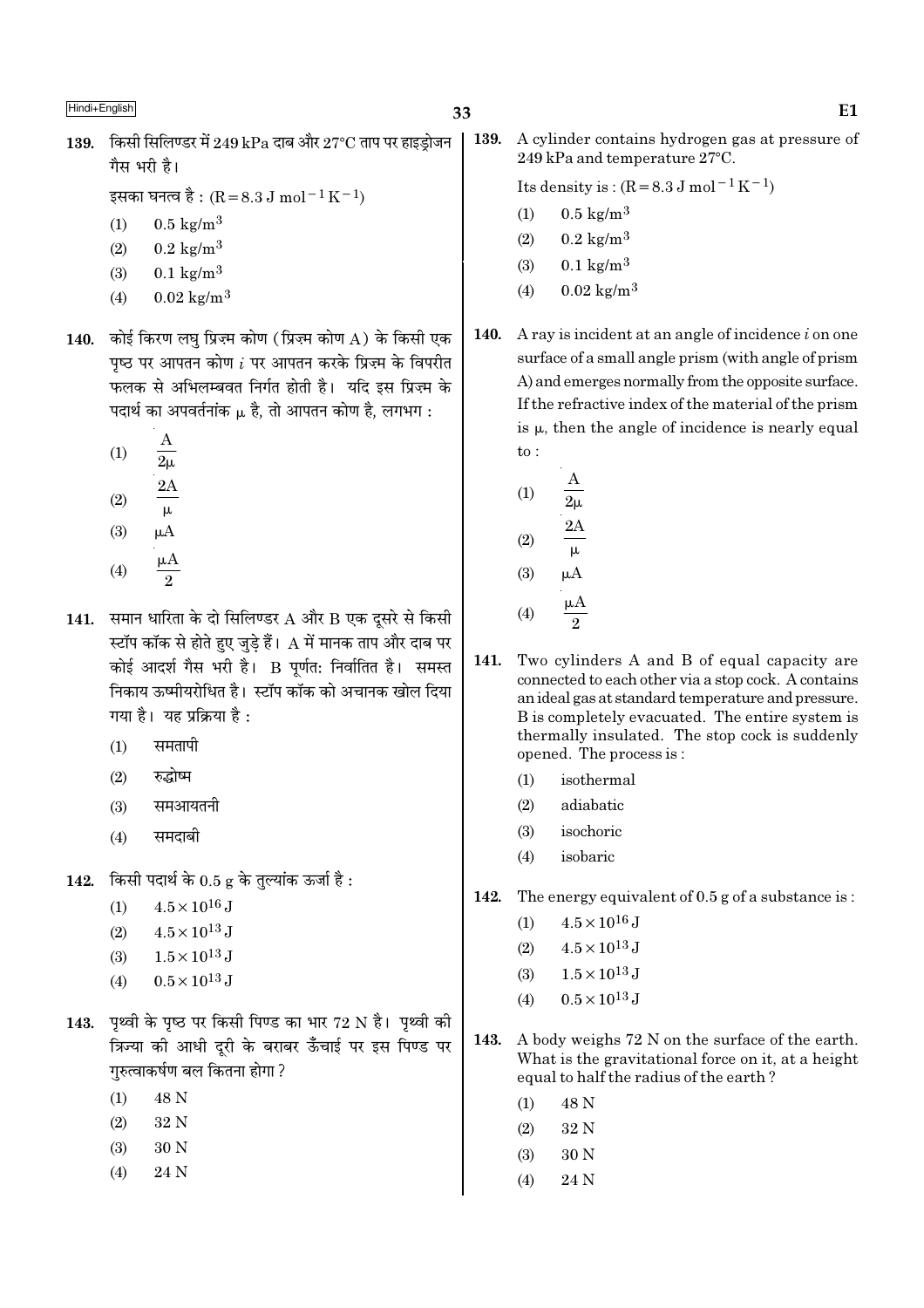| ı | I |
|---|---|
|   |   |
|   |   |

34

144.

- 144. प्रतिरोध के ऋणात्मक ताप गणांक वाले ठोस होते हैं :
	- धातुएँ  $(1)$
	- केवल रोधी  $(2)$
	- केवल अर्धचालक  $(3)$
	- रोधी और अर्धचालक  $(4)$
- 145. सरल आवर्ती गति करते किसी कण के विस्थापन और त्वरण के बीच कलान्तर होता है :
	- $(1)$  $\pi$  rad
	- $\frac{3\pi}{2}$  rad  $(2)$
	- $\frac{\pi}{2}$  rad  $(3)$
	- $(4)$ शून्य
- 146. किसी स्क्रू गेज़ का अल्पतमांक  $0.01 \text{ mm}$  है तथा इसके वृत्तीय पैमाने पर 50 भाग हैं।

इस स्क्रू गेज़ का चूड़ी अन्तराल (पिच) है:

- $0.01$  mm  $(1)$
- $(2)$  $0.25$  mm
- $(3)$  $0.5 \text{ mm}$
- $1.0 \text{ mm}$  $(4)$
- 147. किसी गिटार में समान पदार्थ की बनी दो डोरियों A और B के स्वर हल्के से मेल नहीं खा रहे हैं और 6 Hz आवृत्ति के विस्पन्द उत्पन्न कर रहे हैं। जब B में तनाव को कुछ कम कर दिया जाता है, तो विस्पन्द आवृत्ति बढकर  $7 \text{ Hz}$  हो जाती है। यदि A की आवृत्ति 530 Hz है, तो B की मूल आवृत्ति है :
	- 523 Hz  $(1)$
	- $(2)$ 524 Hz
	- $(3)$ 536 Hz
	- 537 Hz  $(4)$
- 148. उपेक्षणीय द्रव्यमान की 1 m लम्बी किसी दृढ छड के दो सिरों से 5 kg और 10 kg द्रव्यमान के दो कण जुडे हैं।

 $5 \text{ kg}$  के कण से इस निकाय के संहति केन्द्र की दूरी (लगभग) है :

- $(1)$ 33 cm
- $50 \text{ cm}$  $(2)$
- $(3)$ 67 cm
- $(4)$ 80 cm
- The solids which have the negative temperature coefficient of resistance are:
- metals  $(1)$
- $(2)$ insulators only
- $(3)$ semiconductors only
- insulators and semiconductors  $(4)$
- The phase difference between displacement and 145. acceleration of a particle in a simple harmonic motion is:
	- $(1)$  $\pi$  rad

(2) 
$$
\frac{3\pi}{2} \text{ rad}
$$
  
(3) 
$$
\frac{\pi}{2} \text{ rad}
$$

- $(4)$ zero
- 146. A screw gauge has least count of 0.01 mm and there are 50 divisions in its circular scale.

The pitch of the screw gauge is:

- $(1)$  $0.01$  mm
- $0.25$  mm  $(2)$
- $(3)$  $0.5 \text{ mm}$
- $(4)$  $1.0 \text{ mm}$
- 147. In a guitar, two strings A and B made of same material are slightly out of tune and produce beats of frequency 6 Hz. When tension in B is slightly decreased, the beat frequency increases to 7 Hz. If the frequency of A is 530 Hz, the original frequency of B will be:
	- $(1)$ 523 Hz
	- $(2)$ 524 Hz
	- $(3)$ 536 Hz
	- $(4)$ 537 Hz
- Two particles of mass 5 kg and 10 kg respectively 148. are attached to the two ends of a rigid rod of length 1 m with negligible mass.

The centre of mass of the system from the 5 kg particle is nearly at a distance of:

- $33 \text{ cm}$  $(1)$
- $(2)$  $50 \text{ cm}$
- 67 cm  $(3)$
- $(4)$ 80 cm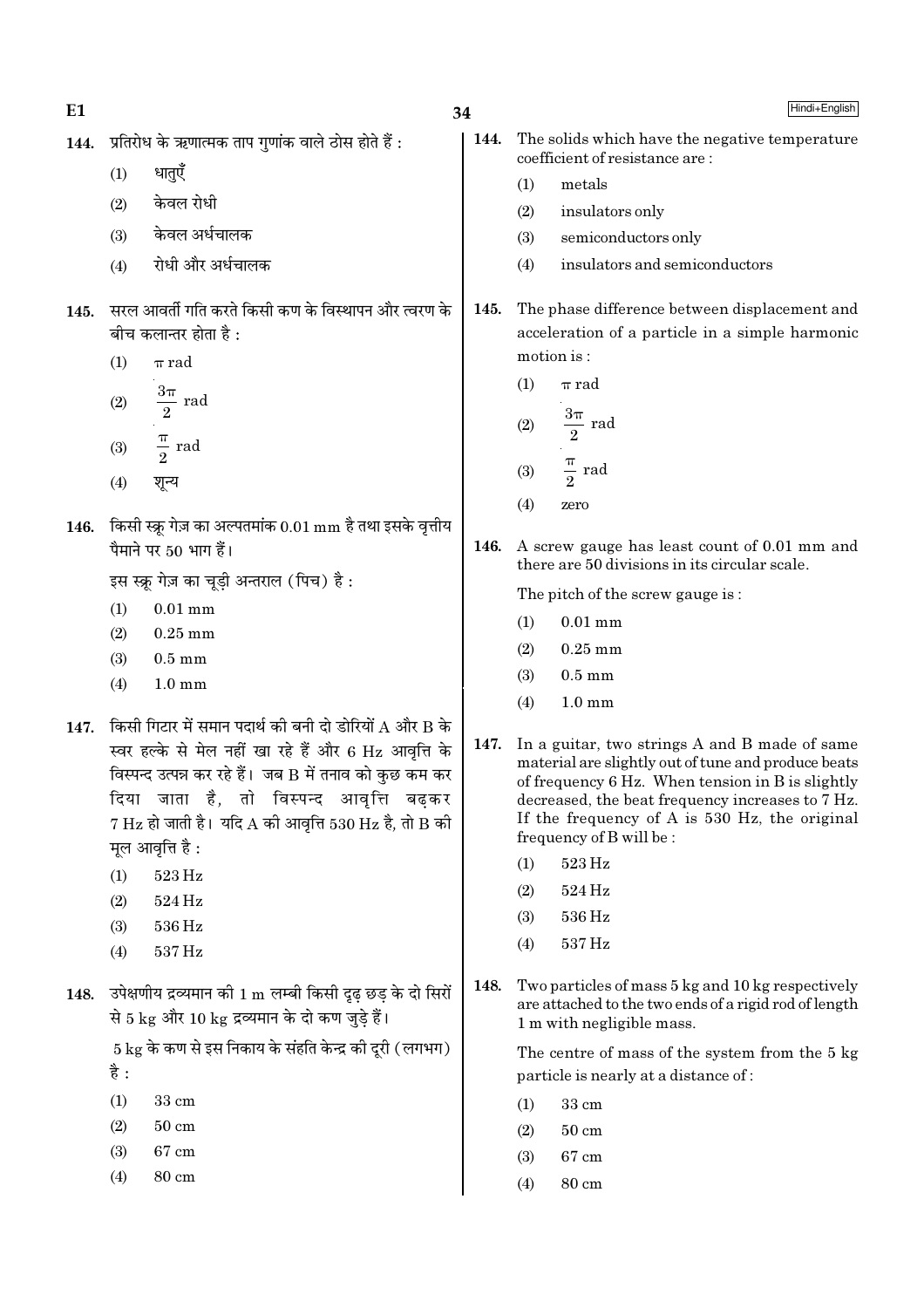- $149$ . किसी कण, जिसका स्थिति सदिश  $2\,{\rm \vec{k}}$  m है, पर जब मूल बिंदु के परित:  $\overrightarrow{3f}$  N का कोई बल कार्य करता है, तो बलआघर्ण ज्ञात कीजिए।
	- $6i$  N m  $(1)$
	- $6\hat{j}$  N m  $(2)$
	- $-6\hat{i}$  N m  $(3)$
	- $(4)$
- 150. 20  $\rm cm^2$  क्षेत्रफल के किसी अपरावर्ती पष्ठ पर 20 W/ $\rm cm^2$ औसत फ्लक्स के साथ प्रकाश अभिलम्बवत आपतन करता है। 1 मिनट की समयावधि में इस पृष्ठ पर प्राप्त की गयी ऊर्जा है :
	- $10 \times 10^3$  J  $(1)$
	- $12 \times 10^3$  J  $(2)$
	- $(3)$  $24 \times 10^3$  J
	- $48 \times 10^3$  J  $(4)$
- 151. 10 cm त्रिज्या के किसी गोलीय चालक पर  $3.2 \times 10^{-7}$  C आवेश एकसमान रूप से वितरित है। इस गोले के केन्द्र से 15 cm दूरी पर विद्युत क्षेत्र का परिमाण क्या है ?

$$
\left(\frac{1}{4\pi\epsilon_0} = 9 \times 10^9 \text{ N m}^2/\text{C}^2\right)
$$
  
(1) 1.28 × 10<sup>4</sup> N/C  
(2) 1.28 × 10<sup>5</sup> N/C  
(3) 1.28 × 10<sup>6</sup> N/C

- $(4)$  $1.28 \times 10^7$  N/C
- 152. अंतरिक्ष के  $0.2 \text{ m}^3$  आयतन के किसी निश्चित क्षेत्र में हर स्थान पर विद्युत विभव 5 V पाया गया है। इस क्षेत्र में विद्युत क्षेत्र का परिमाण है :
	- शून्य  $(1)$
	- $(2)$  $0.5$  N/C
	- $1 N/C$  $(3)$
	- $(4)$ 5 N/C
- 153. किसी p-n संधि डायोड में अवक्षय-क्षेत्र की चौड़ाई में वृद्धि का कारण है :
	- केवल अग्रदिशिक बायस  $(1)$
	- केवल पश्चदिशिक बायस  $(2)$
	- अग्रदिशिक और पश्चदिशिक बायस दोनों  $(3)$
	- अग्रदिशिक धारा (current) में वृद्धि  $(4)$
- |  $149.$ Find the torque about the origin when a force of  $3\hat{i}$  N acts on a particle whose position vector is  $2\hat{k}$  m.
	- $(1)$  $6i$  N m
	- $(2)$
	- $(3)$
	- $(4)$
- 150. Light with an average flux of  $20$  W/cm<sup>2</sup> falls on a non-reflecting surface at normal incidence having surface area  $20 \text{ cm}^2$ . The energy received by the surface during time span of 1 minute is:
	- $10 \times 10^3$  J  $(1)$
	- $12 \times 10^3$  J  $(2)$
	- $(3)$  $24 \times 10^3$  J
	- $48 \times 10^3$  J  $(4)$
- A spherical conductor of radius 10 cm has a charge 151. of  $3.2 \times 10^{-7}$  C distributed uniformly. What is the magnitude of electric field at a point 15 cm from the centre of the sphere?

$$
\left(\frac{1}{4\pi\varepsilon_0}=9\times10^9~\mathrm{N}~\mathrm{m}^2/\mathrm{C}^2\right)
$$

- $1.28 \times 10^4$  N/C  $(1)$
- $(2)$  $1.28 \times 10^5$  N/C
- $1.28 \times 10^6$  N/C  $(3)$
- $1.28\times10^7$  N/C  $(4)$
- 152. In a certain region of space with volume  $0.2 \text{ m}^3$ . the electric potential is found to be 5 V throughout. The magnitude of electric field in this region is:
	- $(1)$ zero
	- $(2)$  $0.5$  N/C
	- $(3)$  $1 N/C$
	- $5 N/C$  $(4)$
- 153. The increase in the width of the depletion region in a p-n junction diode is due to:
	- forward bias only  $(1)$
	- reverse bias only  $(2)$
	- both forward bias and reverse bias  $(3)$
	- increase in forward current  $(4)$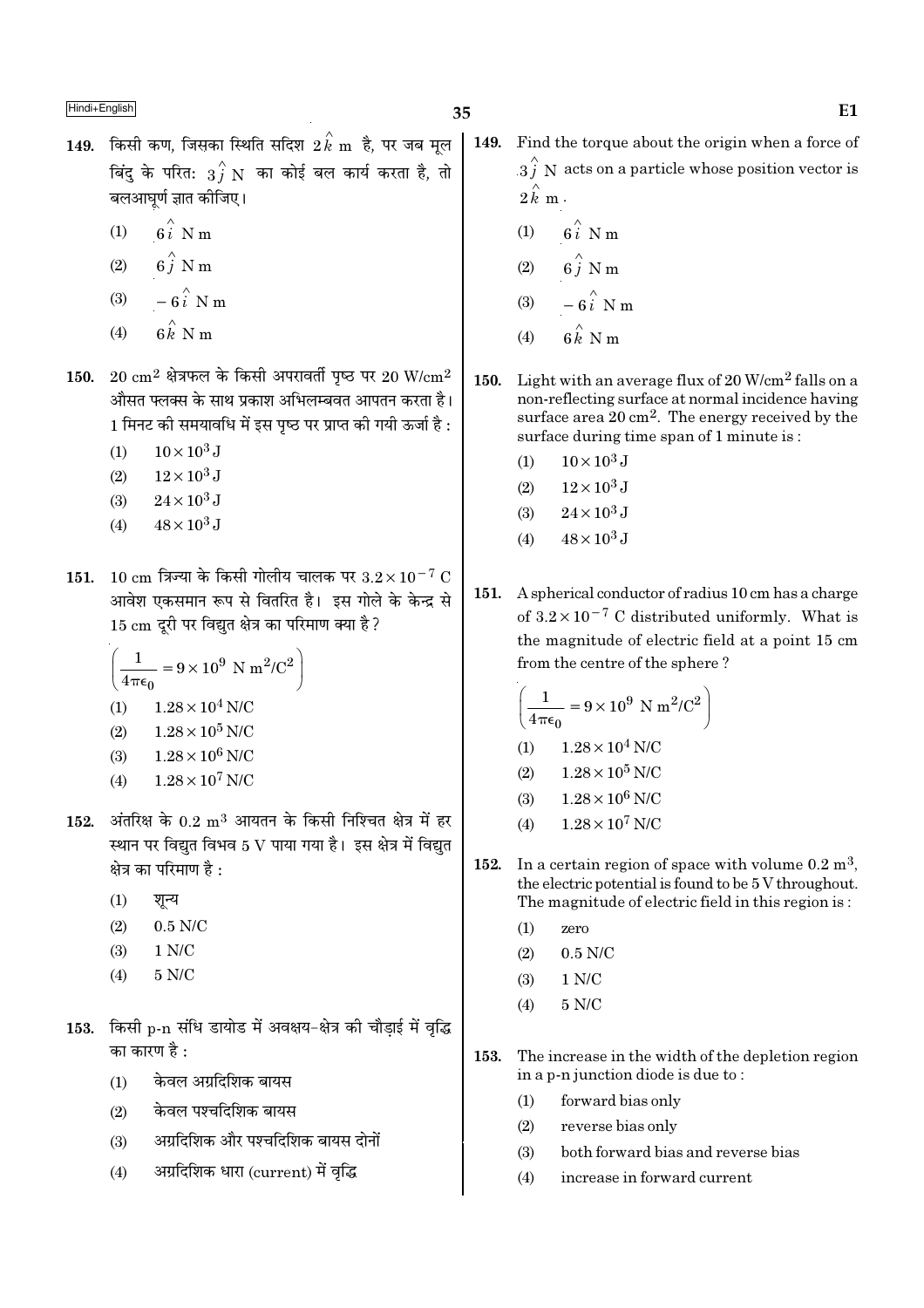36

- 154.  $40 \mu$ F के किसी संधारित्र को  $200 \text{ V}$ , 50 Hz की ac आपूर्ति से संयोजित किया गया है। इस परिपथ में धारा का वर्ग माध्य मूल (rms) मान है, लगभग:
	- $1.7A$  $(1)$

 $E1$ 

- $(2)$  $2.05A$
- $2.5A$  $(3)$
- $(4)$  $25.1A$
- 155. किसी गैस के लिए, जिसका आण्विक व्यास d तथा संख्या घनत्व n है, माध्य मुक्त पथ को इस प्रकार व्यक्त किया जा सकता है :

(1) 
$$
\frac{1}{\sqrt{2} \text{ n} \pi d}
$$
  
(2)  $\frac{1}{\sqrt{2} \pi d}$ 

$$
\sqrt{2} \text{ n}\pi d^2
$$
\n
$$
\frac{1}{\sqrt{2} \text{ n}\pi d^2}
$$

(4) 
$$
\frac{\sqrt{2} \text{ n}^2 \pi \text{d}^2}{\sqrt{2} \text{ n}^2 \pi^2 \text{d}^2}
$$

- टॉजिस्टर क्रिया के लिए नीचे दिया गया कौनसा कथन **सही** है ? 156.
	- आधार, उत्सर्जक और संग्राहक क्षेत्रों की डोपन सांद्रताएँ  $(1)$ समान होनी चाहिए।
	- आधार, उत्सर्जक और संग्राहक क्षेत्रों के साइज़ समान  $(2)$ होने चाहिए।
	- उत्सर्जक संधि और संग्राहक संधि दोनों ही अग्रदिशिक  $(3)$ बायसित होती हैं।
	- आधार क्षेत्र बहुत पतला और हल्का डोपित होना चाहिए।  $(4)$
- 157. देहली आवृत्ति की 1.5 गुनी आवृत्ति का प्रकाश, प्रकाश सुग्राही पदार्थ पर आपतन करता है। यदि प्रकाश की आवत्ति आधी तथा उसकी तीव्रता दो गुनी कर दी जाए, तो प्रकाश विद्युत धारा कितनी होगी ?
	- दो गुनी  $(1)$
	- चार गुनी  $(2)$
	- एक-चौथाई  $(3)$
	- $(4)$ शन्य
- 158. जब यूरेनियम के किसी समस्थानिक  $^{235}_{92} \rm U$  पर न्यूट्रॉन बमबारी करता है, तो  $^{89}_{36}\rm{Kr}$  और तीन न्यूट्रॉनों के साथ उत्पन्न होने वाला नाभिक $\overrightarrow{a}$ :
	- $^{144}_{\ 56}$ Ba  $(1)$
	- $^{91}_{40}Zr$  $(2)$
	- $(3)$
	-
	- $\frac{103}{36}\text{Kr}$  $(4)$
- 154. A 40 uF capacitor is connected to a 200 V, 50 Hz ac supply. The rms value of the current in the circuit is, nearly :
	- $1.7A$  $(1)$
	- $(2)$  $2.05A$
	- $(3)$  $2.5A$
	- $25.1A$  $(4)$
- 155. The mean free path for a gas, with molecular diameter d and number density n can be expressed  $\overline{as}$ :

(1) 
$$
\frac{1}{\sqrt{2} \text{ n} \pi d}
$$
  
\n(2)  $\frac{1}{\sqrt{2} \text{ n} \pi d^2}$   
\n(3)  $\frac{1}{\sqrt{2} \text{ n}^2 \pi d^2}$ 

(4) 
$$
\frac{1}{\sqrt{2} n^2 \pi^2 d^2}
$$

- 156. For transistor action, which of the following statements is correct?
	- $(1)$ Base, emitter and collector regions should have same doping concentrations.
	- $(2)$ Base, emitter and collector regions should have same size.
	- $(3)$ Both emitter junction as well as the collector junction are forward biased.
	- The base region must be very thin and lightly  $(4)$ doped.
- Light of frequency 1.5 times the threshold 157. frequency is incident on a photosensitive material. What will be the photoelectric current if the frequency is halved and intensity is doubled?
	- doubled  $(1)$
	- $(2)$ four times
	- $(3)$ one-fourth
	- $(4)$ zero
- When a uranium isotope  $\frac{235}{92}U$  is bombarded with 158. a neutron, it generates  $\frac{89}{36}$ Kr, three neutrons and:
	- $\frac{144}{56}$ Ba  $(1)$
	- $^{91}_{40}Zr$  $(2)$
	- $^{101}_{36}$ Kr  $(3)$
	- $^{103}_{\phantom{1}96}\rm{Kr}$  $(4)$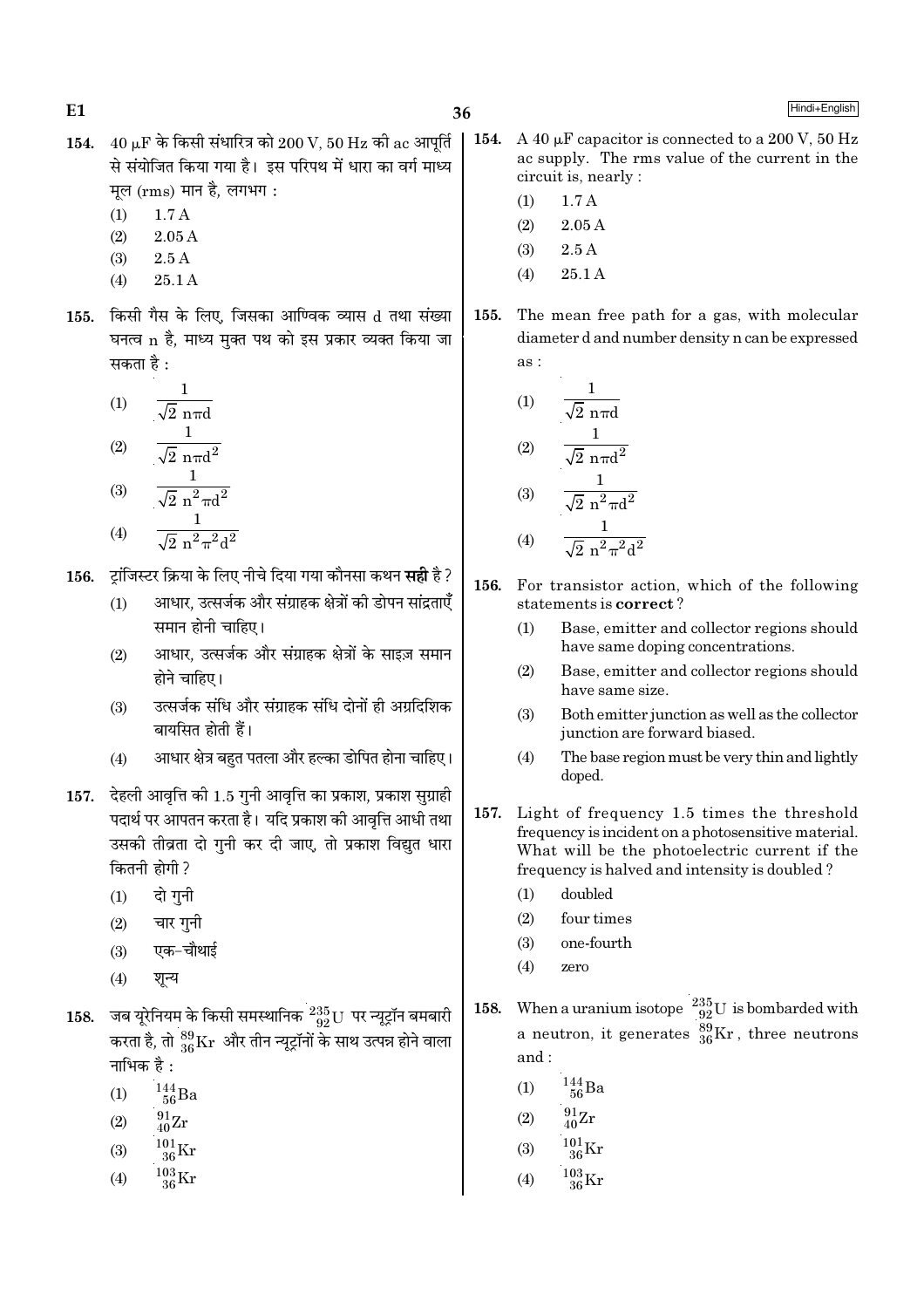- 159. DNA में एक बंध को खण्डित करने के लिए आवश्यक ऊर्जा  $10^{-20}$  J है। eV में यह मान है, लगभग:
	- $(1)$  $\,6\,$
	- $(2)$ 0.6
	- $(3)$ 0.06
	- 0.006  $(4)$
- 160. 4 kg और 6 kg द्रव्यमान के दो पिण्डों के सिरों को किसी द्रव्यमानरहित डोरी से बांधा गया है। यह डोरी किसी घर्षणरहित घिरनी से गुजरती है (आरेख देखिए)। गुरुत्वीय त्वरण (g) के पदों में इस निकाय का त्वरण है :



- $(1)$ g
- $g/2$  $(2)$
- $(3)$  $g/5$
- $(4)$  $g/10$
- 161. अनुप्रस्थ काट क्षेत्रफल  $A$  तथा लम्बाई  $L$  का कोई तार किसी स्थायी टेक से लटका है। इस तार के मुक्त सिरे से किसी द्रव्यमान M को निलंबित करने पर इसकी लम्बाई  $L_1$  हो जाती है। यंग-गुणांक के लिए व्यंजक है:

(1) 
$$
\frac{MgL_1}{AL}
$$
  
(2) 
$$
\frac{Mg(L_1 - L)}{AL}
$$
  
(3) 
$$
\frac{MgL}{AL}
$$

$$
(4) \qquad \frac{\text{MgL}}{\text{A(L}_1 - \text{L})}
$$

- 162. किसी एकपरमाणुक गैस की औसत तापीय ऊर्जा होती है: (बोल्ट्समान नियतांक =  $k_B$  तथा निरपेक्ष ताप = T)
	- $\frac{1}{2}$  $\rm k_BT$  $(1)$  $\begin{aligned} \frac{3}{2} \; \mathbf{k}_\mathrm{B} \mathbf{T} \\ \frac{5}{2} \; \mathbf{k}_\mathrm{B} \mathbf{T} \\ \frac{7}{2} \; \mathbf{k}_\mathrm{B} \mathbf{T} \end{aligned}$  $(2)$  $(3)$  $(4)$
- 159. The energy required to break one bond in DNA is  $10^{-20}$  J. This value in eV is nearly :
	- $(1)$ 6
	- $(2)$ 0.6
	- $(3)$ 0.06
	- 0.006  $(4)$
- 160. Two bodies of mass 4 kg and 6 kg are tied to the ends of a massless string. The string passes over a pulley which is frictionless (see figure). The acceleration of the system in terms of acceleration due to gravity (g) is:



161. A wire of length L, area of cross section A is hanging from a fixed support. The length of the wire changes to  $L_1$  when mass M is suspended from its free end. The expression for Young's modulus is:

(1)  
\n
$$
\frac{MgL_{1}}{AL}
$$
\n(2)  
\n
$$
\frac{Mg(L_{1} - L)}{AL}
$$
\n(3)  
\n
$$
\frac{MgL}{AL_{1}}
$$
\n(4)  
\n
$$
\frac{MgL}{A(L_{1} - L)}
$$

- 162. The average thermal energy for a mono-atomic gas is :  $(k_B$  is Boltzmann constant and T, absolute temperature)
	- $\begin{aligned} \frac{1}{2} \text{ k}_{\text{B}}\text{T} \\ \frac{3}{2} \text{ k}_{\text{B}}\text{T} \\ \frac{5}{2} \text{ k}_{\text{B}}\text{T} \\ \frac{7}{2} \text{ k}_{\text{B}}\text{T} \end{aligned}$  $(1)$  $(2)$  $(3)$  $(4)$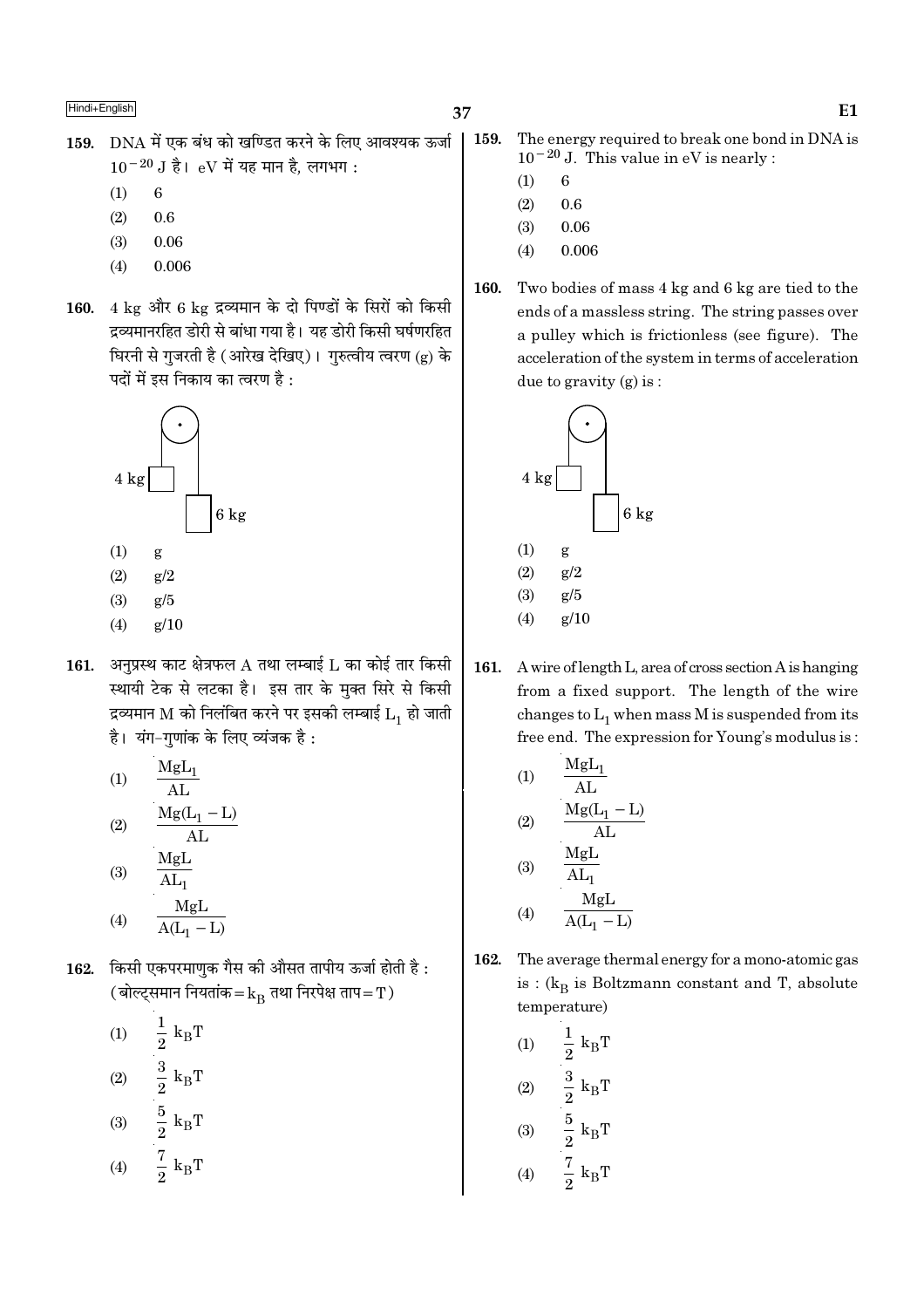



164. नीचे किसी प्रतिरोध का वर्ण कोड दिया गया है:



इसके प्रतिरोध और सह्यता के मान क्रमश: हैं :

- $(1)$  $470 \text{ k}\Omega, 5\%$
- $47 \text{ k}\Omega, 10\%$  $(2)$
- $4.7$  kΩ,  $5\%$  $(3)$
- $470 \Omega, 5\%$  $(4)$
- 165. यंग के द्विझिरी प्रयोग में, यदि कलासंबद्ध स्रोतों के बीच का पृथकन आधा तथा पर्दे से कलासंबद्ध स्रोतों की दूरी को दो गुना कर दिया जाए, तो फ्रिंज चौड़ाई हो जाएगी :
	- दो गुनी  $(1)$
	- आधी  $(2)$
	- चार गनी  $(3)$
	- एक–चौथाई  $(4)$

Which of the following graph represents the 163. variation of resistivity  $(\rho)$  with temperature (T) for copper?



The color code of a resistance is given below: 164.



The values of resistance and tolerance, respectively, are:

- $(1)$ 470 k $\Omega$ , 5%
- $(2)$  $47 k\Omega, 10\%$
- $4.7 \text{ k}\Omega, 5\%$  $(3)$
- $470 \Omega, 5\%$  $(4)$
- 165. In Young's double slit experiment, if the separation between coherent sources is halved and the distance of the screen from the coherent sources is doubled, then the fringe width becomes:
	- double  $(1)$
	- $(2)$ half
	- four times  $(3)$
	- $(4)$ one-fourth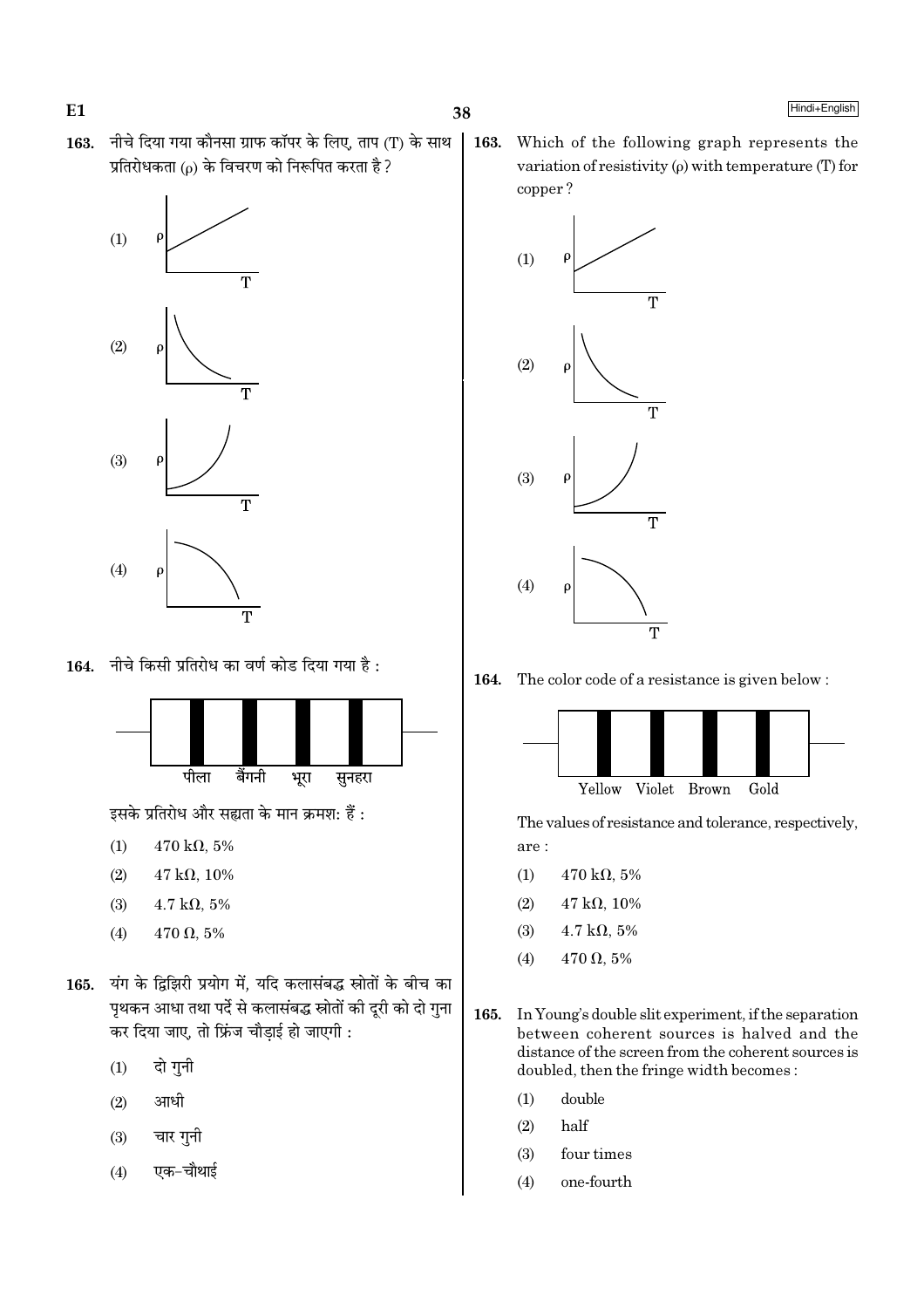- 166. किसी समान्तर पट्टिका संधारित्र, जिसमें माध्यम के रूप में वाय भरी है. की धारिता 6 u.F है। कोई परावैद्यत माध्यम भरने पर इसकी धारिता  $30 \mu$ F हो जाती है। इस माध्यम का परावैद्युतांक है $\cdot$ 
	- $(\epsilon_0 = 8.85 \times 10^{-12} \text{ C}^2 \text{ N}^{-1} \text{ m}^{-2})$
	- $0.44 \times 10^{-13}$  C<sup>2</sup> N<sup>-1</sup> m<sup>-2</sup>  $(1)$
	- $1.77 \times 10^{-12}$  C<sup>2</sup> N<sup>-1</sup> m<sup>-2</sup>  $(2)$
	- $0.44 \times 10^{-10}$  C<sup>2</sup> N<sup>-1</sup> m<sup>-2</sup>  $(3)$
	- $5.00 C^2 N^{-1} m^{-2}$  $(4)$
- $167.$  प्रतिबल की विमाएँ हैं :
	- $[MLT-2]$  $(1)$
	- $(2)$  $[ML^2T^{-2}]$
	- $[ML^0T^{-2}]$  $(3)$
	- $[ML^{-1}T^{-2}]$  $(4)$
- यह मानिए कि किसी तारे से 600 nm तरंगदैर्ध्य का प्रकाश आ 168. रहा है। उस दुरदर्शक जिसके अभिदुश्यक का व्यास 2 m है, के विभेदन की सीमा है:
	- $3.66 \times 10^{-7}$  rad  $(1)$
	- $1.83 \times 10^{-7}$  rad  $(2)$
	- $7.32 \times 10^{-7}$  rad  $(3)$
	- $6.00 \times 10^{-7}$  rad  $(4)$
- 169. कोई श्रेणी LCR परिपथ किसी ए.सी. वोल्टता स्रोत से संयोजित है। ज़ब L को हटा लिया जाता है, तो धारा और वोल्टता के बीच $\frac{\pi}{3}$  का कलान्तर होता है। यदि इसके स्थान पर परिपथ से  $\mathrm{C}$  को हटाते हैं, तो भी धारा और वोल्टता के बीच कलान्तर  $\frac{\pi}{2}$ ही रहता है। इस परिपथ का शक्ति गुणक है:
	- $(1)$ शुन्य
	- $(2)$  $0.5$
	- $(3)$  $1.0$
	- $-1.0$  $(4)$
- 170. किसी लघु विद्युत द्विध्रुव का द्विध्रुव आघूर्ण  $16 \times 10^{-9}$  C m है। इस द्विध्रव के कारण, इस द्विध्रव के अक्ष से 60° का कोण बनाने वाली किसी रेखा पर स्थित 0.6 m दूरी के किसी बिन्दु पर. विद्यत विभव होगा :

$$
\left(\frac{1}{4\pi\epsilon_0} = 9 \times 10^9 \text{ N m}^2/\text{C}^2\right)
$$
  
(1) 50 V  
(2) 200 V  
(3) 400 V  
(4)  $\overline{31}$ 

- 166. The capacitance of a parallel plate capacitor with air as medium is  $6 \mu$ F. With the introduction of a dielectric medium, the capacitance becomes  $30 \mu$ F. The permittivity of the medium is:
	- $(\epsilon_0 = 8.85 \times 10^{-12} \text{ C}^2 \text{ N}^{-1} \text{ m}^{-2})$
	- $0.44 \times 10^{-13}$  C<sup>2</sup> N<sup>-1</sup> m<sup>-2</sup>  $(1)$
	- $1.77 \times 10^{-12}$  C<sup>2</sup> N<sup>-1</sup> m<sup>-2</sup>  $(2)$
	- $0.44 \times 10^{-10}$  C<sup>2</sup> N<sup>-1</sup> m<sup>-2</sup>  $(3)$
	- $5.00 C^2 N^{-1} m^{-2}$  $(4)$
- 167. Dimensions of stress are:
	- $(1)$  $[MLT^{-2}]$
	- $[ML^{2}T^{-2}]$  $(2)$
	- $[ML^0T^{-2}]$  $(3)$
	- $[ML^{-1}T^{-2}]$  $(4)$
- 168. Assume that light of wavelength 600 nm is coming from a star. The limit of resolution of telescope whose objective has a diameter of 2 m is:
	- $3.66 \times 10^{-7}$  rad  $(1)$
	- $1.83 \times 10^{-7}$  rad  $(2)$
	- $7.32 \times 10^{-7}$  rad  $(3)$
	- $6.00 \times 10^{-7}$  rad  $(4)$
- 169. A series LCR circuit is connected to an ac voltage source. When L is removed from the circuit, the phase difference between current and voltage is  $\frac{\pi}{3}$ . If instead C is removed from the circuit, the phase difference is again  $\frac{\pi}{3}$  between current and voltage. The power factor of the circuit is:
	- $(1)$ zero
	- $0.5$  $(2)$
	- $(3)$  $1.0$
	- $-1.0$  $(4)$
- 170. A short electric dipole has a dipole moment of  $16 \times 10^{-9}$  C m. The electric potential due to the dipole at a point at a distance of 0.6 m from the centre of the dipole, situated on a line making an angle of 60° with the dipole axis is:

$$
\left(\frac{1}{4\pi\epsilon_0} = 9 \times 10^9 \text{ N m}^2/\text{C}^2\right)
$$
  
(1) 50 V  
(2) 200 V  
(3) 400 V  
(4) zero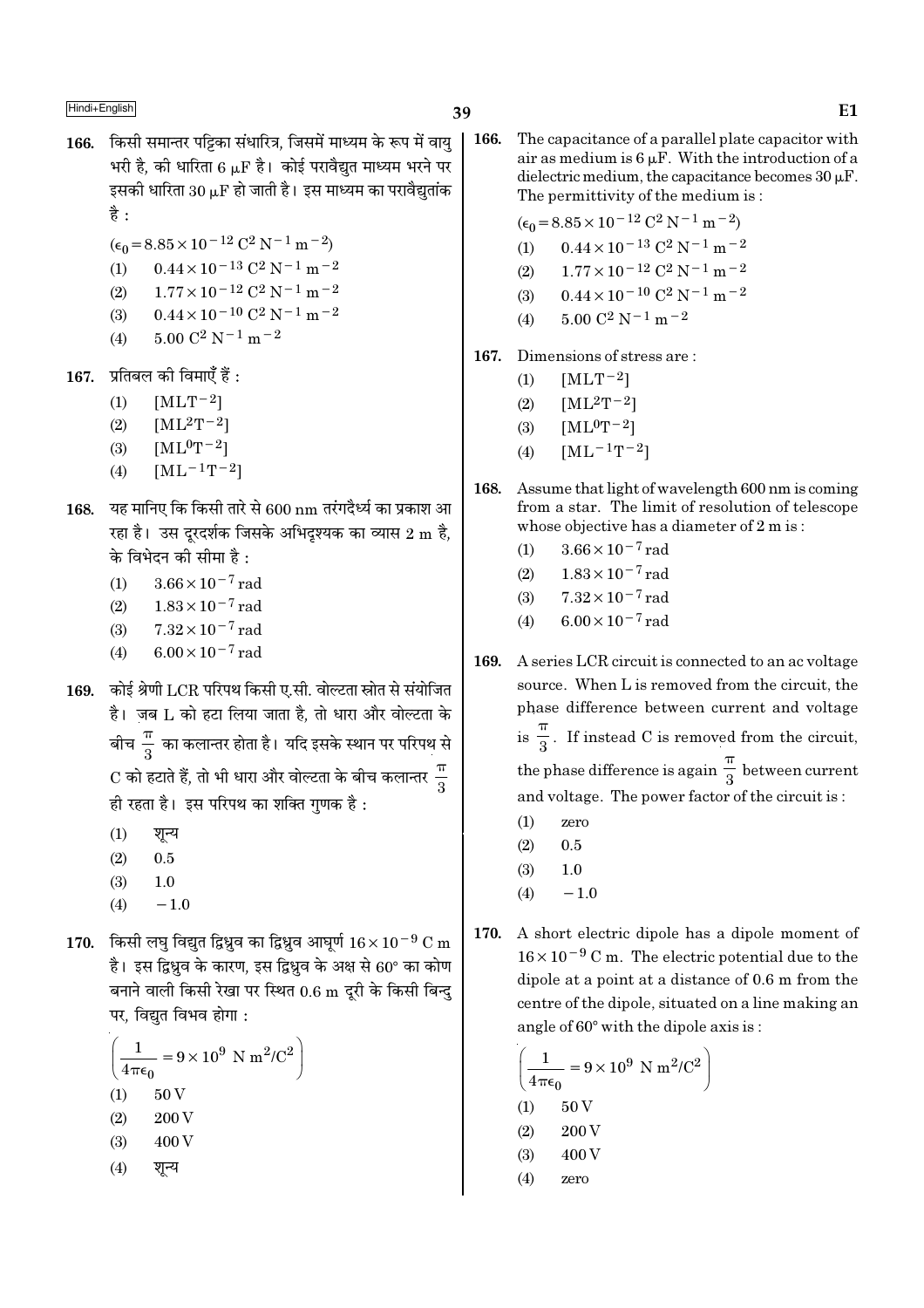$E1$ 

Hindi+English

- 171. 599 धारणशीलता की किसी लोहे की छड पर 1200 A m $^{-1}$ तीव्रता का चम्बकीय क्षेत्र लगाया गया है। इस छड के पदार्थ को पारगम्यता है :
	- $(\mu_0 = 4\pi \times 10^{-7} \text{ T m A}^{-1})$  $2.4\pi \times 10^{-4}$  T m A<sup>-1</sup>  $(1)$  $8.0\times10^{-5}\,\mathrm{T}$  m A<sup>-1</sup>
	- $(2)$  $2.4\pi \times 10^{-5}$  T m A<sup>-1</sup>  $(3)$
	- $2.4\pi \times 10^{-7}$  T m A<sup>-1</sup>  $(4)$
- 172. 50 cm लम्बी किसी परिनालिका, जिसमें 100 फेरे हैं, से  $2.5$  A धारा प्रवाहित हो रही है। इस परिनालिका के केन्द्र पर चम्बकीय क्षेत्र है:
	- $(\mu_0 = 4\pi \times 10^{-7} \text{ T m A}^{-1})$
	- $(1)$  $6.28 \times 10^{-4}$  T
	- $3.14 \times 10^{-4}$  T  $(2)$  $6.28 \times 10^{-5}$  T
	- $(3)$  $3.14 \times 10^{-5}$  T  $(4)$
- 173. किसी आवेशित कण, जिसका  $3 \times 10^{-10}$  Vm  $^{-1}$  तीव्रता के विद्युत क्षेत्र में अपवाह वेग  $7.5 \times 10^{-4}$  m s<sup>-1</sup> है, की  $m^2 V^{-1} s^{-1}$  में गतिशीलता है:  $(1)$  $2.25 \times 10^{15}$ 
	- $2.5 \times 10^6$  $(2)$
	- $2.5 \times 10^{-6}$  $(3)$
	- $2.25\times10^{-15}$  $(4)$
- 174.  $r_1$  और  $r_2$  त्रिज्याओं ( $r_1 = 1.5 r_2$ ) के दो कॉपर के ठोस गोलों के ताप में 1 K की वृद्धि करने के लिए आवश्यक ऊष्माओं की मात्राओं का अनुपात है:
	- **27**  $(1)$  $\overline{8}$
	- $(2)$
	- $\frac{9}{4}$   $\frac{3}{2}$   $\frac{5}{3}$
	- $(3)$
	- $(4)$
- 175. विरामावस्था के किसी इलेक्ट्रॉन को  $V$  वोल्ट के विभवान्तर से त्वरित किया गया है। यदि इस इलेक्ट्रॉन की दे ब्रॉग्ली तरंगदैर्ध्य
	- $1.227 \times 10^{-2}$  nm है, तो विभवान्तर है:
	- $10V$  $(1)$
	- $10^2$  V  $(2)$
	- $10^3$  V  $(3)$
	- $(4)$  $10^4$  V
- 176. सार्थक अंकों को महत्व देते हुए  $9.99 \text{ m} 0.0099 \text{ m}$  का मान क्या है?
	- $9.9801 m$  $(1)$
	- $(2)$  $9.98<sub>m</sub>$
	- $(3)$  $9.980 \text{ m}$
	- $(4)$  $9.9<sub>m</sub>$

 $\vert$  171. An iron rod of susceptibility 599 is subjected to a magnetising field of 1200 A  $m<sup>-1</sup>$ . permeability of the material of the rod is:

$$
(\mu_0 = 4\pi \times 10^{-7} \text{ T m A}^{-1})
$$

- $2.4\pi \times 10^{-4}$  T m A<sup>-1</sup>  $(1)$
- $8.0 \times 10^{-5}$  T m A<sup>-1</sup>  $(2)$
- $2.4\pi \times 10^{-5}$  T m A<sup>-1</sup>  $(3)$
- $2.4\pi \times 10^{-7}$  T m A<sup>-1</sup>  $(4)$
- A long solenoid of 50 cm length having 100 turns 172. carries a current of 2.5 A. The magnetic field at the centre of the solenoid is:
	- $(\mu_0 = 4\pi \times 10^{-7} \text{ T m A}^{-1})$
	- $6.28 \times 10^{-4}$  T  $(1)$
	- $(2)$  $3.14 \times 10^{-4}$  T
	- $(3)$  $6.28 \times 10^{-5}$  T
	- $3.14 \times 10^{-5}$  T  $(4)$
- 173. A charged particle having drift velocity of  $7.5 \times 10^{-4}$  m s<sup>-1</sup> in an electric field of  $3 \times 10^{-10}$  Vm<sup>-1</sup>, has a mobility in m<sup>2</sup> V<sup>-1</sup> s<sup>-1</sup>  $\alpha$ f ·
	- $2.25 \times 10^{15}$  $(1)$
	- $2.5 \times 10^6$  $(2)$
	- $2.5 \times 10^{-6}$  $(3)$
	- $2.25 \times 10^{-15}$  $(4)$
- 174. The quantities of heat required to raise the temperature of two solid copper spheres of radii  $r_1$  and  $r_2$  ( $r_1$ =1.5  $r_2$ ) through 1 K are in the ratio:
	- 27  $(1)$ 8  $\frac{9}{4}$   $\frac{3}{2}$   $\frac{5}{3}$  $(2)$  $(3)$
	- $(4)$
- 175. An electron is accelerated from rest through a potential difference of V volt. If the de Broglie wavelength of the electron is  $1.227 \times 10^{-2}$  nm, the potential difference is:
	- $10V$  $(1)$
	- $10^2$  V  $(2)$
	- $10^3$  V  $(3)$
	- $10<sup>4</sup>$  V  $(4)$
- 176. Taking into account of the significant figures, what is the value of  $9.99 \text{ m} - 0.0099 \text{ m}$ ?
	- $9.9801 \text{ m}$  $(1)$
	- $(2)$ 9.98 m
	- $(3)$  $9.980 \text{ m}$
	- $(4)$  $9.9<sub>m</sub>$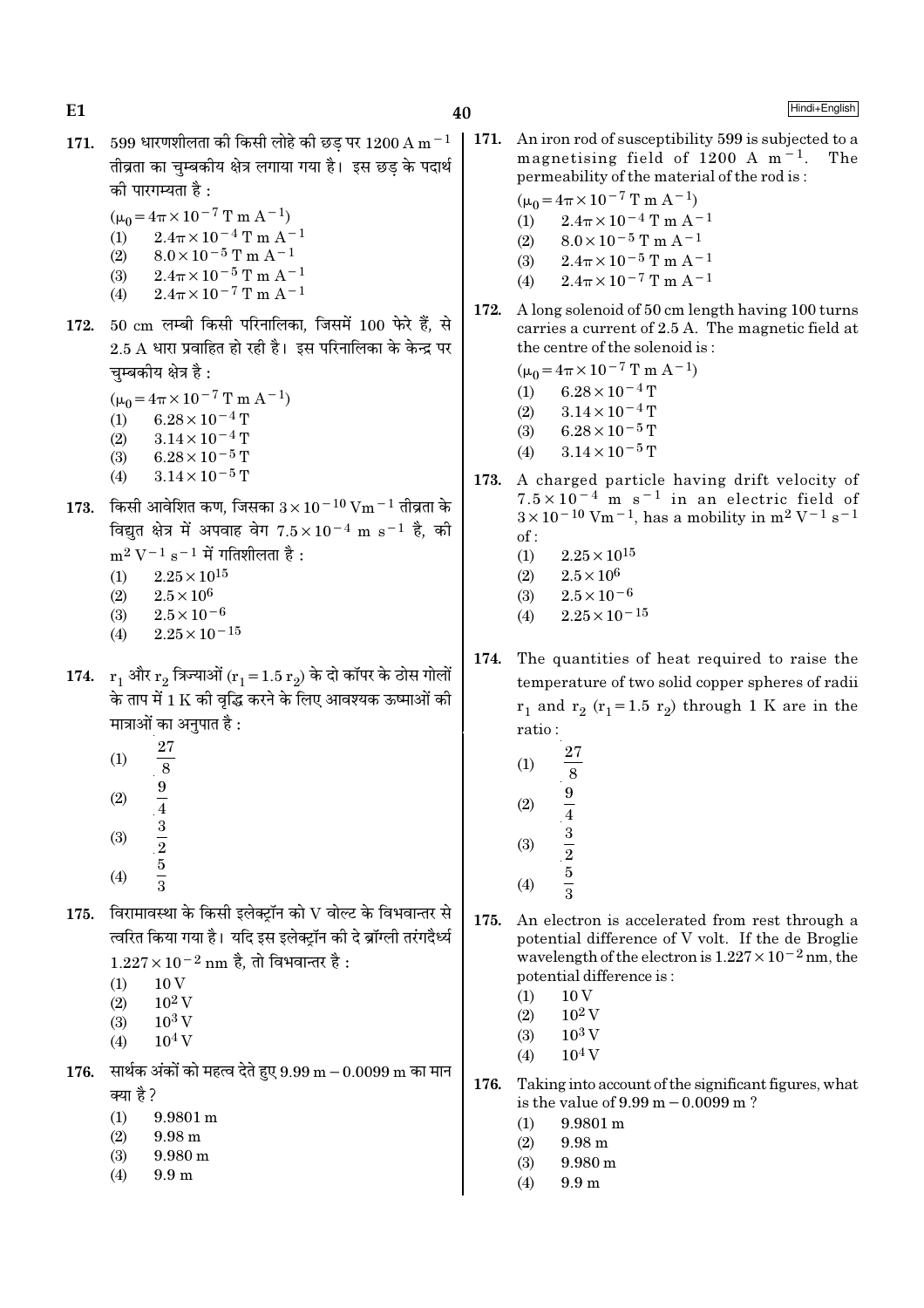- 177. किसी मीनार के शिखर से किसी गेंद को 20 m/s के वेग से ऊर्ध्वाधर अधोमखी फेंका गया है। कछ समय पश्चात यह गेंद धरती से 80 m/s के वेग से टकराती है। इस मीनार की ऊँचाई
	- $\dot{\vec{g}}$ : (g = 10 m/s<sup>2</sup>)
	- 360 m  $(1)$
	- $(2)$  $340 m$
	- $(3)$  $320<sub>m</sub>$
	- $(4)$  $300<sub>m</sub>$
- 178. त्रिज्या  $r$  की कोई केशिका नली जल में डूबी है और इसमें जल ऊँचाई h तक चढ गया है। केशिका नली में भरे जल का द्रव्यमान 5  $\alpha$  है। त्रिज्या 2r की कोई अन्य केशिका नली जल में डूबी है। इस नली में ऊपर चढे जल का द्रव्यमान है :
	- $(1)$  $2.5 g$
	- $(2)$  $5.0 g$
	- $(3)$  $10.0<sub>g</sub>$
	- $(4)$  $20.0 g$
- 179. किसी मीटर सेतु के बाएँ अन्तराल में संयोजित कोई प्रतिरोध तार इसके दाएँ अन्तराल के 10  $\Omega$  प्रतिरोध को उस बिन्दु पर संतुलित करता है जो सेतु के तार को  $3:2$  के अनुपात में विभाजित करता है। यदि प्रतिरोध तार की लम्बाई 1.5 m है. तो इस प्रतिरोध तार की वह लम्बाई जिसका प्रतिरोध 1  $\Omega$  होगा. है :
	- $1.0\times10^{-2}\,\mathrm{m}$  $(1)$
	- $1.0 \times 10^{-1}$  m  $(2)$
	- $1.5 \times 10^{-1}$  m  $(3)$
	- $1.5 \times 10^{-2}$  m  $(4)$
- दर्शाए गए तर्क परिपथ के लिए, सत्यमान सारणी है: 180.



- 177. A ball is thrown vertically downward with a velocity of 20 m/s from the top of a tower. It hits the ground after some time with a velocity of 80 m/s. The height of the tower is:  $(g=10 \text{ m/s}^2)$ 
	- 360 m  $(1)$  $(2)$ 340 m
	- $320 m$  $(3)$
	- $300<sub>m</sub>$  $(4)$
- 178. A capillary tube of radius r is immersed in water and water rises in it to a height h. The mass of the water in the capillary is  $5g$ . Another capillary tube of radius 2r is immersed in water. The mass of water that will rise in this tube is:
	- $2.5 g$  $(1)$
	- $(2)$  $5.0 g$
	- $(3)$  $10.0<sub>g</sub>$
	- $(4)$  $20.0 g$
- 179. A resistance wire connected in the left gap of a metre bridge balances a 10  $\Omega$  resistance in the right gap at a point which divides the bridge wire in the ratio  $3:2$ . If the length of the resistance wire is 1.5 m, then the length of 1  $\Omega$  of the resistance wire is:
	- $1.0\times10^{-2}$  m  $(1)$
	- $1.0 \times 10^{-1}$  m  $(2)$
	- $1.5 \times 10^{-1}$  m  $(3)$
	- $1.5 \times 10^{-2}$  m  $(4)$

For the logic circuit shown, the truth table is: 180.

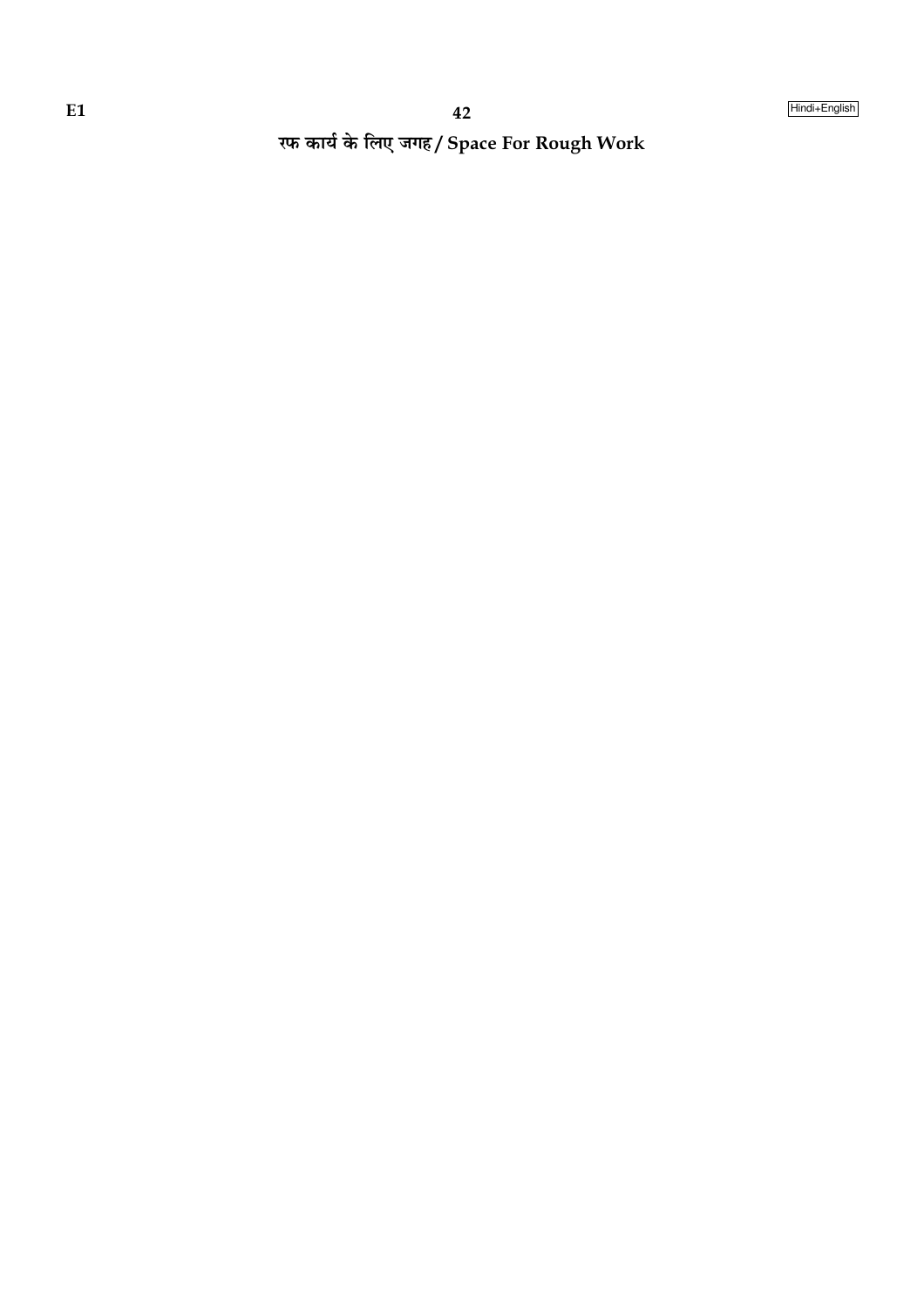रफ कार्य के लिए जगह/ Space For Rough Work